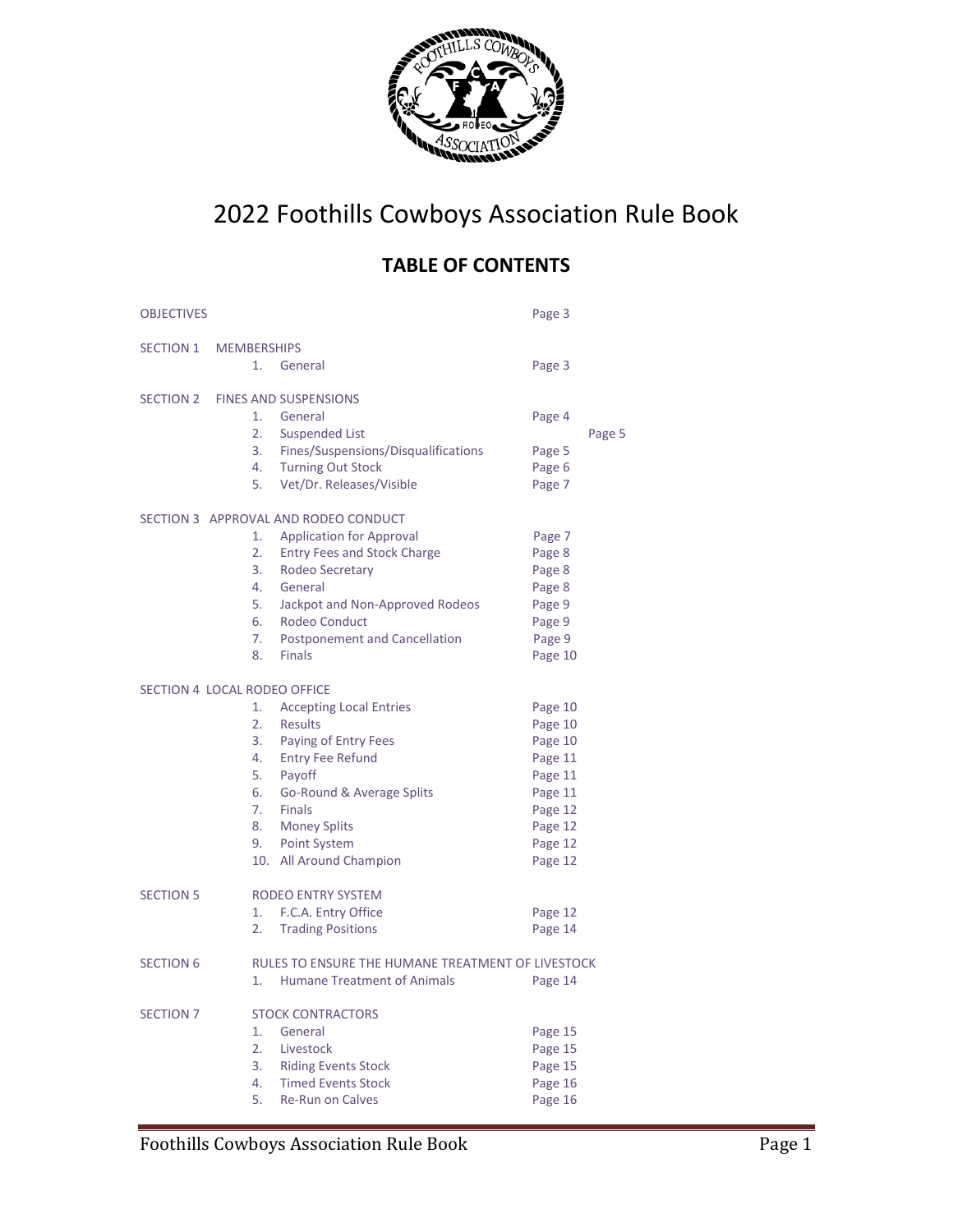|                   | 6.<br><b>Fresh Calves</b>                                     | Page 16 |         |
|-------------------|---------------------------------------------------------------|---------|---------|
|                   | 7.<br><b>Fresh Steers</b>                                     | Page 16 |         |
|                   | 8.<br><b>Stock Brought Back</b>                               | Page 17 |         |
|                   | 9. Local Rodeo Finals Stock                                   | Page 17 |         |
|                   | 10. Drawing Stock - General                                   | Page 17 |         |
|                   | 11. Sick or Crippled Stock                                    | Page 17 |         |
|                   | 12. Drawing Riding Events                                     | Page 17 |         |
|                   | 13. Drawing Timed Events                                      | Page 17 |         |
| <b>SECTION 8</b>  | RODEO OFFICIALS                                               |         |         |
|                   | 1.<br>General                                                 | Page 18 |         |
|                   | 2.<br><b>Judging Riding Events</b>                            | Page 18 |         |
|                   | 3.<br><b>Judging Timed Events</b>                             | Page 19 |         |
|                   | 4.<br><b>Posting Markings</b>                                 | Page 19 |         |
|                   | 5.<br><b>Field Flagger</b>                                    | Page 19 |         |
| <b>SECTION 9</b>  | <b>RIDING EVENTS</b>                                          |         |         |
|                   | 1.<br>General                                                 | Page 19 |         |
|                   | 2.<br>Re-rides                                                | Page 20 |         |
|                   | 3.<br>Saddle Bronc Riding                                     | Page 20 |         |
|                   | 4.<br><b>Bareback Bronc Riding</b>                            | Page 21 |         |
|                   | 5.<br><b>Bull Riding</b>                                      | Page 21 |         |
|                   | 6.<br>Junior Steer Riding                                     | Page 22 |         |
|                   | 7.                                                            | Page 22 |         |
|                   | <b>Novice Horse Riding</b><br>8.<br><b>Junior Bull Riding</b> | Page 22 |         |
| <b>SECTION 10</b> | <b>TIMED EVENTS</b>                                           |         |         |
|                   | 1.<br>General                                                 |         |         |
|                   | 2.<br>Re-Runs                                                 | Page 23 |         |
|                   |                                                               | Page 23 |         |
|                   | 3.<br><b>Barriers and Score Line</b>                          | Page 23 |         |
|                   | 4.<br>Tie Down Roping                                         |         | Page 24 |
|                   | 5.<br><b>Steer Wrestling</b>                                  | Page 25 |         |
|                   | 6.<br><b>Team Roping</b>                                      | Page 25 |         |
|                   | 7.<br><b>Ladies Barrel Racing</b>                             | Page 26 |         |
|                   | 8.<br><b>Junior Barrel Racing</b>                             | Page 28 |         |
|                   | 9.<br>Pee Wee Barrel Racing                                   | Page 28 |         |
|                   | 10. Breakaway Roping                                          | Page 29 |         |
| <b>SECTION 11</b> | <b>FCA Finals</b>                                             |         |         |
|                   | <b>FCA Finals</b><br>1.                                       | Page 29 |         |
|                   | 2.<br><b>Turning Out Finals Stock</b>                         | Page 30 |         |
| <b>SECTION 12</b> | TROPHY AWARDS AND DONORS                                      |         |         |
|                   | 1.<br><b>Trophy Awards and Donors</b>                         | Page 30 |         |
|                   | 2.<br>All Around                                              | Page 31 |         |
|                   | 3.<br>Rookie of the Year                                      | Page 31 |         |
| <b>SECTION 13</b> | <b>TIMED EVENT &amp; ROUGH STOCK CHALLENGE</b>                |         |         |
|                   | <b>Trophy Awards and Donors</b><br>1.                         | Page 31 |         |
|                   |                                                               |         |         |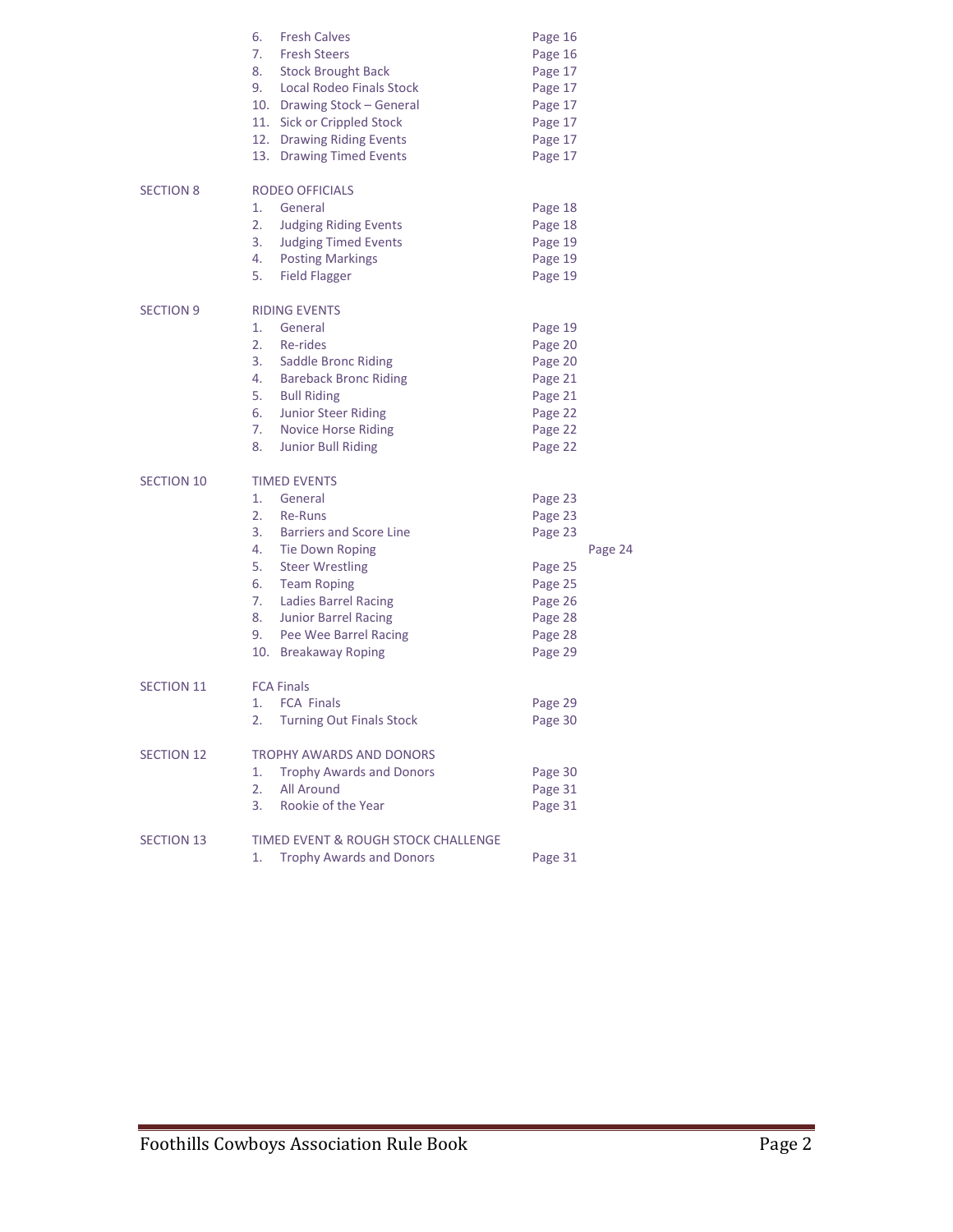## **The objectives of the Society are**

- (a) To organize and promote a circuit of Rodeo Contestants to afford the opportunity to the members to engage in rodeo competition; to assist, encourage and work for the benefit of novices and other cowboys contestants and generally to organize rodeo contestants who are not members of the Canadian Professional Rodeo Association**.**
- (b) To arrange meetings to bring member contestants and managements together to discuss their mutual problems.
- (c) To acquire lands, by purchase or otherwise, erect or otherwise provide a building or buildings for social and community purposes.
- (d) To sell, manage, lease, mortgage, dispose of or otherwise deal with the property of the Society (Association).

# **RULES AND REGULATIONS**

# **SECTION ONE - MEMBERSHIPS**

#### **1. GENERAL**

- a. Membership and permit renewals will not be granted until all outstanding accounts are paid in full to the F.C.A.
- b. The fees are determined by the Board from time to time. The fees shall be set each year and published on the FCA Website. All members must participate in the Group Insurance Plan at a cost of \$18 per member per season included in the fees.
- c. All minor event members must participate in the Group Insurance Plan at a cost of \$18 per member per season included in the fees. A birth certificate must be presented to be eligible for a junior membership. The age of the contestant as on January 1 of the current year will be considered their age for the duration of that rodeo year.
	- 1. Junior Barrel Racing age is 15 years and under
	- 2. Junior Steer Riding age is 8 to 14 years
	- 3. Junior Bull Riding 13 to 17 years
	- 4. Novice Horse Riding 14-21 years
	- 5. Pee Wee Barrel Racers 10 years & under
- d. All members are required to read the rules carefully particularly those relating to the contests or events in which they enter. Failure to understand rules will not be accepted as excuse. If the FCA Rulebook does not have a rule to cover an incident, the FCA will refer to the CPRA Rulebook. Any FCA Member in violation of the Rules and Regulations shall be subject to such fine or suspension or both as determined by the Board of Directors acting in its absolute sole discretion.
- e. First time members All new members must either have a written letter of guarantee by a card holder of the association that is in good standing, or must be on a cash basis for the first year.
- f. No memberships will be processed on entry closing day, contestants must have a paid membership card prior to entering rodeo. Membership deadline is Monday at 4:00 pm
- g. If membership dues are not paid by March 31st of each year, an additional late payment fee of fifteen dollars (\$15) will be assessed.
- h. There is a ten dollar (\$10) Fee for replacement membership cards.
- i. By becoming a member of the F.C.A. a member releases the Association the right to use his name and/or picture for the good of the Association and of the sport of rodeo as long as there is no commercial endorsement or resale involved.
- j. The Board will expect the co-operation of any member when called upon by one of the Association officials to represent the Association interests regarding enforcement of rules at any approved rodeo or in any matter of official business.
- k. At such time as any member of the Association is approached by a Rodeo Committee for the purpose of asking that member to sign autographs, interviews on radio or television, etc. for the purpose of advertising, the member will be expected to co-operate to his utmost.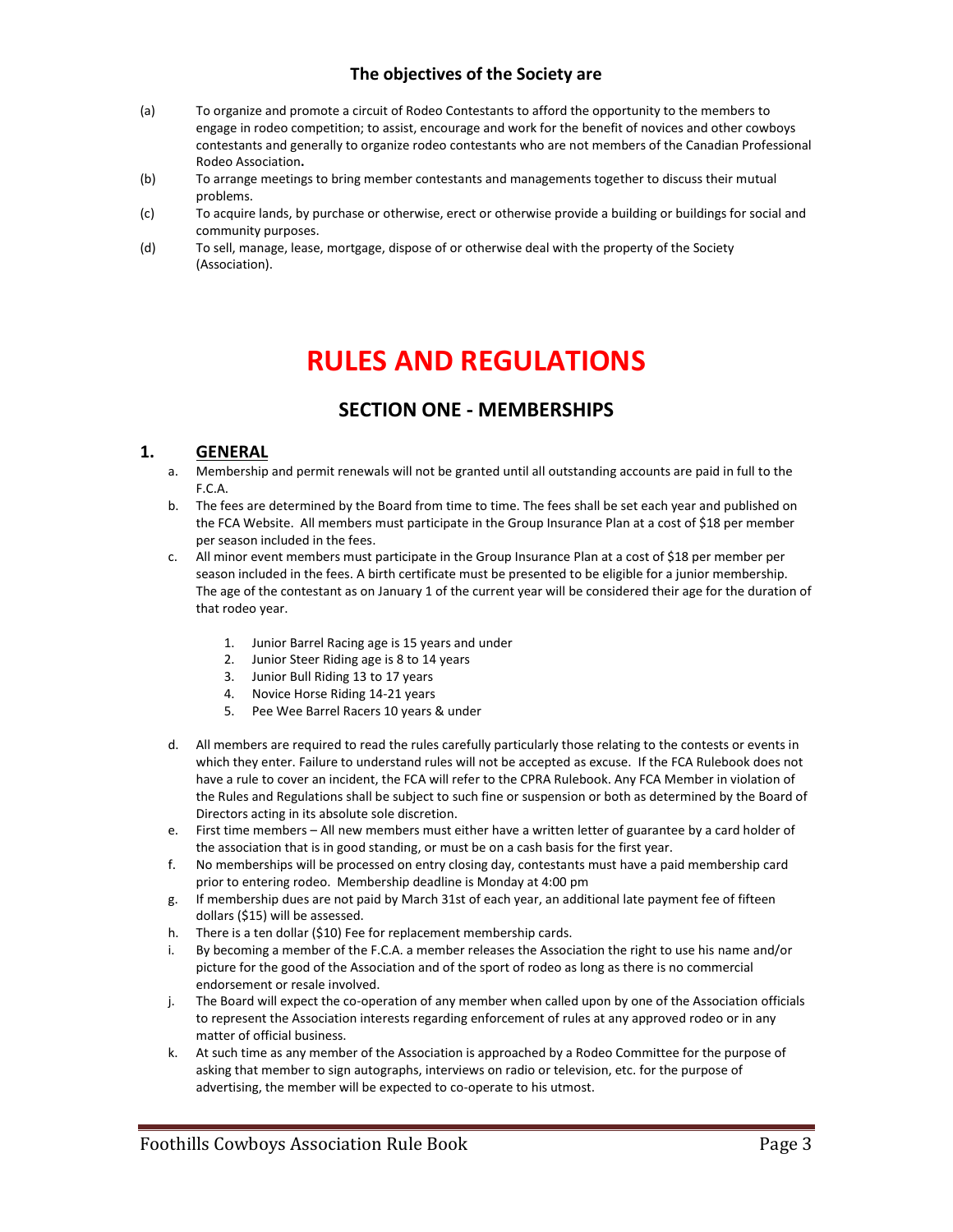- l. Highlights of the minutes from all meetings shall be available to any FCA current member in good standing upon request.
- m. No FCA member can sue or take legal action against the Association, or any Director or Officer.
- n. Any member may resign from the Association by serving written notice to the Secretary/Treasurer.
- o. The executive may on its sole discretion, reinstate any person as a member who resigns in good faith, after he has paid the then current dues and fees of the Association provided the said person is not on the suspended list of any Association whose suspended list is honored by the F.C.A.
- p. Timers, judges, announcers, pickup men, bull fighters, contract acts and photographers working in the arena, must have a membership card to work at an FCA rodeo. The fee for this card will be set each year. These members must participate in the Group Insurance plan at a cost of \$18 per member per season included in the fees. Stock Contractors are responsible for paying outstanding membership fees for personnel they hire to work a rodeo. Memberships must be purchased no later than 2 days before the 1st rodeo they work.
- q. All stock contractors must have a current FCA membership, cannot contract with a full-contesting membership. Membership must be purchased no later than 2 days before the 1<sup>st</sup> rodeo contracted to work.
- r. Owners of Stock\*\* Must hold a Sub-Contractor Card to provide any kind of Stock to a FCA Rodeo during the season – Roughstock and Timed Events. When submitting Stock List for a season rodeo, Main Carded Stock Contractor must indicate owner of all stock for each rodeo. All FCA Rules will apply. Membership must be approved by the FCA Board before membership is issued. Membership must be purchased no later than 2 days before the  $1<sup>st</sup>$  rodeo contracted to provide stock to.
- s. Semi-pro CPRA cardholders are eligible to purchase F.C.A. memberships.
- t. Any CPRA, PRCA, or WPRA full-contesting member in good standing wishing to apply for a FCA contestant membership may do so, immediately upon resignation of that full-contesting membership from the CPRA, PRCA, or WPRA and that the FCA membership form state that the FCA membership be granted upon person swearing a statutory declaration that he/she is not currently a CPRA/PRCA/WPRA full-contesting member, except a member with Semi Pro Status, and if so becomes one agrees to immediately forfeit his/her FCA membership and all its rights and privileges. Semi-pro and Boys Steer Riding members and Permit Holders will be exempt from this ruling.
- u. First Nations Members: Members of the Association who are native are eligible to compete at any rodeo approved by the IRCA or IPRA.
- v. Gold Card (Honorary Membership) will be presented to every member who has completed twenty consecutive years of membership. Gold Cardholders need not buy an active card, but to be eligible to compete must participate in the Group Insurance Plan at the cost of \$18.00 per season.
- w. Honorary Members: The Board shall have the absolute sole discretion to present honorary memberships to such persons, as it deems worthy of such honor ("Honorary Members"). Honorary Members shall be reviewed on an annual basis and shall not be entitled to vote at meetings of Members.
- x. If any member fails to pay his/her dues in any given year he/she will be deemed to be a Non-Member for that year.
- y. A contestant with a Full or Senior Membership cannot enter a junior event, even if they are of junior age. Junior members cannot enter a senior event, except the Team Roping and Senior Barrel Racing if there is no Junior Barrel Racing offered. Junior members entering a senior event will not be eligible for the finals in that senior event.
- z. No member may appear in any contest rodeo event for television without the prior written approval of the Association.
- aa. Contestants shall not be required to contest or appear, nor shall the management or producers require contestants to contest or appear, directly or indirectly in television, film recording, or the like, in connection with any approved rodeo without first securing written consent of the Association.

# **SECTION TWO – FINES, SUSPENSIONS, DISQUALIFICATIONS**

#### **1. GENERAL**

- **a.** The Board of Directors has full authority and the absolute sole discretion to set the terms of suspensions and fines of any Member or Permit Holder.
- **b.** Any Member of the Association will be suspended and/or fined for any rule infractions.
- **c.** Grievance Process**:** 
	- 1. After a charge is filed against any member for violation any rule, the accused shall be notified by Registered Mail at the address appearing on the books of the Association of the charges against them. Member will also be contacted by telephone to ensure member is aware of the reported infraction. The member must post a \$500 cash bond to be able to compete until the Board of Directors hears their case. A hearing will be scheduled within three (3) weeks of the incident, at a time convenient for both parties, to give the member an opportunity to answer to the charges. Grievance Committee will hear the appeal and vote on the outcome. The result of the Grievance Committee decision and notice of suspension and/or fine will be mailed to the member by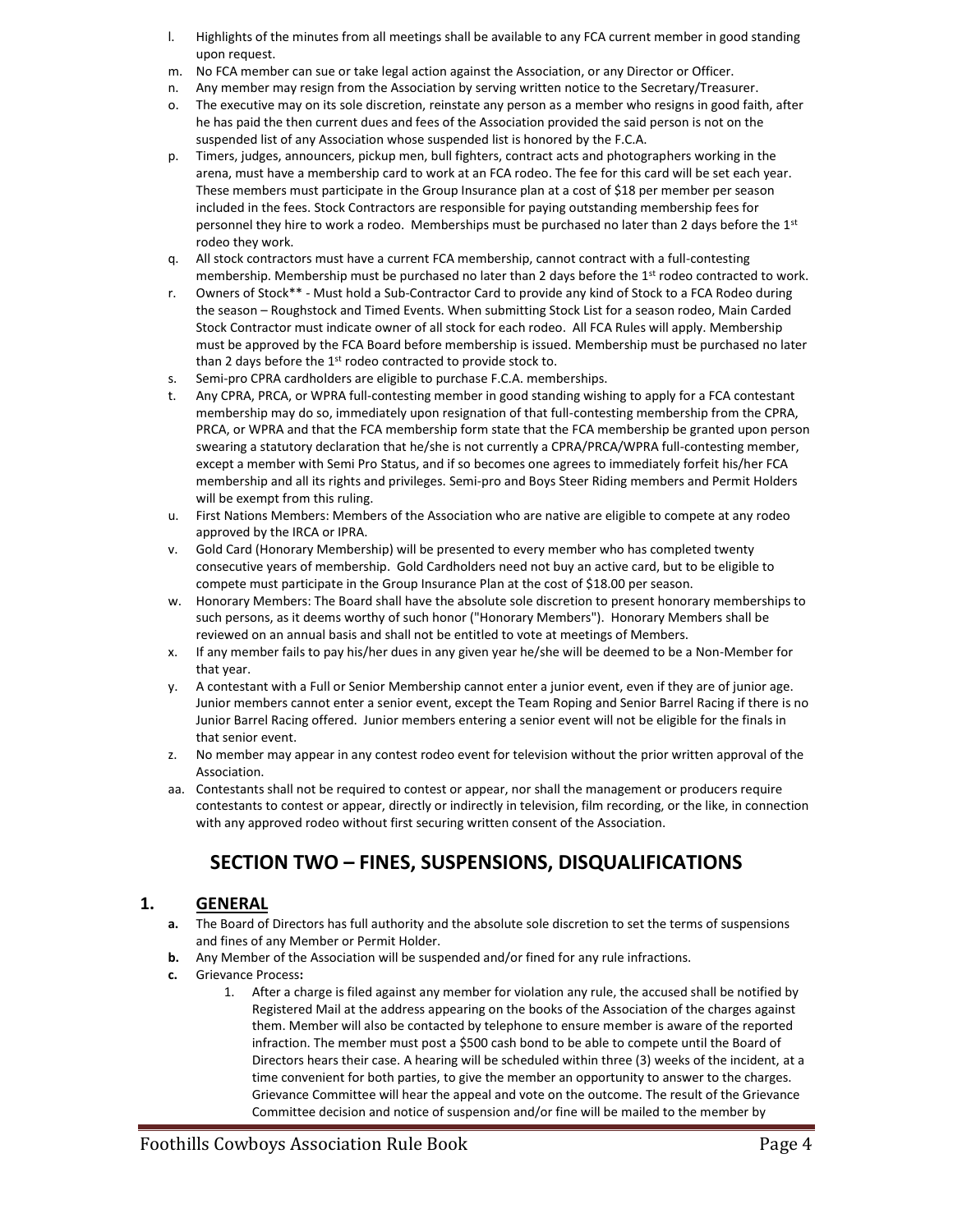Registered Mail. When suspension or fine is imposed, member will be put on the Suspended List until suspension is over and fine is paid. Failure of the accused to appear at the time and place aforesaid (unless excused by the Board) or conviction after the hearing will may subject the accused to a suspension from membership for a period not to exceed one (1) year and a fine.

2. After the hearing, regardless of the Board's decision, the cash bond shall be returned, only after all fines are paid in full.

#### **2. SUSPENDED LIST**

- a. Any members on the Suspended List as of December 31 of the prior year, the Suspended List will be reviewed each year end by the FCA board of directors, must post a \$250 bond for one year and must remain in good standing during that year. If an outstanding account remains outstanding longer than two weeks after notification by email and/or ordinary mail the entire bond will be forfeited. At the FCA Board of Directors discretion, members on the FCA ineligible list after seven years may be removed from the list but put on a cash basis indefinitely.
- b. The FCA will honor all ineligible lists or "suspended lists" of all associations that honor the FCA Suspended List.
- c. The FCA shall honor the IRCA AND IPRA suspended list on the condition that the IRCA and IPRA honor the FCA suspended list.
- d. No person shall be entitled to a membership or be allowed to enter or work an FCA rodeo when their name appears on the suspended list of the FCA or on the suspended list of any association recognized by the FCA unless they have first obtained the written approval of the Board.
- e. If all outstanding accounts are not paid in full within 5 days of notification, member will automatically be on the suspended list with an additional \$100 fine. Suspension will start from the time of notification by email and/or ordinary mail (to last known address) until restitution is made, plus the time it takes to make that restitution after the 5 days grace. Members may compete after paying all fines.
- f. Contestants will not be advised by the FCA entry system operators on entry closing day that they are ineligible to compete. However if contestant is placed on the ineligible list in error, and was drawn out of a rodeo for that reason, he/she will be drawn back into the rodeo in question.
- g. If all outstanding accounts are not paid in full within thirty (30) days of notification member or permit holder will automatically become ineligible. Turnout fines must be paid without notification thirty (30) days after the last performance of the rodeo in question, or contestant will automatically become ineligible.
- h. When a member from a co-approving association enters a FCA rodeo and turns out, the co-approving association the member belongs to must pay the members outstanding account to the FCA. It is then up to that association to collect from their member.

#### **3. FINES/SUSPENSIONS/DISQUALIFICATIONS**

- a. In order to protect the membership and rodeo as a whole from the few irresponsible people who take advantage of the recognition given them as members of the F.C.A. by rodeo secretaries, the following rule is in effect:
	- 1. A member tendering a check for payment of entry fees at an F.C.A. approved rodeo or as payment for accommodation in a town during the time an F.C.A. approved rodeo is being held and which is not honored by their bank, or a check tendered to the F.C.A., and which is sent to the F.C.A., shall be subject to the following fines, penalties and provisions:
		- i. When the F.C.A. Office receives word of any N.S.F. check, the offender will be put on the suspended list immediately and will not be removed until reimbursement in the amount of the N.S.F. check plus a one hundred dollar (\$100) fine is received in the Association Office.
		- ii. The offender will be required to pay the existing amount in cash or with a certified check or money order, credit card or e-transfer**.** The offender will also be placed on the cash list for the remainder of the current year plus the following year.
- b. The end of the rodeo year is ten (10) full days prior to the finals.
- c. Any member or permit holder may be disqualified, fined, suspended or all from the Association for any of the following offenses:
	- 1. Being under the influence of liquor or drugs in the arena
	- 2. Issuing or tendering bad checks
	- 3. Failure to pay hotel/motel bills
	- 4. Non-payment of entrance fees
	- 5. Rowdiness or Quarreling in the domain of the arena
	- 6. Attempting to fix, threaten, bribe, influence or harass the judges at any time between the opening and closing dates of a rodeo, in or out of the arena, or for talking to a judge or timer while and event is in progress. Violation of this rule shall be reported to the Association Board by the judges involved or by the arena director or stock contractor of the rodeo where the violation occurred
	- 7. Conduct or speech of any kind detrimental to the best interests of the F.C.A. or the sport of rodeo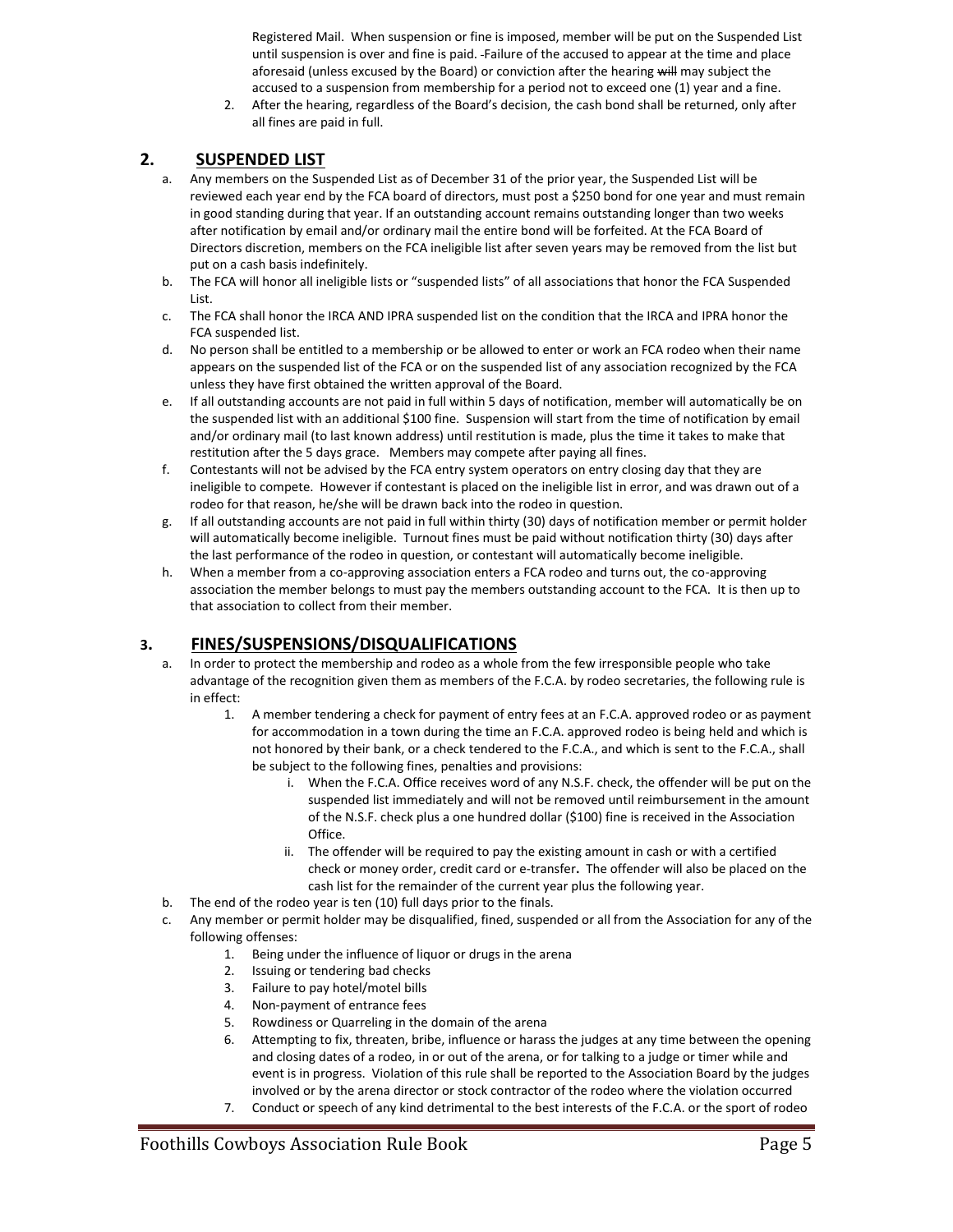- 8. Any Failure to abide by or disobedience of articles, by-laws and rules of this Association
- 9. Refusing to contest during a paid performance on an animal drawn for them
- 10. Not being ready to compete when called upon
- 11. Cheating or attempting to cheat
- 12. Unnecessary delay in taking stock. (This action to be enforced by the judges when a legitimate complaint has been lodged by the chute boss of the man in charge of the chutes)
- 13. Inhumane Treatment of Animals

Inhumane treatment of animals shall be: Putting any un-do stress on any animal on or around rodeo grounds: including but not limited to the following:

- i. Repeatedly striking an animal anywhere on its body with a bat, rope, over & under rope, etc.
- ii. Failure to provide feed/water to any animal
- iii. Dragging a fallen roped animal
- iv. Competing on or using an animal that is obviously lame or in pain
- v. Excessive use of a stock prod/electric shock on any animal
- vi. Any action that is deemed inhumane by the Judges or Board of Directors
- d. Any member who fails to pay their entry fees at an FCA approved rodeo shall be subject to a \$25 collection fee in addition to the amount of the entry fees. It will be recorded as a CNP Fine (competed did not pay.)
- e. Any person or persons taking part in the drawing of stock or position, who allow or take part in fixing or changing the draw will be fined not less than \$50 and will be suspended for not more than one (1) year. This includes secretaries, stock contractors, judges, association members or representatives present who allow this offense to take place.
- f. Contestants may not talk to a judge or timer while an event is in progress. Such questions may be addressed to the judge or timer only at the end of the section for that performance. Any member or permit holder violating this regulation will be reported to the Association by the judge of the rodeo where the violation occurred. Violators are subject to an automatic \$25 fine.
- g. Bareback riders who hang-up will be fined \$100.00 to be paid to the contractor. This fine is to be assessed by the judges and ratified by the board.
- h. Any member who has been assigned to mark the barrels will be assessed a \$50 fine for failure to comply or find a suitable replacement.
- i. If a contestant competes on a day other than what is stated on the posted draw at entry office on callback day, without properly trading out, he or she will be disqualified and assessed a \$100 fine.
- j. Anyone handling Judges' cards without consent from the judge will be assessed a \$25 fine.
- k. Judges may disqualify a rider who has been advised they are next to go, if they are not above the animal with glove on (if glove is used), when previous animal leaves the arena.
- l. Judges may disqualify a timed event contestant who has been advised they are next to go, if they are not ready to ride into the box when previous animal leaves the arena.
- m. All members must make an honest attempt when competing in the arena. If an honest effort is not made, they are liable to disqualification.
- n. Contestants may be disqualified for being in a pen with livestock at any time except when accompanied by stock contractor, arena director or a judge or when assigned to work in those pens.
- o. No contestant may be disqualified from a rodeo for a period to exceed one (1) year without the express consent of the Board of Directors.

#### **4. TURNING OUT STOCK**

- a. Contestants will not be disqualified for not competing at any time except during a paid performance. A paid performance is any performance where admission is charged. Contestant not competing at any time except during a paid performance will receive no time or marking for that go-round, but will be eligible to compete on all other stock.
- b. Such contestant will not be eligible for average money in the event, which they have not competed on all their stock in that event.
- c. Fines for turnouts are as follows:
	- 1. Non Notified Turnout of 1st preference \$100 + fees,
	- 2. Notified Turn Out of 1st preference \$50 + fees,
	- 3. Non Notified Turn Out of performance other than 1st preference \$50 + fees,
	- 4. Notified Turn Out of performance other than 1st preference \$10 + fees.
	- 5. With ALL turnouts, contestants are responsible for paying the **applicable Fees & Admin Fees**.
- d. A turnout will be considered "notified" only if: Sent to the turnout email (found on website) at least two hours prior to the performance or slack time on the day the contestant is scheduled to compete.
- e. Turnout fines and fees must be received by the F.C.A. office before 9:00 a.m. on the Wednesday following the rodeo to be able to enter the next rodeo, if you have online entered and fees are not paid you will be pulled from the draw.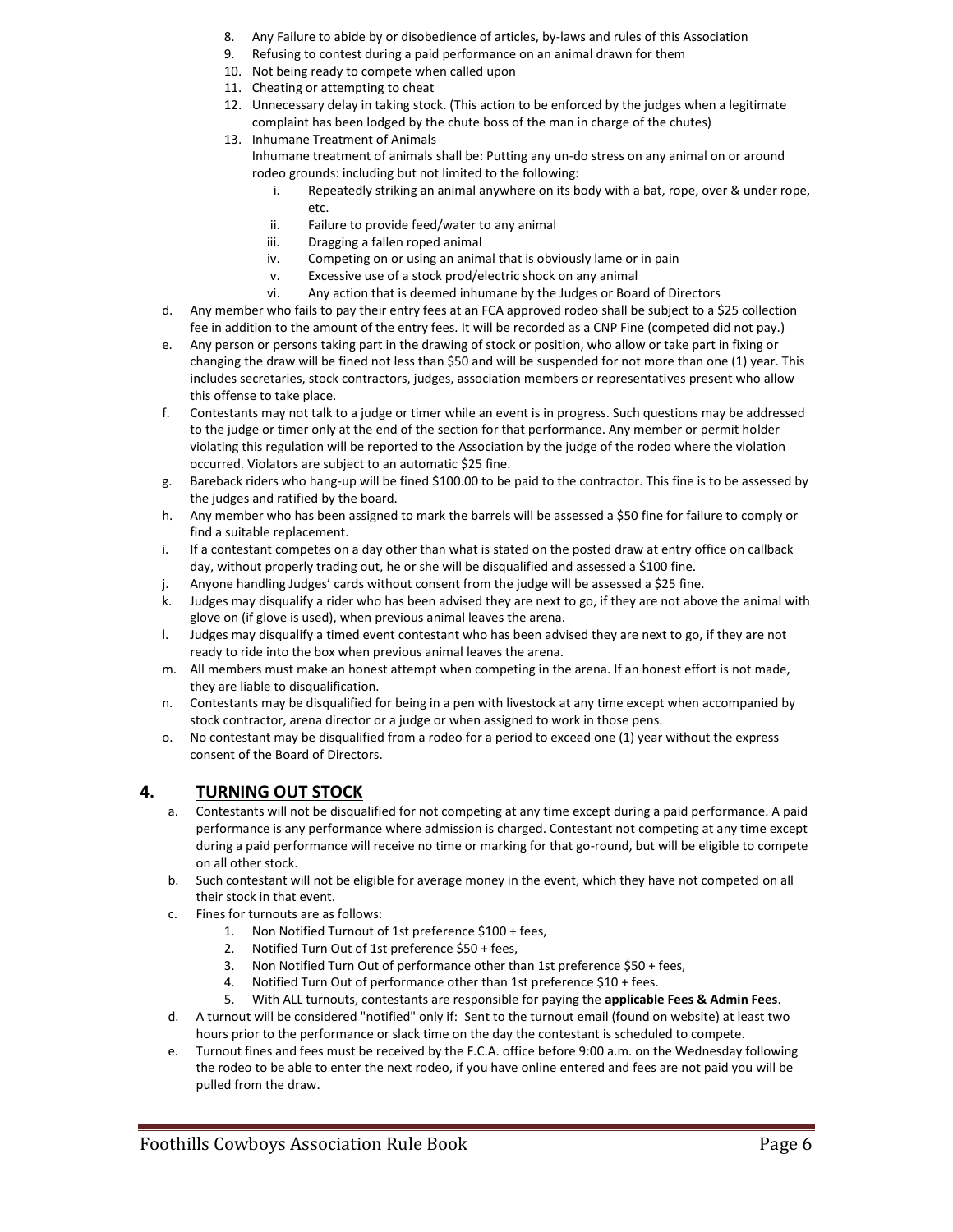- f. Fines and fees may be paid by cash, check, Visa, MasterCard, E-Transfer or PayPal through the F.C.A. only. There will be a \$7 charge for the handling of Credit Card payments & 3% fee for PayPal.
- g. Stock so turned out in the arena will not be brought back.
- h. If a contestant is available but turns out stock that is drawn for him, he will be assessed a one hundred dollar (\$100) fine.
- i. A contestant that is entered in more than one event and is turned out in one of those events will still be eligible to compete on remaining stock.

#### **5. VET/DOCTOR'S RELEASE AND VISIBLES**

- a. If contestant is injured at a rodeo, he may be held back at the same rodeo until later in the go-round with written consent of both judges and the stock contractor.
- b. A medical/vet release may be notified during
	- 1. callback
	- 2. to the rodeo secretary at the rodeo
	- 3. through the turnout email minimum 2 hours on the day of the performance. Email is posted on the website and schedule.
- c. A release from another rodeo will be honored if it is signed by both judges of the rodeo at which member was injured. Secretary must be notified at injured person's expense before the performance he is scheduled to compete at.
- d. If in the opinion of the judges a contestant is unable to compete in a particular event because of injury, he may withdraw, but this does not prevent him from competing in other events in which he is entered.
- e. Injured contestants who obtain a medical release and who are drawn out of a rodeo for that reason may not compete at another rodeo for 8 clear days, which does not include the day on which the medical release was used. The 8 full days as indicated above shall commence the first time the release is used, not the last, example: with respect to overlapping rodeos, if a contestant is entered at three rodeos, draws out on a medical on Friday and therefore cannot compete Saturday and Sunday for that reason, the time will begin to run on Saturday and not Monday. Such medical releases, if possible, shall be sent to the F.C.A. Office with rodeo results.
- f. The F.C.A. Office must receive medical release within 5 days of being used or contestant is responsible for fees and turnout fines. Contestants will be allowed 3 different medical releases in any one-year. Those having more than 3 will be liable for their fees or appear before the board.
- g. Visible injury: If in the opinion of the judges a contestant is unable to compete in that performance due to an injury, they must pay their fees but the turn out fine will be waived. This will allow competition if the injury permits within the eight (8) clear days since a medical is not required. A contestant may use the visible injury clause only three times in a season.
- h. With all visible medicals, medicals, doctor and vet releases, the secretary of the MOTHER Association (or turn out email if available) must be notified before rodeo performance times that the contestant is a medical/vet release, or the contestant will be assessed their fees and a turn out fine.
- i. Vet releases to be treated as a medical release. With a medical/vet release, F.C.A. Office must receive **the applicable fees** within five (5) days to avoid suspension.
- j. Rodeo will count toward finals qualification with a Visible medical, Rodeo will not count with a Medical, Vet Release, or Turn out.

# **SECTION THREE – APPROVAL AND RODEO CONDUCT**

#### **1. APPLICATION FOR APPROVAL**

- a. Prior to approval F.C.A. assumes that committees will ensure that arena ground conditions provide for the safe performance of rodeo contestants and animals and the humane treatment of such. (Refer to Rules to Ensure the Humane Treatment of Livestock; Arena to be free of rocks, holes or obstacles.) Weather permitting, conditions to remain consistent from the 1st through to the last performance.
- b. Rodeo management must submit their prize list and entry fees to the Association Office for approval.
- c. The fee for such approval shall be \$150.00 for a one or two performance rodeo and fifty dollar (\$50.00) for each additional performance. All payout will be done from F.C.A. Office and will be included in this fee.
- d. A performance is the presentation of one or more rodeo events to the public, for which admission is charged.
- e. These fees must be paid to the Association when prize list is submitted for approval.
- f. Rodeo data sheet must be submitted for approval to the Association office sixty (60) days prior to the start of the rodeo.
- g. The F.C.A. will negotiate with rodeos before approving new rodeos and date changes of established rodeos within the F.C.A.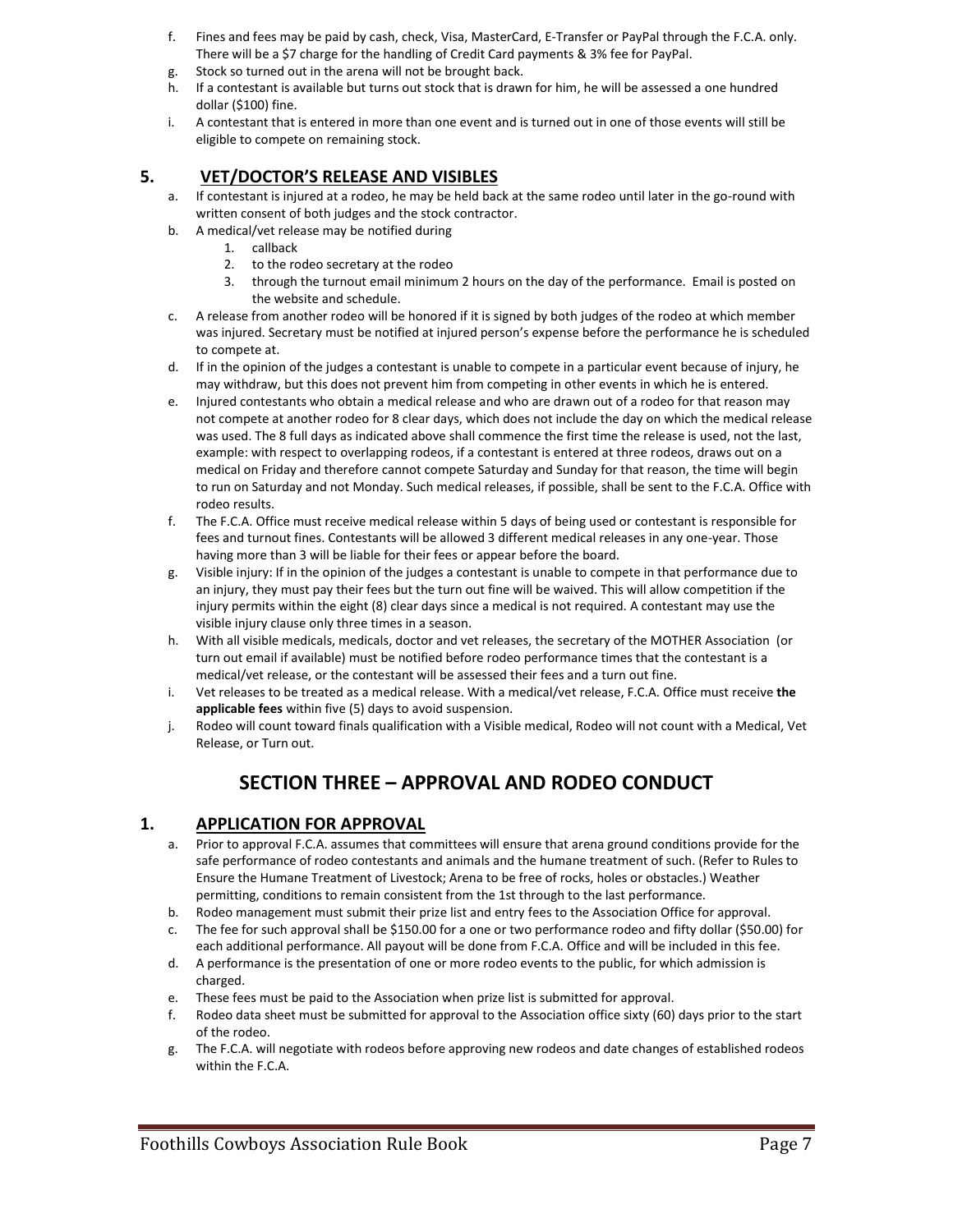- h. Rodeos may exclude Association Permit holders in any or all major events if so stated on their prize list form when it is submitted to the F.C.A. for approval, otherwise the Association honors Permit holders at all Association approved rodeos.
- i. Where finals are held, it must be listed on the prize list when submitted to the F.C.A. Office.<br>j. Prize money must be equal in all-major events and optional major events. although more tha
- Prize money must be equal in all-major events and optional major events, although more than one event may be featured subject to Board approval. (Featured means more added money).
- k. FCA Rodeos that do not offer the seven (7) major events need special approval from the FCA Board of Directors.
- l. The seven major infield events are: Bareback Riding, Bull Riding, Tie Down Roping, Ladies Barrel Racing, Saddle Bronc Riding, Steer Wrestling, and Team Roping.
- m. A Rodeo committee may at its discretion, ask to have any or all of the Junior or Optional events listed below approved at their rodeo; Junior Barrel Racing, Junior Steer Riding, Novice Horse Riding, Junior Bull Riding, Breakaway Roping and Pee Wee Barrel Racing.
- n. To be approved by the F.C.A. these events must conform to F.C.A. rules and regulations.
- o. Every F.C.A. rodeo must have a minimum added purse of \$400.00 in each of the seven major events and \$300 in each of the Junior and optional events. Minimum Purse in Breakaway is \$100.
- p. Pee Wee Barrels Minimum purse \$100 (if \$100-\$250 added EF will be \$25 with a payout to 4 places) if purse is \$251-\$300 added EF will be \$40 with a payout of 6 places).
- q. In Junior Steer Riding, the committees must state on their approval sheets whether they are having steer riding, cow riding or bull riding.
- r. If the FCA dual approves rodeos, the mother association (FCA) rulebook will be used for FCA Lead Rodeos.
- s. The F.C.A. will in no manner cover any losses sustained by a member rodeo other than what is provided for in this rulebook.

### **2. ENTRY FEES AND STOCK CHARGE**

- **a.** The minimum entry fee that can be charged in the seven major events, the Team Roping (per man) is Seventy Five Dollars (\$75).
- b. The minimum entry fee for any of the Junior or Optional events (excluding PW Barrels) is Fifty Dollars (\$50).
- c. The minimum entry fee for the Pee Wee Barrel Racing is Twenty Five Dollars (\$25)
- d. Any committee with a purse of more than \$1000 per event shall have the entry fee set by the Board of Directors.
- e. All entry fees are subject to the approval of the Board of Directors.<br>**f.** Five dollars (\$5.00) will be added to the Entry Fees per event per ro
- **f.** Five dollars (\$5.00) will be added to the Entry Fees per event per rodeo, including Full, Junior, Optional and Local entries, to be used for FCA Finals.
- g. When contestants are charged admission at the gate, contestants must be refunded the full amount in cash when paying their entry fees at the rodeo office. Committees must state on their approval sheet the intention to charge at the gate and the amount of gate admission. This information will be published with rodeo approval information.

#### **3. RODEO SECRETARY**

- a. All rodeos should submit an arena secretary who has been approved by the Association to keep books.
- b. If the stock contractor desires to furnish his own secretary at his expense, he or she shall work in conjunction with the rodeo committee secretary.
- c. The rodeo committee or stock contractor, depending on who provides the arena secretary, will be responsible for the secretary's actions, and will be liable for the handling of entry fees in the event the secretary themselves do not make the proper adjustment, provided that all contestants shall be liable to refund any overpayment, or be subject to a fine, suspension or other discipline.
- d. Any person who intends to act, as secretary must notify the Association of their intentions so that they can be sent the secretary information.

### **4. GENERAL**

- **a.** All paid up rodeo committees shall be allowed one vote per committee at the general meetings.
- b. The Association reserves the right to withdraw their members from competition in any rodeo, which does not conform, to these rules.
- c. The F.C.A. provides its own Association rules for rodeo contestants, which must be adhered to by member rodeos. Any member of the Association who does not observe the rules is liable to a fine, suspension or both.
- **d.** Any rodeo with ground rules contradictory to or in addition to the Association rules must have the said rules approved by the Association before they become effective and binding upon Association members**.**
- e. The management of any member rodeos assumes no responsibility or liability for injury or damage to the person, property, or stock of any owner, contestant, or assistant. Each participant by the act of their entry waives all claims against the management for injury they or their property may sustain.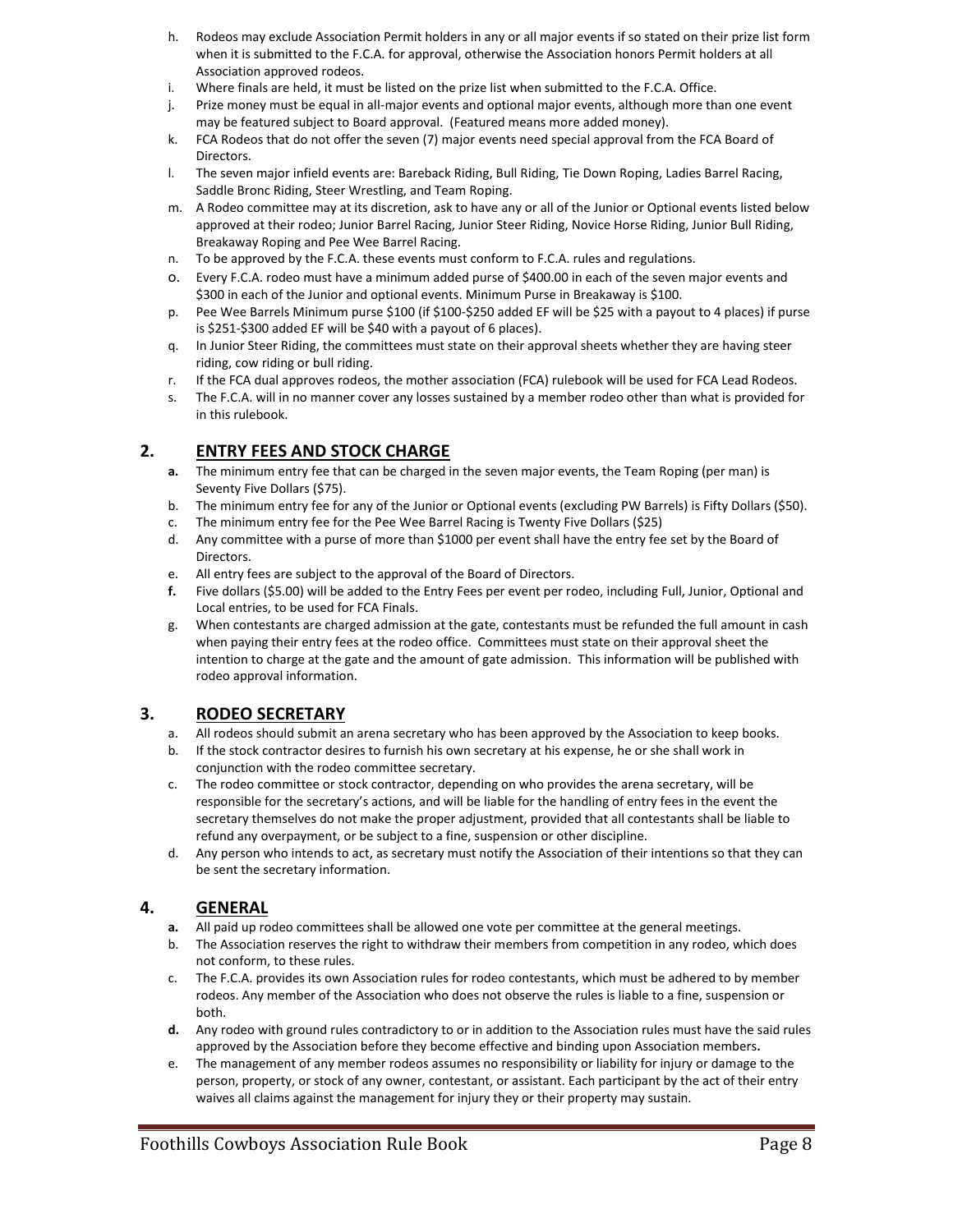- f. The management of each FCA approved rodeo shall be required to provide an ambulance licensed by the Provincial Government and attendants qualified as an Emergency Medical Technician-Ambulance (EMT-A), Emergency Medical Technologist-Paramedic (EMT-P) or Medical Doctor at the rodeo arena for all performances and slack performances. Should the ambulance and attendants have to leave the rodeo arena, the rodeo shall be interrupted until such time as the ambulance and attendants have returned or been replaced.
- g. Every rodeo held during the rodeo season except for the F.C.A. Finals Rodeo must be open to all paid-up Association members in good standing, unless specifically agreed to by the Association.
- h. Any Rodeo with a performance or slack that is longer that last 4.5 hours, Judges will be paid by the Committee \$300.00 per Judge. Each performance or slack under 4.5 hours each Judges will be paid \$200.00.
- i. All contestants who compete during an F.C.A. rodeo including Steer Wrestling hazers and Team Roping partners must be an F.C.A. member in order to be eligible to compete. Rodeo management must approve local entries.
- j. A Barrier Fee of \$50.00 will be charged to the Committee by one Judge.

#### **5. JACKPOT AND NON-APPROVED RODEOS**

- a. Money/Points earned in Approved Rodeos will be counted as FCA money/points.
- b. Money/Points earned in Un-Approved Rodeos will not be counted as FCA money/points.
- c. Association members may compete at jackpot and contract events where admission is charged, provided they qualify as follows:
	- 1. A jackpot must be advertised as such and not advertised as a rodeo.
- d. F.C.A. members may compete at convention rodeos provided these rodeos are for convention guests only and are not open to the general public.
- e. If any committee wishes to use F.C.A. members in a matched event prior approval must be obtained from the Association.
- f. The F.C.A. Board of Directors must approve all rodeo series.

#### **6. RODEO CONDUCT**

- a. The F.C.A. has issued a pass to all the yearend saddle and buckle donors. This pass is good for free admission to any performance of any approved rodeo. The F.C.A. asks the co-operation of all the rodeo committees in seeing that these passes are honored. If a committee wishes, they may keep a record of how many of these passes are used at their rodeo, and the F.C.A. will reimburse them.
- b. No person shall be allowed in the arena during a rodeo performance unless entered in an event or unless they have signed a waiver releasing the management and producers from liability. The arena director should enforce this rule.
- c. If the management provides satisfactory seats for the contestants, the Association urges the contestants to stay out of the arena when they are not scheduled to compete.
- d. Contestants in the arena must conduct themselves in such a way as to not interfere with the work of bona fide press and professional photographers or with the vision of the spectators.
- e. Rodeo contestants must appear in the arena both at paid performances and at slack one hour prior to start time of a rodeo performance in complete western attire, including long sleeved shirts with cuff and collar and large cowboy hats. Roper runners are not considered adequate attire. Failure to comply with this rule will result in a \$100.00 fine to be assessed by an Association Director and forwarded to the Association Office.
- f. Contestants shall not have someone hold their hat or otherwise retrieve their hat before it lands on the ground.
- g. All contestants with horses and those with horses provided by the management must ride in the Grand Entry, when requested or will be subject to a fine.
- h. Complaints are to be submitted in writing to the Board of Directors to be reviewed at the next Executive Meeting.
- i. Should the occasion arise for representation at a rodeo, any member in good standing should get in touch with an Association Director or representative for instructions.
- j. Rodeo Clowns will not be allowed the use of shotgun or explosives in an indoor arena unless approved by the rodeo committee or the Association Director.
- k. Management must provide a place for official timers and announcers to work without obstruction or interference.
- l. Slack must be held on the dates the rodeo is approved for.
- m. In the timed events the director or judge, at their discretion have the right to impose a \$50.00 fine to any member who exercises or parades his or her horse during an event in the arena.

### **7. POSTPONEMENT AND CANCELLATIONS**

a. A rodeo performance may not be postponed or cancelled except in the case of adverse weather conditions, disaster, strike or warfare; in which case the postponement should be agreed to by the rodeo committee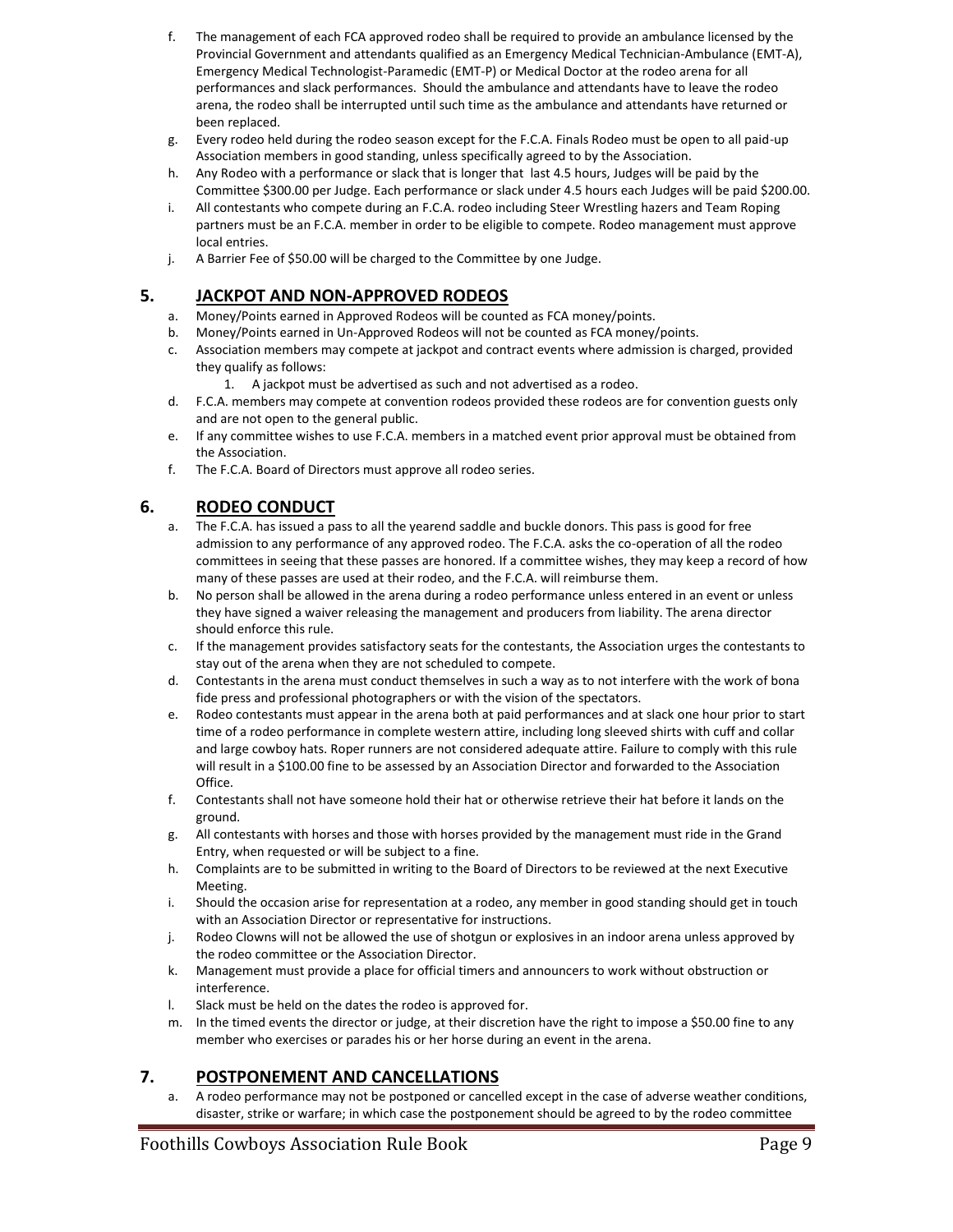chairman, the stock contractor and an Association official. In the event no Association spokesman is present to represent the contestants, one contestant chosen by the contestants should so act.

- b. Any performance so postponed must be held within 24 hours of the approved dates of that rodeo, unless that rodeo is in an area where Sunday rodeos are contrary to religious beliefs or customs, or prevented by law, in which case the postponed performance must be held within 48 hours. However, Stock Contractor and committee Chairman will have the option of completing contests of postponed performances at their convenience within 24 hours, canceling the postponed performances.
- c. Only that performance or section of slack, which had to be postponed, will be rescheduled.
- d. If a rodeo is postponed for more than 24 hours, or in the case of a Sunday, 48 hours, the books shall be reopened and all contestants will be required to re-enter the re-scheduled rodeo.
- e. If due to weather conditions, attendance at any rodeo is substantially reduced, then the members of the Association who have entered as contestants at any rodeo may appoint a committee of three of their members to negotiate with the management of the rodeo, which committee shall be empowered to agree to such reduction in day money as the circumstances warrant.
- f. If for any reason a rodeo is postponed or cancelled, all contestants entered may count said rodeo as one (1) of the qualifying rodeos of the seven (7) mother + three (3) dual approved rodeos that they must attend to qualify for yearend finals.

#### **8. FINALS**

- a. Whenever management advertises a final event, the number of contestants advertised to compete in the event would do so regardless of standing in rotation.
	- 1. Where finals are held, contestants must notify the rodeo secretary before the draw is made if they will not be available to compete in the finals, and the next high man will qualify, and to continue in that fashion.
- b. Finals may be held in any or all events in each case the number of contestants in the finals must be at least two or more than the number of monies paid in the average.
- c. When the total purse per event exceeds \$2,000.00 and finals are held, the Board may negotiate with the Stock Contractor and the Committee as to the number of contestants to compete in the finals.
- d. The number of contestants to compete in the finals must be posted in the rodeo office before the first performance.
- e. Whenever possible, finals must commence with the low man.
- f. In any final ride, contestants may draw their stock in the presence of the judges if management desires.

# **SECTION FOUR – LOCAL RODEO OFFICE**

#### **1. ACCEPTING LOCAL ENTRIES**

- a. Each Rodeo Committee is responsible for taking their Local Entries. When a contestant telephones or enters a rodeo before the entry closing time, their name is to be put on the books. If local entry is not received in the rodeo office by entry closing time it will not be accepted.
- b. Rodeo Committee is responsible for entry fees for their local entries once they are sent to FCA office for processing into entry system for their rodeo.
- c. Each rodeo shall have the option of accepting the following non-member entries:
	- 1. Members of the armed forces who are on leave or furlough;
- d. Local, closest or hometown entries may be accepted, once per season. Such entries may be accepted in any event, even though permits may not be accepted in the event, and provided further that local permit entries may be accepted in an event that excludes permit entries. Each rodeo shall have the option of accepting as many or as few local entries as it wishes, and in the events it wishes. Non-members' entry fees and injuries are the responsibility of the rodeo committee. Non-members can compete at only one rodeo a year as a local.
- e. The local contestant will sign a waiver form declaring that he/she is not currently a CPRA/PRCA/WPRA fullcontesting member, excepting a member with Semi-Pro or Permit status, and if found to be one agrees to immediately forfeit any winnings from said rodeo. Semi-pro and Boys Steer Riding Members are exempt from this ruling.
- f. Contestants will not suffer disqualifications, etc., because of mistakes made by the rodeo secretary.

#### **2. RESULTS**

- a. Secretaries are required to write on the result sheet submitted to the Association Office, the Association number, Permit number and local or service status with each winner's name. Results must be submitted (faxed or e-mailed) to the Association Office within 24 hours of the rodeo's final date.
- b. Failure to have the results of a rodeo in the mail by 24 hours from the last date of the rodeo will constitute an automatic TWENTY-FIVE DOLLAR (\$25) fine.
- c. Secretaries must send the judges' cards to the F.C.A. Office along with the official rodeo results.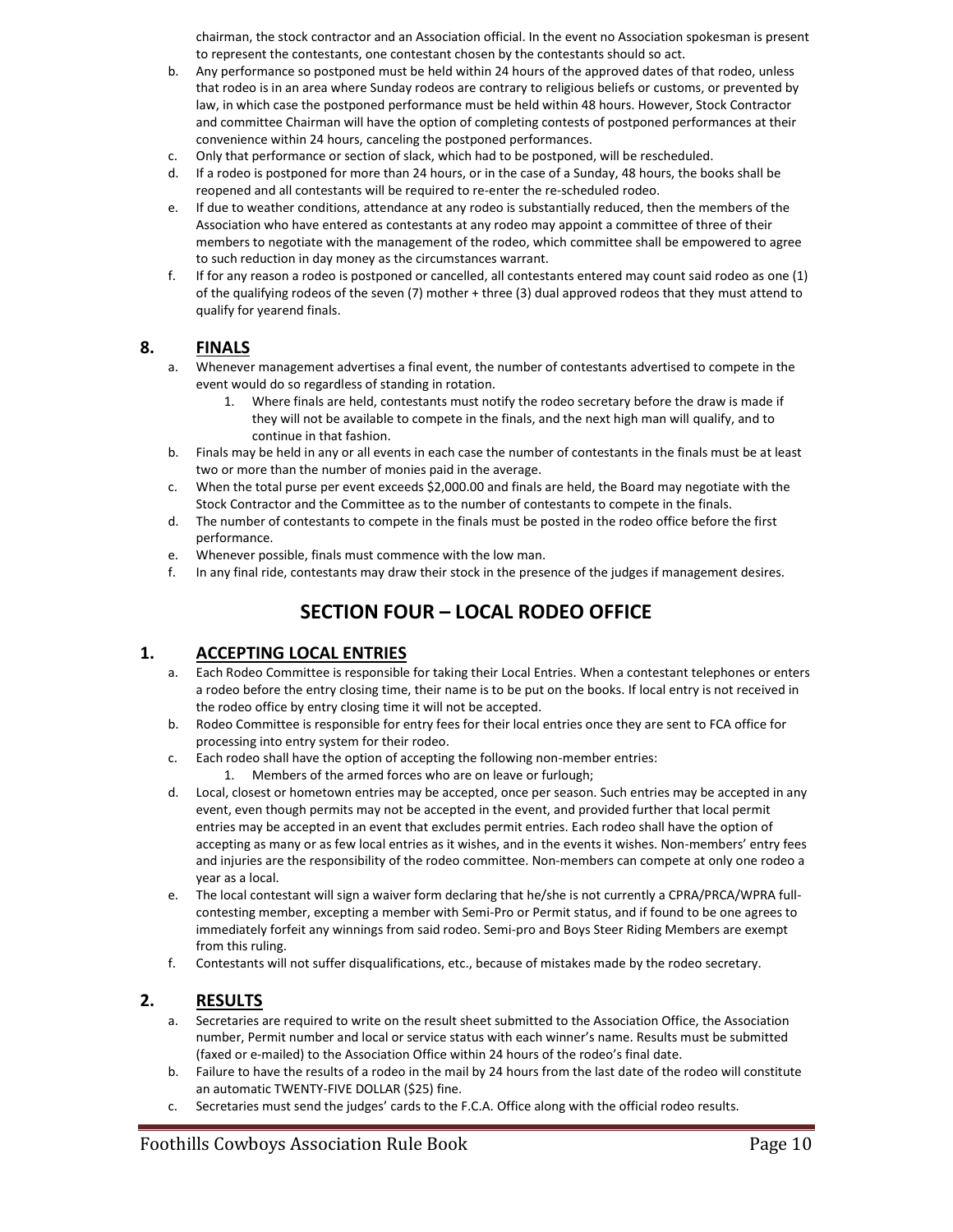## **3. PAYING OF ENTRY FEES**

- a. Contestants must pay their entry fees in all events before the first go-round is over unless other arrangements are made with the secretary.
- b. Stock and/or position must be drawn for every member contestant who is entered.
- c. Entry fees for all contestants for whom position or stock is drawn must be included in purse. Contestants injured and unable to compete are exempt. If the secretary is notified of withdrawal because of injury previous to performance in which contestant is scheduled to compete, their entry fees are not to be included in purse.
- d. Non-member contestants must pay entry fees before stock or position is drawn or makes satisfactory arrangements with the arena secretary for payment of same. Any such contestant failing to do so will have their name automatically removed from the books when stock or position is drawn.
- e. Rodeo secretary, arena director, stock contractor or a contest judge must turn into the Association Office immediately after each rodeo the names of any member contestants who did not pay entry fees and the amount of these unpaid entry fees must be listed.
- f. Unpaid entry fees for F.C.A. members will be honored by the Association upon receipt of written notification at the Association Office.
- g. In any instance where an F.C.A. member presents a N.S.F. check in payment for their entry fee, the Association will honor this check. Any such check must be sent to the F.C.A. Office within 10 days.

#### **4. ENTRY FEE REFUND**

- a. No rodeo that completes its contract shall be responsible for the returning of a contestant's entry fees if they have contested in an event once during the rodeo. If they are entered in other events in which they are unable to compete the entry fees for those events must be returned.
- b. When a contestant asks for his stock, in any rodeo event, his entry fees shall be included in the payoff and shall not be returned to him.
- c. After stock or position is drawn, secretary may not refund any entry fees without approval of judges.

## **5. PAYOFF**

- a. Purse money and entry fees must be totaled for go-rounds and average in all infield events.
- b. There will always be an average paid.
- c. A contestant must compete on every head of stock drawn for him in an event to place in the average at any FCA mother rodeo or finals.
- d. When less than four contestants compete on their last head of stock, the remaining places in the last goround and the average are divided among those who do.
- e. When only two men compete on their last head of stock third and fourth monies are split between first and second, 60% for first, 40% for second.
- f. If only one man competes on his last animal he gets all the money for the last go-round and average.
- g. Go-rounds will be divided according to number of head competed on.
- h. Contestants are to be paid any money won in a complete go-round.
- i. When a performance is cancelled and a go-round is not completed, contestants must be paid-off on completed portion of the go-round.
- j. When a final head is given, all markings or times will be counted for the average.
- k. The arena secretary shall deduct 5% off the purse and entry fees before payout from all FCA approved events.
- l. Ground money from F.C.A. rodeos will be split equally among qualifying contestants of that event. In the event there are no qualified rides/times the added purse \$\$ will be returned to the Committee & EF will be retained by the FCA & added to the 5% account.
- **m.** FCA Payouts will not be issued at the rodeos but are to be issued at the FCA office after results have been thoroughly checked within 8 to 10 working days after rodeo. FCA does direct deposit for all contestants entered in the Rodeo and we do not issue cheques. Copy of VOID Cheque or Banking Direct Deposit form from your bank must be sent into the FCA office by Wednesday following the rodeo if you have won money. If a cheque is issued, payout cheques dated over 6 months are null and void and will not be re-issued.

### **6. GO-ROUND AND AVERAGE SPLITS**

- a. On two head of stock the average will be the same as the go-round.
- b. On three head of stock the average will be one and one-half times the go-round.
- c. On four head of stock the average will be twice the go-round.
- d. On five or more head of stock the average will be three times the go-round.
- e. The average will never exceed three times the go-round.
- f. A rodeo with one long go, one short go and an average, the purse shall be split as follows: short go 20%, long go 40%, and average 40%.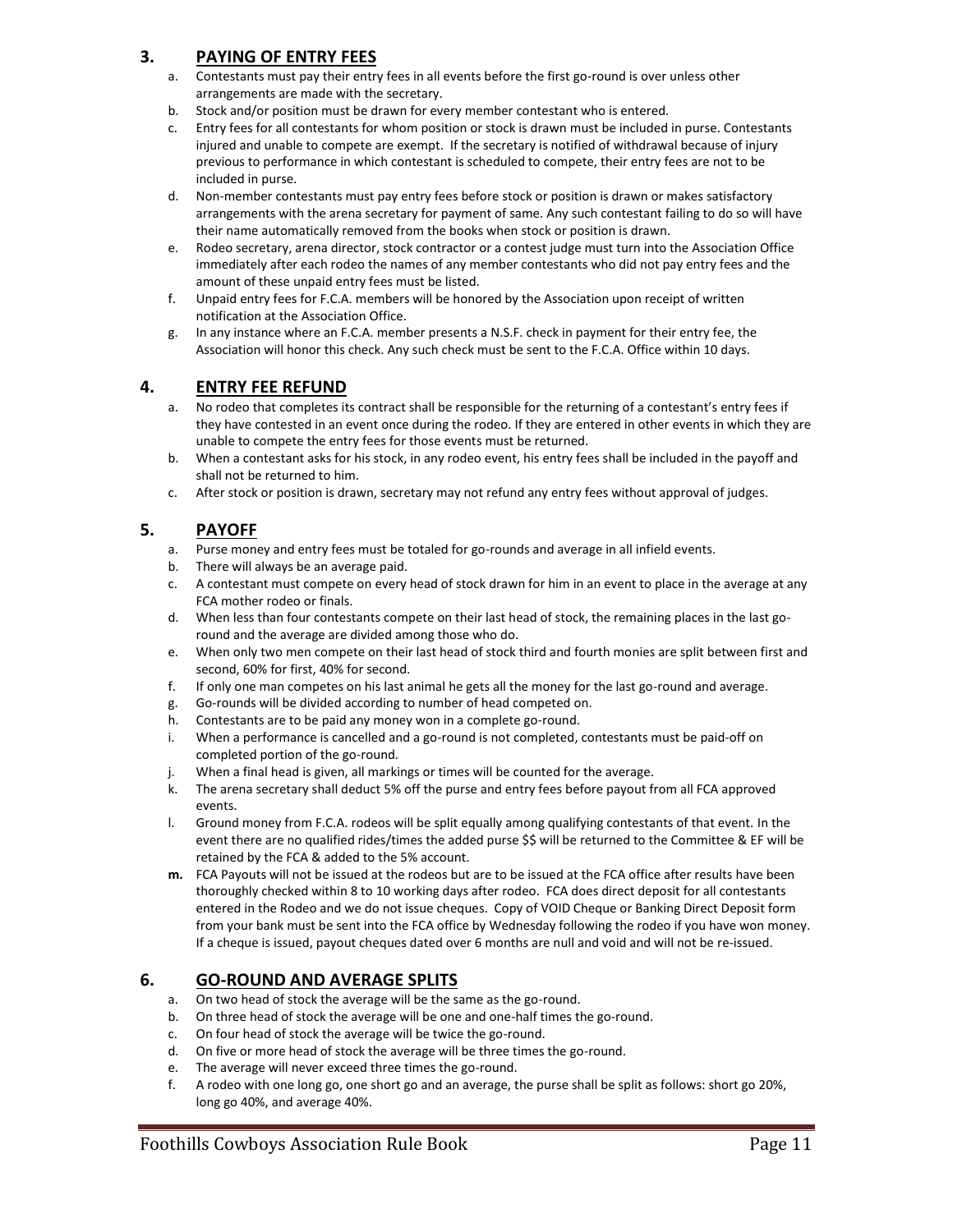#### **7. FINALS**

- a. When there are two full go-rounds and a final or short go-round, the money in the final go-round will be deducted and the remaining money divided so that the average pays one and one-half (11⁄2) the amount of the full go-rounds.
- b. When there are three full go-rounds and a final or short go-round, the money in the final go-round will be deducted and the remaining money divided so that the average pays twice the amount of the full gorounds.
- c. When there are four or more full go-rounds and a final or short go-round, the money in the final or short go-round will be deducted and the remaining money divided so that the average pays three times the amount of the full go-rounds.

#### **8. MONEY SPLITS**

- a. When the net money per event in a go-round or average in the four major timed events (CR-SW-LBR-TR), after deducting the five percent (5%) is \$500.00 or less, four monies only shall be paid in the go-rounds and average. When the net money per event in a go-round or average in the three major roughstock events (SB-BB-BR) after deducting the five percent (5%) is \$1500 or less, four monies only shall be paid in the go-round or average.
- b. When four monies are paid the purse shall be split as follows: 40%, 30%, 20% and 10%.
- c. When six monies are paid the purse shall be split as follows: 29%, 24%, 19%, 14%, 9% and 5%.
- d. In the minor events six monies will always be paid unless an event is only held one performance, then only four monies will be paid, and provided that the net purse less the 5% if \$500.00 or less. If a minor event is only held one performance and the net purse after the 5% has been deducted is greater than \$500.00 six monies shall be paid.
- e. When the net money in a go-round or average in the seven major events, after deducting the 5% exceeds \$500.00, six monies shall be paid, with the exception of a two performance two go-round rodeo, in which case only four monies will be paid in the go-rounds and the average.
- f. Only four monies will be paid in a final or short go-round.
- g. In any event if the purse after the entry fees have been added is over \$3,000.00 (Team Roping \$5,000.00) eight monies will be paid. The percentage to be paid is as follows: 28%, 23%, 18%, 13%, 8%, 5%, 3%, 2%.
- h. When the Total payout after entry fees have been added is over \$7,500.00 (TR \$11,000) ten monies will be paid. The percentage to be paid is as follows: 24%, 19%, 16%, 13%, 8%, 6%, 5%, 4%, 3%, 2%.

### **9. POINT SYSTEM**

- a. One point shall be awarded for each dollar of prize money won by the member in approved events at approved rodeos.
- b. Any point split not covered herein shall be set by the Board, if and when necessary.

#### **10. ALL AROUND CHAMPION**

a. If a member rodeo declares an All Around champion, the winner must be decided as follows: All Around trophies will be awarded to the contestant winning the most points and who is entered in two or more of the five major events, these can be either timed events or both a timed and riding event, at the discretion of the committee. To qualify the contestant must compete on all stock drawn for him, with the exception of injury.

# **SECTION FIVE – RODEO ENTRY SYSTEM**

#### **1. F.C.A. ENTRY OFFICE**

- a. The Board will permanently organize and take full responsibility for coordinating all duties of the entry system.
	- 1. The entry system will be in operation for all F.C.A. approved rodeos.
	- 2. All entries, except for local entries and entries for un-approved events for all F.C.A. approved rodeos will be taken through the online entry system and to the telephone number published on the FCA website.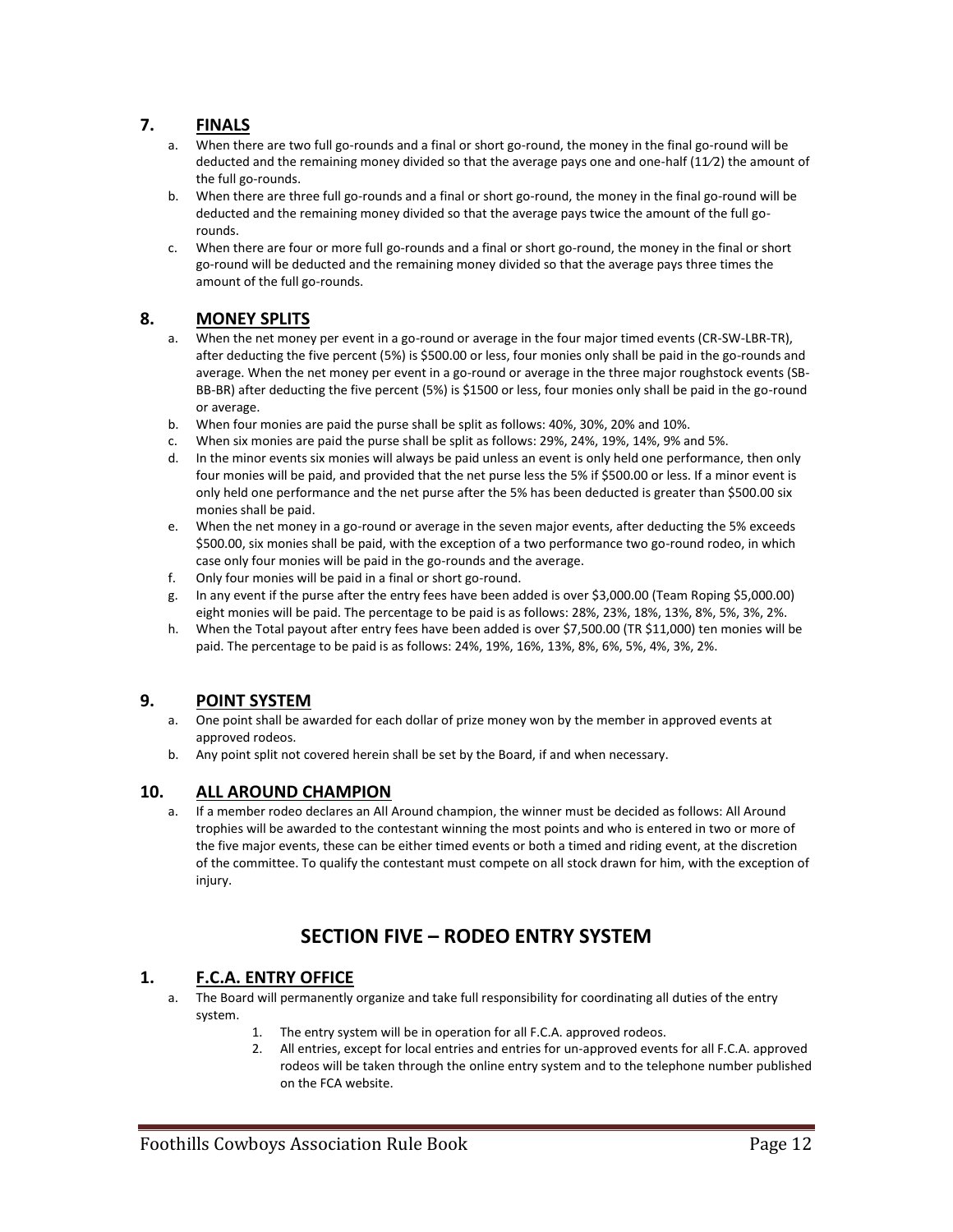- b. All rodeo entries and callback and entry closing times will be taken according to local time at the entry system office.
- c. Unless notified otherwise (the entry dates & times will be posted on the schedule), phone in entry times are from 9:00 a.m. until 1:00 pm on the Monday (unless otherwise posted, there will be no phone entries if a Stat holiday falls on a Monday) the week prior to the rodeo, online entry opens one week prior to final entry day. Callback times are until 12 noon on Thursday following entry day (unless otherwise posted). FCA rodeos will have an entry period of no less than 6 hours. Position Callback & Stock Callback will be posted on FCA Website www.fcarodeo.ca
- d. The entry closing times listed on the FCA website shall be official (should telephone service disruption, at the entry system location, cause a delay in the taking of entries, the entry system office shall remain open for a corresponding period of time, beyond the official entry closing time).
- e. Contestants when entering shall have valid, correct F.C.A. membership numbers or they will not be entered.
	- 1. Contestants must give entry system operator: F.C.A. number, contestant's name and number of rodeos they wish to enter, which events they want to contest and give two separate performances as their first and second preference (slack may be given as preference).
	- 2. Contestants may give an "out preference" when entering i.e. Contestant is only available for the second performance of a rodeo, they would enter two (2) or out. If they do not receive their preference they will be removed from the draw but are responsible for the FCA Entry Office and Associated Fees in this instance.
	- 3. When entering FCA rodeos any contestant entering the Team Roping only and no other event will be considered a tag and not one of the four member buddy group, provided that the Team Roping tag not enter any other event, nor be tagged to another buddy group.
	- 4. Entry system will try to set up group to give all first preferences, if not, then all second preferences, and if not, then as many first/second preferences as possible allowing the group to make all F.C.A. rodeos.
	- 5. The Entry system may split a group between a slack and performance, as long as they are the same day.
- f. Members who double-enter a rodeo will be subject to a Twenty Five dollar (\$25.00) fine.
- g. No person on the F.C.A. Ineligible-to-compete (suspended) list will be permitted to enter any F.C.A. approved rodeos. Anyone who has entered while on the suspended list will be drawn out at entry closing time.
- h. Local entries will close at a time agreed to by the Rodeo Committee and the FCA office.
- i. Stock contractors must have the necessary stock information for drawing purposes by the time set by entry system management and the contractor.
- j. An entry office fee will be charged to contestants, per rodeo, for the use of entry system and cannot be increased without the approval of the F.C.A. Board of Directors.
- k. All contestants entering F.C.A. approved rodeos are required to pay their entry system fee.
	- 1. Failure to pay entry system fee will result in a contestant being placed on the F.C.A. suspended list.
	- 2. Any member reported to the F.C.A. for nonpayment of entry system fees on a medical release will be given five (5) days to pay the same to the F.C.A. office.
	- 3. In the event of cancelled performances, contestants are still required to pay entry system fees in 15 days.
- l. The drawing of the priority list will be made on the basis of contestants entering the largest number of rodeos on any given entry day. Full cardholders will receive a higher priority than Permit and High School card holders. Regarding FCA Dual-Approved Rodeos – anyone entering only one rodeo will receive lower priority than those entering 2.
- m. In the timed events the performances/slacks will be filled from the bottom, except ladies' barrel racing which will be filled from the top down. In the barrel racing, a contestant that gets their first preference will be positioned before a contestant that does not get their first preference. In all other timed events, a contestant that gets their first preference will be positioned after a contestant that does not get their first preference.
- n. Contestants will be notified on callback day of what day they will be at a specific rodeo, what position has been drawn, and whether they are in the slack or paid performance. Stock Drawn for each contestant will be available on a separate callback day, see rodeo listing.
- o. Any discrepancy with callback will not be addressed unless the contestant provides a confirmation number. Members requesting callbacks after the designated callback time will be assessed a \$5.00 office charge and information given will be unofficial.
- p. Entry system will notify the local rodeo arena secretary of the list of contestants entered at the specific rodeo, what events the contestants are entered in, and what day they are entered.
- q. The number of local entries that may be placed per event per performance may equal up to 20% of the total competitors in that performance.
- r. If a FCA Members entry is missed because of an entry office error, the contestant must be given his/her first preference at those rodeos drawn together. Contestant must notify entry office of any error by the end of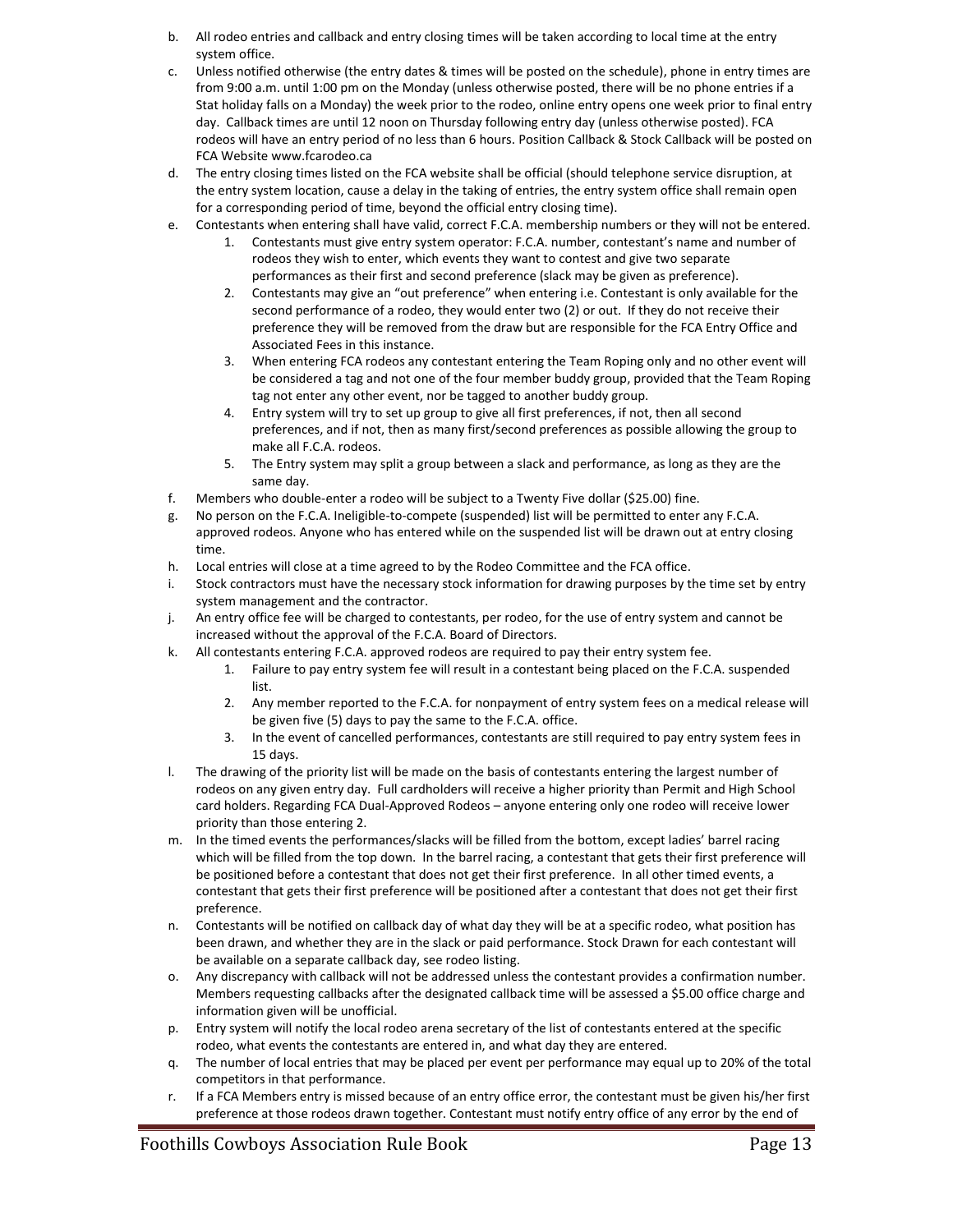position callback. Other contestants (dual-approved association members or Locals) will be placed where their priority allows.

- s. Entries may not close more than ten (10) days before the rodeo starts.
- t. FCA will choose entry day for each FCA Mother Rodeo. All rodeos will coordinate with the Association of the day and hour of Local entry opening and closing time as well as the Rodeo Office phone number and this information shall be adequately published.

#### **2. TRADING POSITIONS**

- a. Official trades must be made through the FCA entry office. Unless notified otherwise, the trade deadline is 12:00 Noon Thursday following the entry day. Only trades given to the committee from the FCA entry office will be considered official. Any contestant who competes in a performance or slack, other than what has been recorded through the entry office, without an official trade, will be disqualified and assessed a \$100 fine.
- b. Trades for multiple events must be requested and granted separately, and the granting of a trade in one event shall not automatically entitle a contestant to trade in another event. Trades shall also be specific to the individuals involved and shall not apply to buddy groups of which the traded individuals are members.

#### 1. **TRADE OUT RULES:**

- i. A trade list will be kept during callback for contestants. Contestants may request their name to be put on this list with preference for trade.
- ii. When trading performances, each contestant must take the other's position.
- iii. A trade can be made to the position a contestant has turned out or is going to medical.
- iv. In all events positions will be drawn for the first go-round and the position reversed for the second go-round. If trading is allowed, permission must be obtained from both contestants.
- v. Local set ups will be allowed when beneficial to an F.C.A. rodeo only.
- **vi.** Stock can be held only to the end of the event the contestant was drawn in or the end of the run on Timed Event cattle, if the judges have been notified. A Fifty dollar (\$50) fee will be assessed for the change.
- **vii.** Any Contestant who has stock moved or held without a legitimate trade, will be disqualified and assessed a one hundred dollar (\$100) fine. The Ladies Barrel Racing and the Junior Barrel Racing will be considered one (1) section at all F.C.A. rodeos.

# **SECTION SIX – RULES TO ENSURE HUMANE TREATMENT OF LIVESTOCK**

#### **1. HUMANE TREATMENT OF LIVESTOCK**

- a. No locked rowels, or rowels that will lock on spurs, or sharpened spurs may be used on bareback horses or saddle broncs.
- b. No wooden paddles. Straps are permissible.
- c. A neck rope must be used and a calf may not be busted. If a horse stops and the calf hits the end of the rope in such a manner that the calf busts himself, the roper will not be responsible. Contestant must adjust rope and reins in a manner that will prevent the horse from dragging the calf. Rope to be removed from calf's body as soon as possible after "tie" is completed. Calves for roping must weigh not less than approximately 200 pounds and be strong and healthy.
- d. The placing of fingers in eyes, lips or nose on any animal is forbidden.
- e. Animals for all events will be inspected before the draw and no sore, lame, sick or injured animal or animals with defective eyesight shall be permitted in the draw at any time. Should an animal become sick or be injured between the time it is drawn and the time it is scheduled to be used in competition, that animal shall not be used in competition and another animal shall be drawn for the contestant as provided in the F.C.A. rulebook.
- f. No animal shall be beaten, mutilated, or cruelly prodded. Standard electric prods shall be used as little as possible.
- g. A conveyance must be available to remove animals from arena in case of injury.
- h. No sharp or cutting objects in cinch, saddle girths, or flank straps shall be permitted. Only sheepskin-lined flanking straps shall be used on bucking stock and shall be of the quick-release type.
- i. No stimulants or hypnotics to be used, or given any animal used for contest purposes.
- j. Chutes must be so constructed as to prevent injury to stock. Maintenance men and equipment shall be stationed at chutes to assist in removal of any animal should it become caught. The arena shall be free of rocks, holes and obstacles.
- k. Clowns are not to abuse stock in any fashion.
- l. No small animals or pets allowed in arena where restraint is necessary or subject to injury or attack by another animal.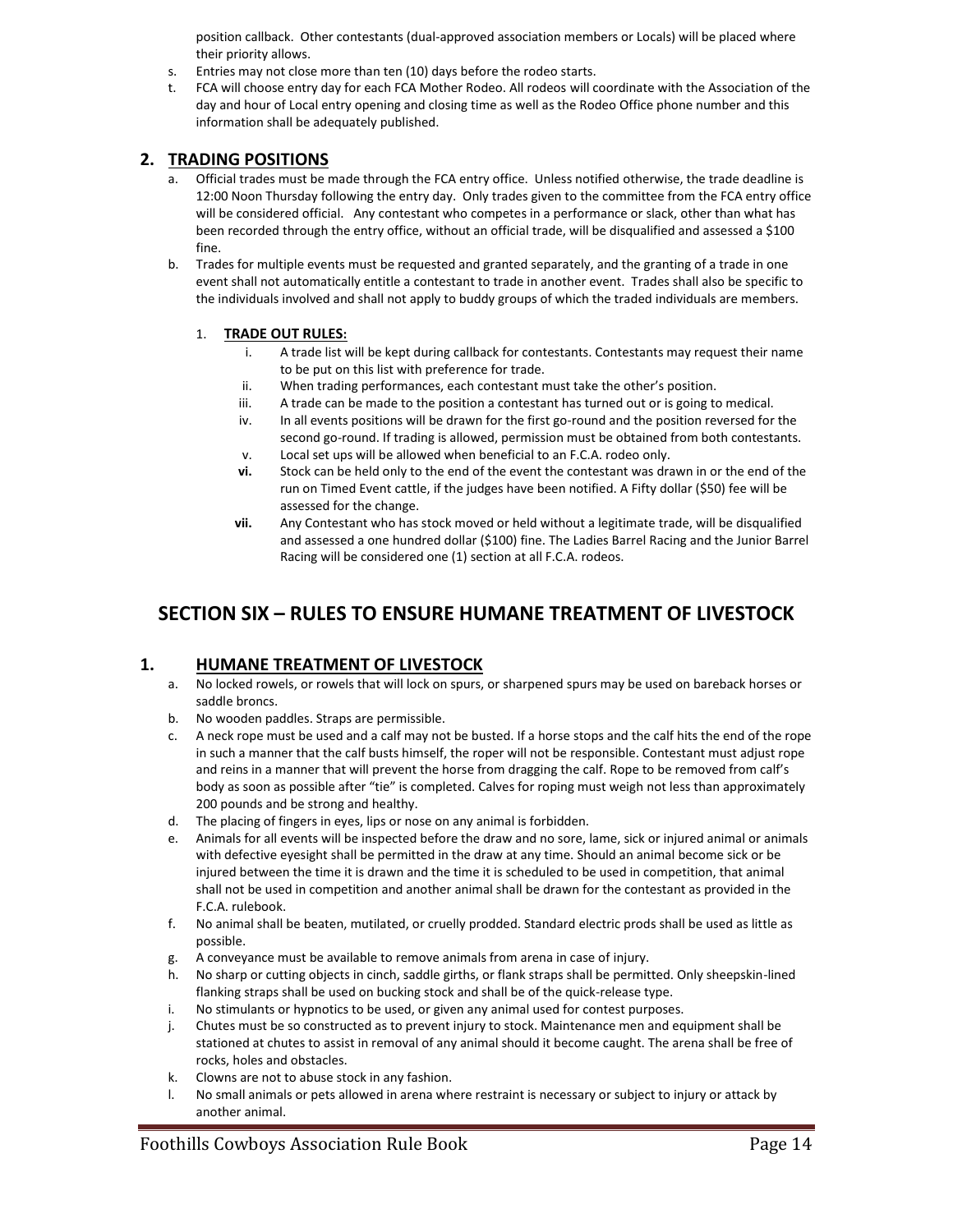- m. Livestock to be removed from arena after completion of entry in contest.
- n. Use of fireworks to frighten animals is prohibited.
- o. Foothills Cowboys Association Rule under Contestant Disqualifications. Contestant will be disqualified for any mistreatment of livestock.

# **SECTION SEVEN – STOCK CONTRACTORS**

#### **1. GENERAL**

- a. Stock contractors must hold stock contracting cards to contract stock at an F.C.A. Rodeo. Any individual or firm who did not hold a valid Stock Contractor membership in the preceding year, will not be issued a card in the current year until they have produced one (1) new F.C.A. Mother approved rodeo. The fee for this card will be set each year.
- b. FCA Stock Contractor that is advertised as the contractor for each rodeo must supply a minimum of 25% of the Roughstock at said rodeo.
- c. Stock contractors must abide by all Association rules, regulations and by-laws.
- d. FCA Stock Contractor that have an idle year and do not produce any FCA mother Rodeos, must bring a new rodeo the following year to be able to purchase their Stock Contractor's card. Rodeo Year will be January 1 - December 31.
- e. No whips or stock prods are to be used in the arena during performance or slack.
- f. Stock contractors are required to have two (2)-approved bullfighters hired for the bull riding, during both the performance and the slack. Stock Contractors are responsible for paying outstanding membership fees for personnel they hire to work a rodeo. Memberships must be purchased no later than 2 days before the 1st rodeo they work.
	- 1. First Offence: Stock Contractor Pays Membership Fees plus fine of \$50 for the bullfighter/pickup men in question.
	- 2. Second Offence: Stock Contractor pays membership fees plus fine of \$100 for the bullfighter/pickup men in question.
- g. Any FCA Bullfighters card can be pulled if the officials or directors, with review of the Board of Directors, feel the bull fighter is not adequate or qualified.
- h. Each stock contractor shall be required to supply sufficient and adequate livestock, both in quantity and quality, to put on a proper and acceptable rodeo, having regard to the expected number of entries. In timed events adequate stock defined as 15 animals or 1/3 of the total entries, whichever is less. Any timed event animal that is removed from the draw in one event, because of conduct, being banned, or size, may not be placed in the draw of another timed event for any following rodeos in that season. See Breakaway Roping section for new rule.
- i. In the timed events if the event director finds the contractor's stock unsuitable, the director must find suitable stock two weeks prior to the rodeo date. Price for the stock is to be negotiated with the contractor.

### **2. LIVESTOCK**

- a. All rodeo livestock must be numbered and drawn for.
- b. The Association Board of Directors or its official representative must inspect all rodeo livestock at a reasonable time before the start of the rodeo and has the right to declare any stock unsatisfactory, and any stock so declared shall be taken from the draw.
- c. Any stock declared by the F.C.A. as unsatisfactory must be replaced.
- d. Rodeo Roughstock may not be worked in the arena 2 hours prior to any performance.
- e. Suitable ear tags for all timed event cattle shall be mandatory and all calves used in the Tie Down Roping event shall have suitable number stickers on them.
- f. Head fighting bulls or steers having bad horns must be dehorned or kept out of the draw. No bull may be put in the draw until his horns have been cut back a reasonable distance.
- g. It shall be the responsibility of the stock contractor to have the proper animal at the performance for which it has been drawn and if animal is not available at the proper performance the following shall apply:
	- 1. If stock is crippled or becomes sick after the draw is made the contestant who has drawn the sick or crippled animal shall receive the first re-ride animal drawn as a replacement.
	- 2. Or, if it is agreeable to both the contestant and the stock contractor, the contestant may take the proper animal when available at a later date.
- h. All yak and yak-cross bulls are banned from F.C.A. rodeos.

### **3. RIDING EVENTS STOCK**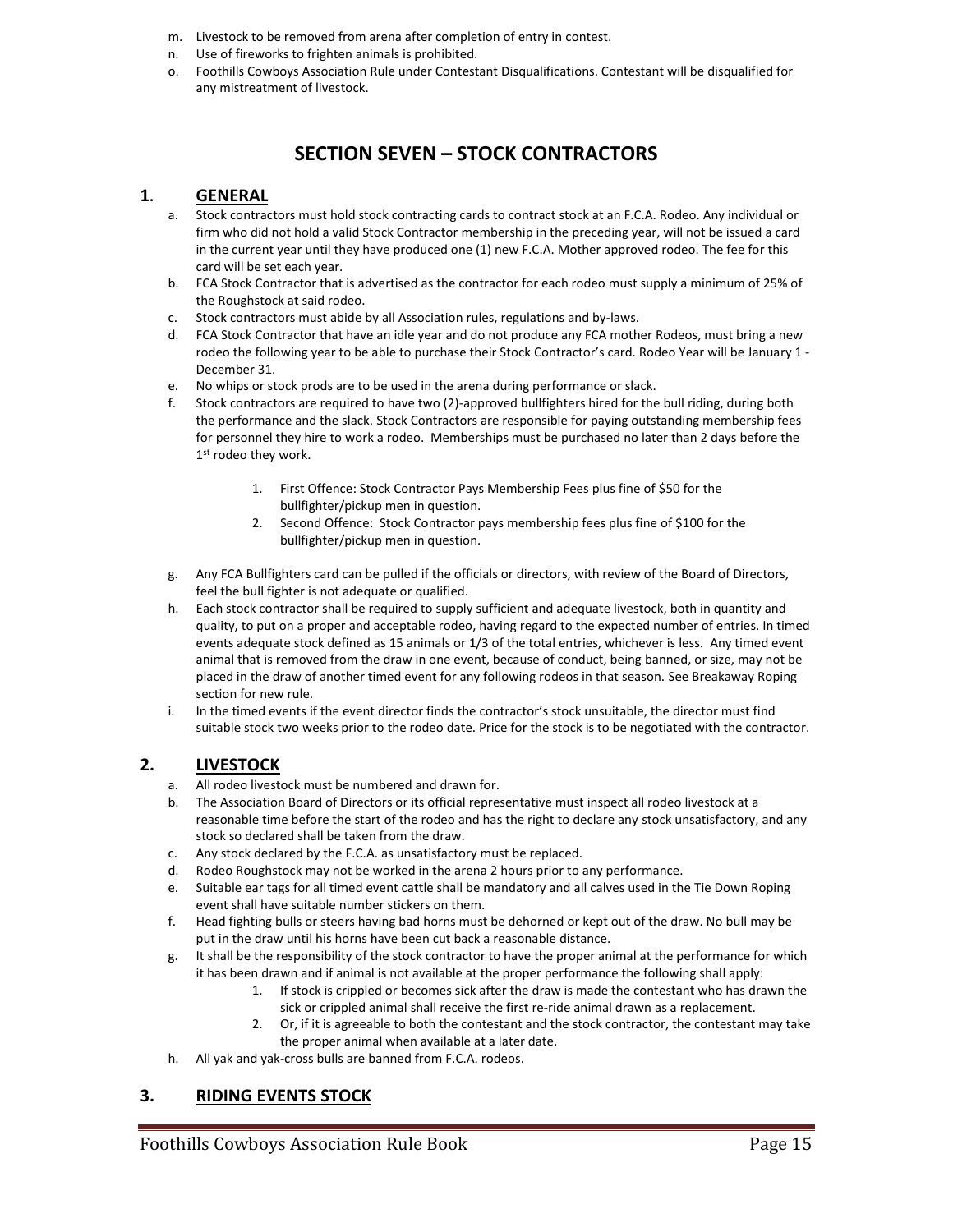a. Horses and Bulls may be bucked 3 times with a clipped number, thereafter numbers must be branded. These numbers must be submitted for the draw or the stock contractor submitting the stock will be assessed a fine of Twenty Five (\$25.00) per head.

### **4. TIMED EVENTS STOCK**

- a. The judges and/or Directors shall inspect all timed event stock and are empowered to cull unsatisfactory stock provided that such culling must take place at a reasonable time before the rodeo starts.
- b. Any cattle that have been used cannot be held over from one year to the next for use in the steer wrestling, except as approved by the steer wrestling director.
- c. Stock contractors must co-operate in trimming the horns of steers that are not able to pass through the steer-wrestling chute. The minimum width for the steer chute shall be thirty-two inches (32").
- d. An animal in the timed events of a rodeo may not be used in any other way than in the contest events of that rodeo, until after the last time that the animal has been used at the rodeo.
- **e.** Minimum weight of calves 160 lbs, maximum weight 250 lbs, with the emphasis on uniformity
- f. Maximum weight of each dogging steer and each horned team-roping animal shall be 700 pounds, with emphasis on uniformity. Muley team roping cattle should not exceed 550 pounds.
- g. Cattle used for steer roping, cutting, team roping or other events shall not be used for steer wrestling.
- h. When it is necessary to make a cut in the cattle in timed events, the weaker end will be out of the draw.
- i. Stock contractors will be given a \$10.00 fine per run per rodeo for any head of livestock deemed unsatisfactory by the event director or judge prior to the start of the rodeo.
- j. Steer Wrestling cattle that are barred from any other association cannot be used.
- k. Steer Wrestling cattle must be all steers or all heifers.
- l. All timed event cattle can be number branded or CCIA tagged. Tag numbers cannot be changed during the rodeo season.

### **5. RE-RUN ON CALVES**

- a. Unless approved by the Board of Directors, all calves at F.C.A. rodeos must be tied prior to the competition.
- b. If there must be a re-run of calves to complete a go-round, all calves must be tied down before any stock is drawn. If, after one go-round has been completed, a fresh calf has to be used, the calf must be roped and tied before the drawing, but if extra calves have been tied at that rodeo they will not be considered fresh. Fresh calves being roped and tied down must be handled by hand or with a horse.
- c. When calves are not fresh, re-runs will always be drawn from the whole herd used in the draw, not from those calves that are missed. When calves are fresh, re-runs will be drawn from missed calves when re-runs amount to less than ten percent (10%) of the ropers entered at that rodeo. These re-runs will be drawn from calves on which there is no time for that go-round up to the performance that ends the go-round, provided there are enough of these calves. If there are not enough calves with no time in that go-round, up to the performance that ends the go-round, the re-runs will be drawn from all calves being used except for any drawn for the performance that ends the go-round.

### **6. FRESH CALVES**

- a. Where it is required, the stock contractor shall advise the judges & Event Director that it is necessary to have calves tied down, and the contestants shall be responsible to tie the calves down, under the supervision of the judges. Calves must be finished being tied at least one (1) hour before the start of a rodeo performance or slack or the stock contractor has the right to refuse the calf ropers the right to tie the calves, provided that the calves are at the rodeo location in sufficient time prior to the rodeo to complete the tying one hour before the start of the rodeo performance or slack. Calves, which have not been to a rodeo within two weeks, will be considered fresh and must be tied.
- b. Calves on cows are to be considered fresh, and must be tied only before the first performance of each rodeo.
- c. Each rodeo committee must stipulate their time event stock contractors on their approval form.
- d. If conditioned calves are used, no less than 1/3 of total entries must be supplied, if fresh calves are used no less than ½ of total entries must be supplied.

### **7. FRESH STEERS**

- a. Steer Wrestling cattle must have horns a minimum of 8 inches from the tip of the horn to the base of the skull.
- b. Steers used in the Steer Wrestling event must be suitable steers not exceeding five hundred and fifty (550) pounds for fresh cattle.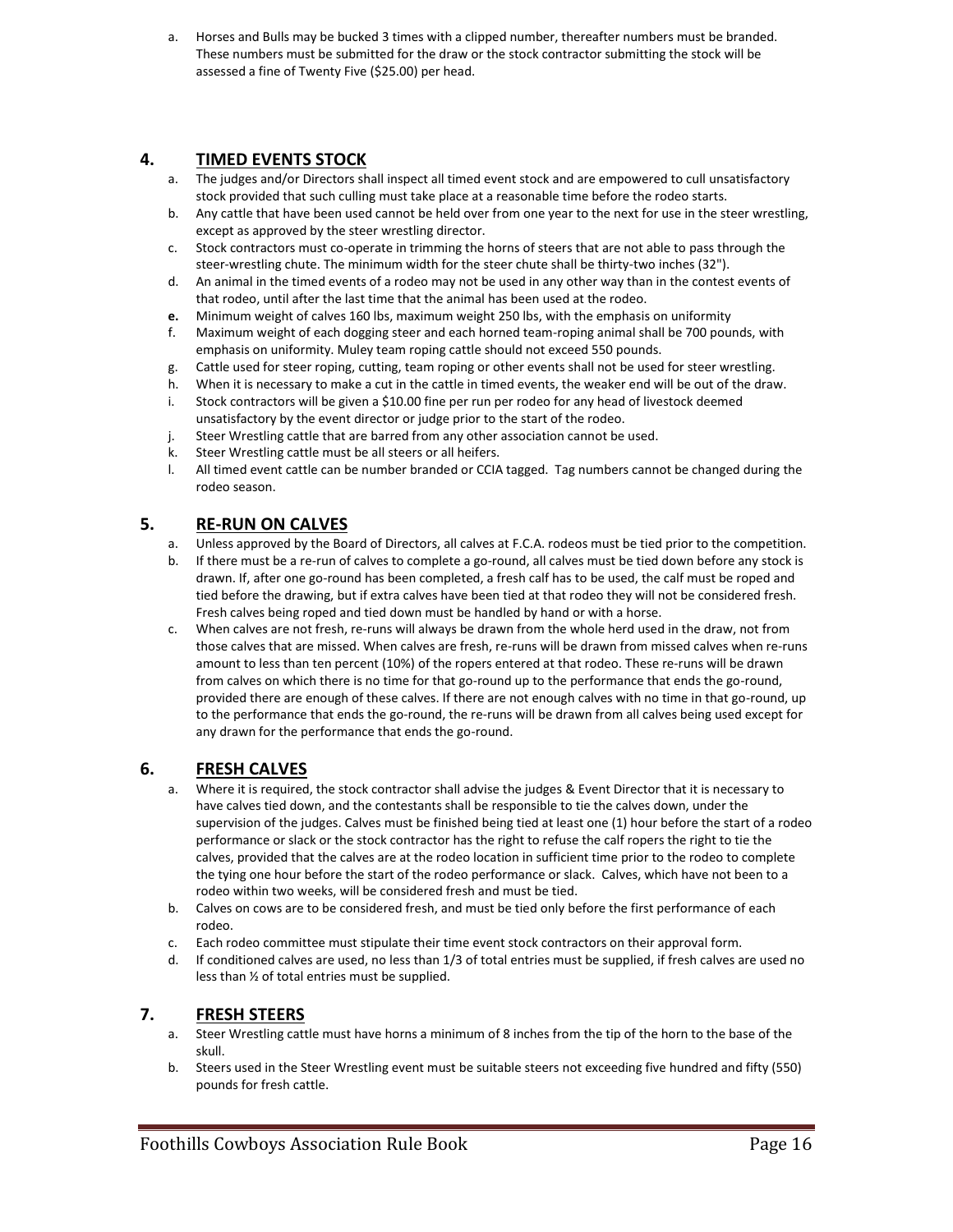c. Where it is required, the stock contractor shall advise the judges & Event Director that it is necessary that steers be thrown down, and the contestants shall be responsible to throw the steers down, under the supervision of the judges. This practice must be completed one hour prior to the start of a rodeo performance or slack or the stock contractor has the right to refuse the wrestlers the right to throw the steers provided that the steers are at the rodeo location in sufficient time prior to the rodeo to complete the throwing one hour before the start of the rodeo performance or slack.

## **8. STOCK BROUGHT BACK**

a. During any performance if an animal in timed events escapes the chute or pens before it is called for by the contestants, or if barrier fails to work and stock is brought back, that animal will be returned by the arena director and the labor crew during or at the end of that performance in the same manner it was originally worked or brought to the pens for contesting. One steer or calf cannot be brought back alone.

### **9. LOCAL RODEO FINALS STOCK**

- a. All stock used in the finals in the riding events will be selected by the stock contractor. However, in the case of unsatisfactory stock, the stock contractor will be required to co-operate with judges and/or Directors in replacing unsatisfactory stock.
- b. All finals stock in riding events must be posted in the rodeo office before the start of the last complete goround.
- c. Where practical, stock used in finals must be bucked in a preceding go-round.
- d. When a final head is to be ridden in the riding events, at least two head must be drawn for re-rides.
- e. Feature animals equaling one half of the final riders may be held out of the draw before re-rides are drawn.
- f. All timed event cattle competed on at a rodeo by finalists will be used when drawing for final head. If more stock is needed, the necessary stock will be the stock on which the next fastest times were made and added to the finals draw.

## **10. DRAWING STOCK - GENERAL**

- a. All stock in contestant events must be drawn by number by a judge or an F.C.A. representative.
- b. No contestants may compete on the same head of stock twice at any one rodeo in the same event.
- c. Drawing must be conducted so that any entrant may witness the draw.
- d. All animals' names and numbers must be written on cards that are identical in color and size or drawn by a computer.
- e. Receptacle containing numbers to be drawn must be held above the drawing judge's head and numbers shaken between each number drawn.
- f. There must always be at least four copies made of the draw: one to be posted; one copy for each judge; and one or more copies for the secretary's records.

### **11. SICK OR CRIPPLED STOCK**

- a. If an animal that is drawn for a riding event or is drawn in a pen in a timed event becomes sick or crippled before it is out that time, a judge must pass on the animal's inability to be used before it can be shipped or replaced in the draw.
- b. In the case stock is sick, crippled or already shipped replacement will be drawn from re-ride animals.
- c. If stock is crippled or becomes sick after the draw is made the contestant who has drawn the sick or crippled animal shall receive the first re-ride animal drawn as a replacement.

#### **12. DRAWING RIDING EVENTS**

- a. In all riding events, a complete go-round must be drawn at one time.
- b. Any animal drawn for a re-ride but not used in that go-round may be held out of the draw for re-rides in the following go-round along with feature animals but then will be returned for the go-round draw after the rerides have been drawn.

### **13. DRAWING TIMED EVENTS**

- a. Stock in the timed events must be drawn by the flag judge or barrier judge not more than one hour before the performance at the roping chute or the rodeo office.
	- 1. If mistake is made in drawing timed event stock, redraw will be made from the mistake down.
- b. Drawing to be made for one complete performance only. Slack considered for drawing purposes as a performance.
- c. In timed events, no drawn stock can be held over from one performance to the next or overnight.
- d. No pens of cattle may be drawn for more than one day in advance. If the number of calves required for a rodeo is larger than the number used on the first day or days of that rodeo, then pens will be drawn for each day of the rodeo and only the calves in the pen for a particular day will be tied.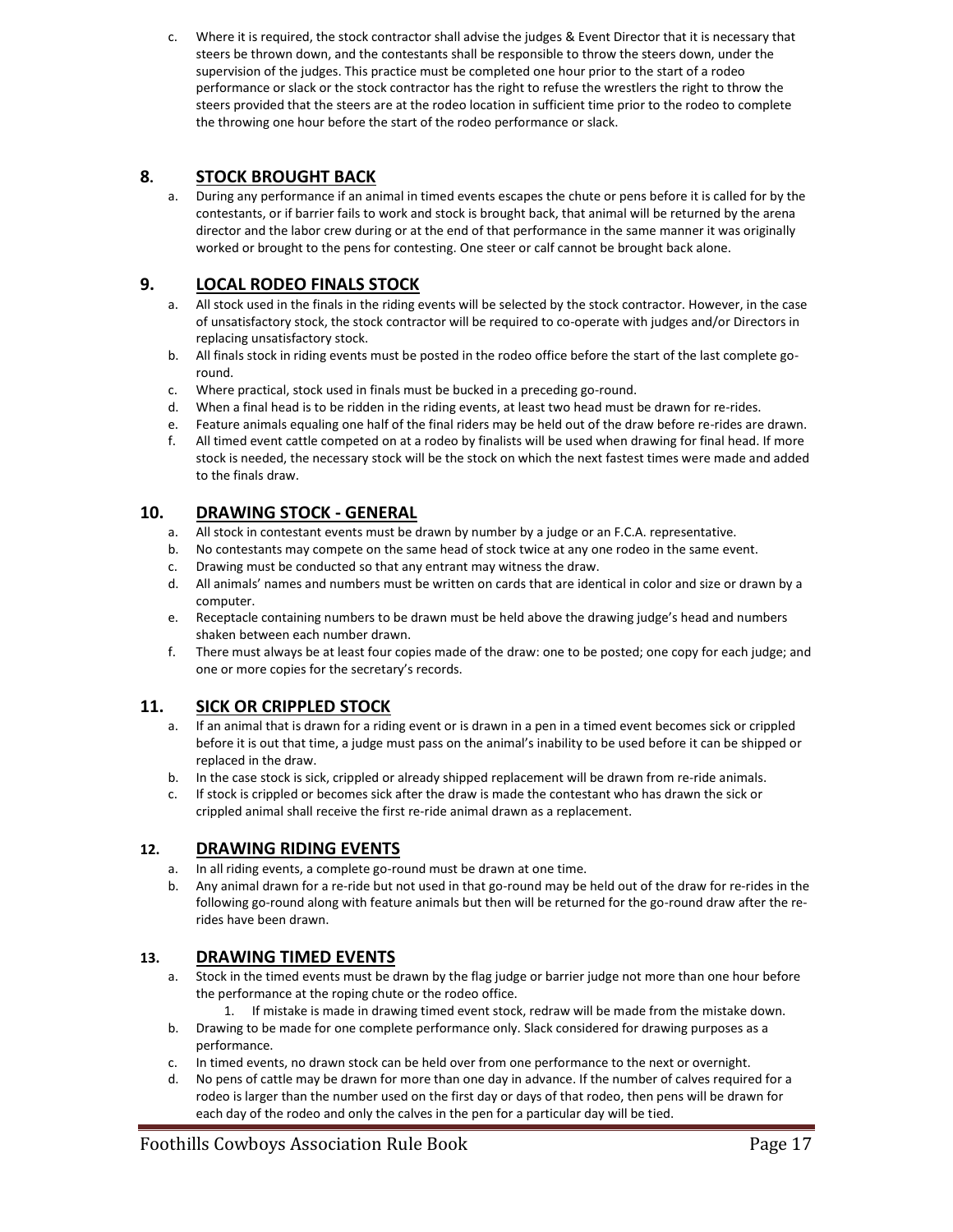- e. Only calves and steers that are available for use for the first go-round can be put into the draw for the second and subsequent go-rounds.
- f. Timed event cattle shall be drawn in rotation. Rotation meaning: each animal has to have been run once before anyone can have a second run. For example: if there are fifteen steers and ten steer wrestlers in each performance or section draw ten steers, the five left over will be the first ones drawn for the next performance or section and then draw five from the first ten used so there will be five left over to draw from first for the next performance or section, etc.
- g. In the timed events, if a contestant has advised the secretary that he will be turning out his stock, no stock will be drawn for such a contestant.
- h. In timed events, a complete go-round must be finished before any contestant can compete on his next head of stock, except for stock that must be brought back.
- i. Stock order must run in order for slack and performance except when it is necessary to make changes to avoid consecutive runs on the horse.
- j. Any contestant who competes on stock that has not been drawn for him/her will be disqualified.
- k. In the event that there are not enough cattle for each contestant in a given performance (or slack) the judges shall draw the first, second and subsequent run as usual. When there is half-enough stock, the timed event draw must be hidden from the rest of the contestants. (i.e.: 30 ropers, 15 calves, draw must be hidden, 30 ropers, 12 calves, draw does not have to be hidden.)
- l. When drawing stock for the Timed Events there shall be a spare drawn for each performance/slack. The number of the spare shall be kept hidden until such time that the animal s required to be competed on. If the spare is not used in the performance/slack that it was drawn for, then it will be put back in the draw for use in the regular rotation.
- m. A contestant who has injured stock drawn to him in the Timed Events will run the spare that has previously been drawn for that event. If there is no spare available (e.g. the spare has already been used) the contestant will draw from the remaining available cattle.
- n. In the timed events the first three contestants cannot be moved unless the contestants below them agree to move up in the order of go, unless a turn out is assessed.

# **SECTION EIGHT – RODEO OFFICIALS**

#### **1. GENERAL**

- a. FCA judges will be required to attend and FCA judging clinic annually in order to judge a FCA rodeo. All FCA Judges must have a current membership.
- b. The decisions of all judges, flagmen or timers will be final and no protests by contestants will be permitted.
- c. Whenever it is necessary to make exception to the rules due to unusual circumstances, the judges must confer with the F.C.A. executive members present to discuss the possibility of any unfair treatment to rodeo contestants entered at such rodeo.
- d. Judges must have the official markings available to be announced before the end of that performance.
- e. Judges must remain available to the rodeo office until the rodeo secretary has made a final check of the books.
- f. Markings must be totaled by the judges and checked by the secretary in presence of the judges.
- g. The men appointed to flag are the judges for timed events regardless of who is judging riding events, and are the only ones authorized to deliver a decision or draw stock in a timed event.
- h. Neither barrier judge nor field-flag judge may be changed during the course of a rodeo except for injury or illness.
- i. The timers and flagman of the barrel racing may not be changed after the first performance except because of sickness or injury, or unless by the request of the F.C.A. Show Representative because of their incompetence.
- j. Timers for a rodeo may not be changed after the first performance except for injury or illness, or by the request of an Association official because of timer's incompetence, or through agreement of stock contractor, rodeo committee and Association. The timer who times the first performance of a riding event must time that riding event for the duration of that rodeo, except as above provided for in this rule.
- k. Judge's Cards must be returned to the rodeo secretary immediately after each performance.
- l. All rodeos are required to use at least two stopwatches in tenth of a second or approved timing device. Score board clocks shall not be used as official timing devices.
- m. No rodeos are required to have four judges.

#### **2. JUDGING RIDING EVENTS**

a. Ride and animal to be marked separately. Ride shall be timed for eight (8) seconds, time to start when animal leaves chute for the Saddle Bronc, Bareback, Bull Riding and Junior Steer Riding.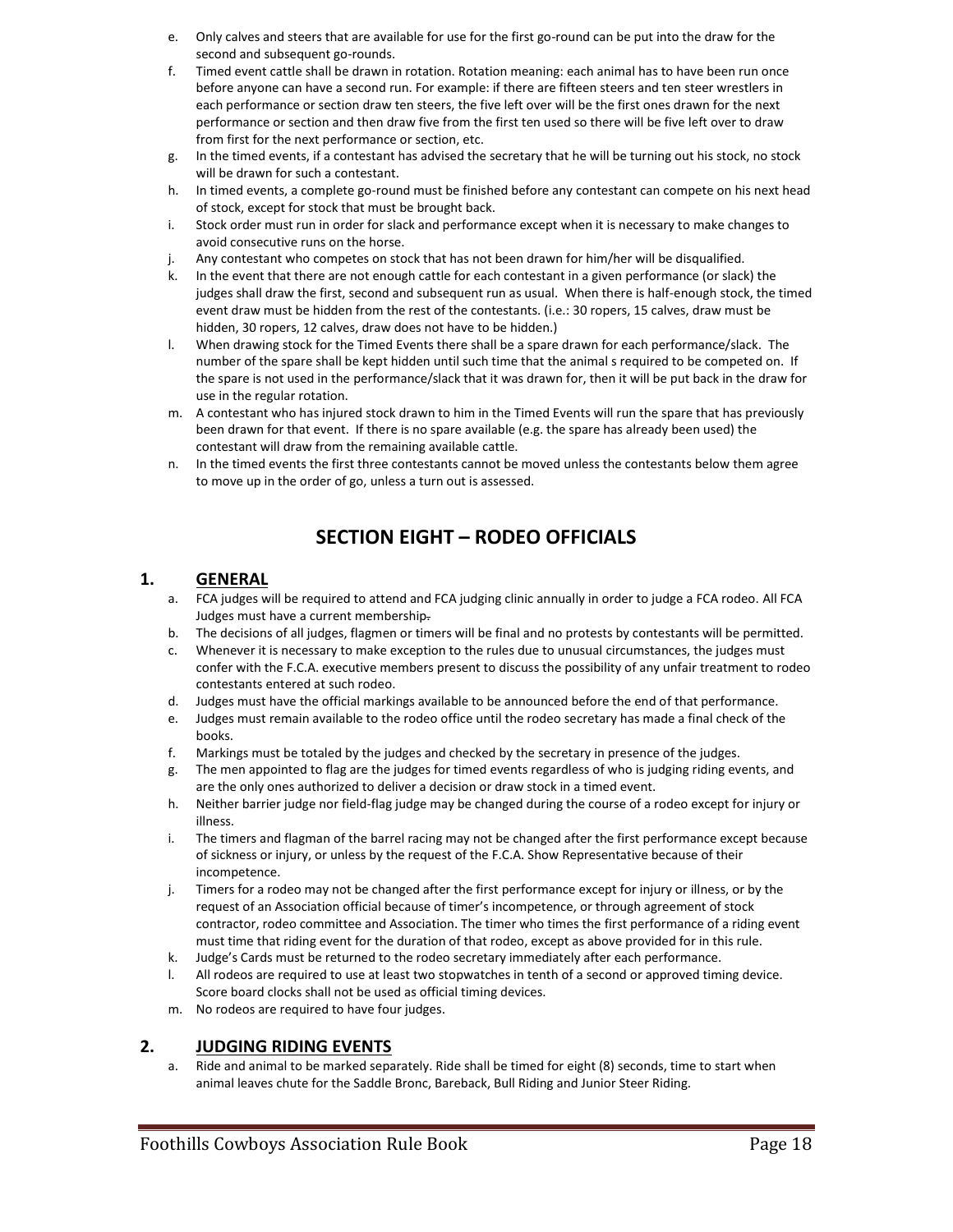- b. Mark the ride from one (1) to twenty-five (25) according to how much rider spurs the animal and use the full spread.
- c. The animal to be marked from one (1) to twenty-five (25) and use the full spread.
- d. In Saddle Bronc and Bareback Riding, to qualify, rider must have spurs over the break of the shoulders and touching horse when horse's front feet hit the ground first jump out of the chute.
- e. If a horse stalls coming out of the chute either judge may tell rider to take his feet out of the horse's neck and first jump qualification will then be waived.
- f. If a horse turns out backwards from the chute the spurring out rule shall be waived.
- g. Rider may be disqualified for not following judges' instructions to take feet from neck of horse stalled in chute.
- h. If in the opinion of the judges a rider is fouled at the gate, at the judges' discretion, a re-ride may be given or the spurring out rule may be waived. Rider must claim animal to get a re-ride
- i. Judges must watch complete ride at all times. (Even if rider is disqualified at gate.)
- j. Judges are to use a stopwatch in all riding events. Watches must be digital. The official time is the watch on the latch side of the chute.
- k. Judges will use red flags to indicate a violation of the spur-out rule and all other disqualification's. Judges are to also indicate disqualification violations by already established hand signals. This pertains to all rodeo events.
- l. No riding event judge will compete in riding events at a rodeo where he is judging.

#### **3. JUDGING TIMED EVENTS**

- a. Any unnecessary delays in the timed events will constitute a twenty-five dollar (\$25) fine, escalating with each violation.
- b. If a steer or calf is hindered from natural progression when gate is opened the contestant shall be disqualified and the pusher will be fined one hundred dollars (\$100) for the first offense and progressing with each offense. Pusher will not leave, nor will any part of his body extrude past gate. The barrier judge will enforce this.
- c. FCA judges are responsible for providing and setting up the barrier at FCA rodeos.
- d. Barrier judges shall keep a record of all barrier penalties. They are to be furnished with a complete list of contestants by the rodeo secretary and their records and those of the rodeo timers must correspond when checked in the office.
- e. Flagman and barrier judges cannot rope, dog or haze in the events they flag.
- f. A judge will record the electric timer times during barrel racing, these are the "official times" for that event. Timers: one timer to record 2<sup>nd</sup> copy of electric timer times and other timer to record stopwatch times. Judges Cards must be signed by judges and timers.
- g. A judge other than the flag judge shall be present to read the time off the electric timer.

#### **4. POSTING MARKINGS**

a. Contestant is privileged to see the records of all contestants in any event, in which he takes part at the end of each go-round, at a reasonable time, so that the secretary and a judge may be present.

### **5. FIELD FLAGGER**

- a. When flagging timed events field flagger must position himself so as not to hinder contestant.
- b. In any timed event, if an animal escapes from the arena, flag will be dropped and watches stopped. Contestant will get animal back with lap and tap start, and time already spent will be added to time used in qualifying. If time is not recorded, the decision of the flag judge shall be final. If rope is on animal, roper will get lap and tap with rope on it in chute.
- c. Once a man has been flagged out, he will not receive stock back.

# **SECTION NINE – RIDING EVENTS**

#### **1. GENERAL**

- a. A contestant may have his fees returned or a re-ride drawn if his drawn animal does not have eligible branded number or painted number as outlined in the rule book. There will be no duplicate numbers. In any case the stock contractor will be fined fifty dollars (\$50) for the first offence and one hundred dollars (\$100) for the second offence, if animals are not properly brand numbered as stated.
- b. The Association Board of Directors or its official representative must inspect all rodeo stock at a reasonable time before the start of the rodeo and has the right to declare any stock unsatisfactory, and any stock so declared shall be taken from the draw.
- c. Rider will be subject to a twenty-five dollar (\$25) fine, after he has been advised by the judge he is next to go, he is not above the animal with his glove on (if glove is used) when previous animal leaves the arena.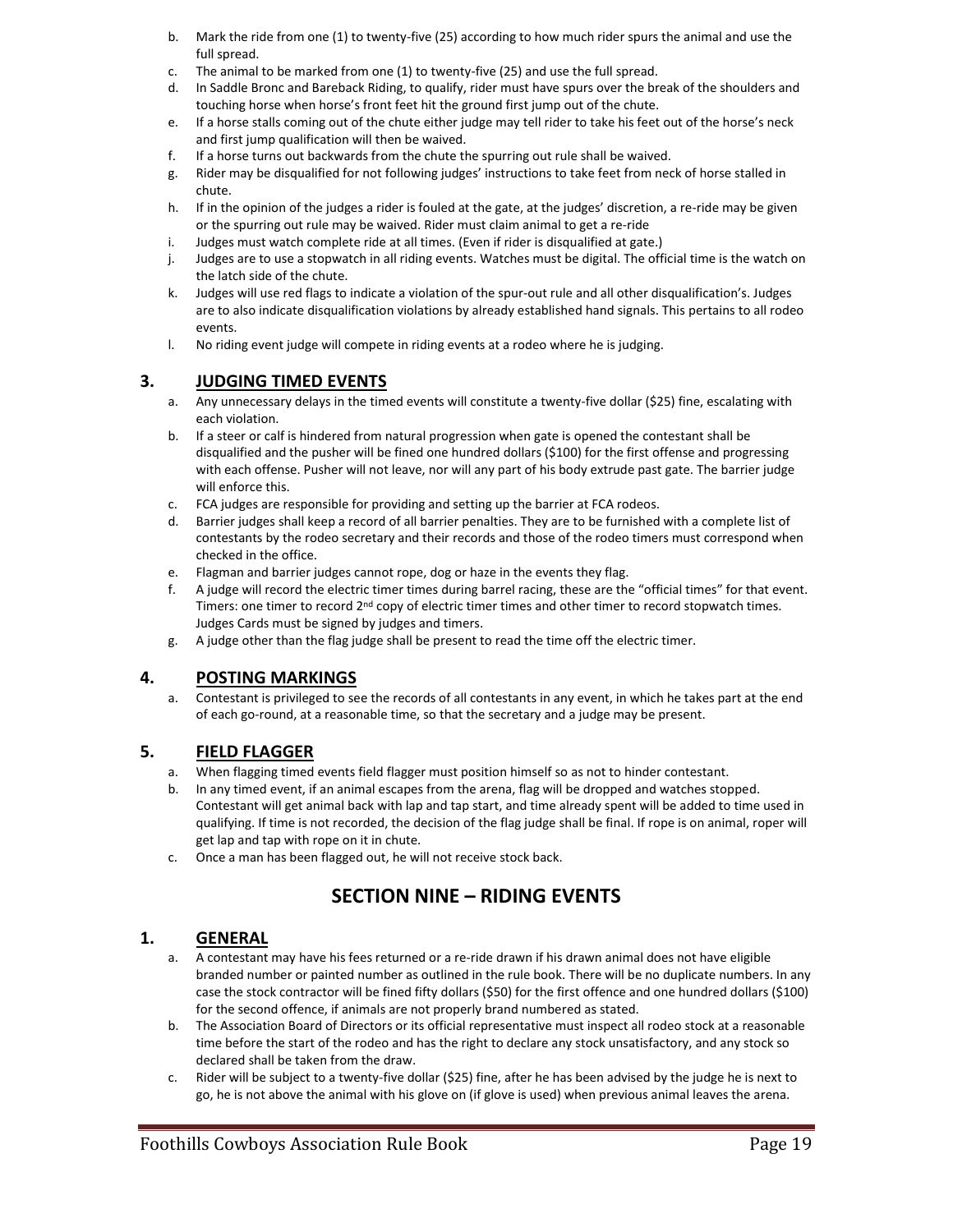- d. No locked rowels or rowels that will lock on spurs, or sharpened spurs may be used on bareback horses or saddle bronc.
- e. No sharp or cutting objects in cinch, saddle girths, or flank straps shall be permitted. Only sheepskin lined flanking straps shall be used on bucking stock and shall be of the quick-release type.
- f. Each contestant in a horse-riding event must have someone to turn his horse out; the horse's halter must not be held.

#### **2. RE-RIDES**

- a. Re-rides may be awarded in all three riding events.
- b. The matter of re-rides shall be totally in the discretion of the judges, provided that a re-ride shall be awarded in the following situations:
	- 1. An animal fails to break (runs off) or stops during a ride.
	- 2. The rider is fouled at the chute or in the arena, and the rider declares himself or does not try to go on with the ride.
	- 3. In the horse riding events, if the rider makes a qualified ride and the flank comes off.
	- 4. In the bull riding, if the rider makes a qualified ride until the flank comes off, re--ride optional.
	- 5. If an animal deliberately throws itself or falls.
	- 6. If a rider makes two honest attempts to get on a chute-fighting animal and is unable to do so.
	- 7. In the Saddle Bronc riding, if the halter breaks but not if it comes off a re-ride shall be awarded.
	- **8.** If contestant and stock contractor cannot come to an agreement regarding cross-tying an animal, the judge will award a re-ride.
- c. At no time shall a re-ride or a re-run be given if the contestant's own equipment breaks or fails.
- d. If a re-ride is awarded, the judges must have the mark and the fact that a re-ride has been awarded, announced, and in all cases the choice of accepting the mark or taking a re-ride is the contestant's but if the contestant elects to a re-ride animal drawn for him, he must get on the re-ride or be disqualified.
- **e.** If a re-ride is awarded, the first turned-out animal will be used. If there is no turn-outs then the first drawn re-ride will be used.
- f. A contestant shall not ask for a re-ride.
- g. Drawing re-rides:
	- 1. In the five (5) riding events (Bareback, Saddle Bronc, and Bull Riding, Novice Horse Riding & Junior Bulls) one (1) re-ride animal for each performance and each slack session will be drawn in the prescribed manner.
- h. When the stock contractor submits his stock list to entry system, he will submit the branded number of one more animal than is required to furnish each contestant in that performance or slack with an animal. The stock contractor is allowed to feature three (3) animals in each performance or slack session that will be exempt from the re-rides. The remaining animals will be put in a hopper and one (1) animal per performance or slack session will be drawn as the designated re-ride animal for each specific performance or slack.
	- 1. Or a stock contractor may choose to submit in any given pen the equivalent of one (1) additional animal plus one (1) for each performance of the rodeo or go round, i.e. at a three (3) performance rodeo or go round, four (4) re-ride animals would be drawn. A maximum of four (4) animals may be featured before re-rides are drawn. If (2) is used, then the drawn re-rides will constitute the rerides for the entire rodeo and may not be put back into draw. If, after all drawn re-rides and turned out stock are used, more re-rides are needed, it will be the responsibility of the judges to draw re-rides from a pen of animals which represents the animals used in any given performance agreeable to the stock contractor. All re-ride stock should be available during or immediately following the performance in which the re-ride was granted.
- i. The re-ride animal will be competed on during or following that performance or slack or at a time mutually agreeable to by both the stock contractor and the contestant.
	- 1. Any stock in the original draw that is turned out, meaning not bucked either in competition or as an exhibition ride, automatically goes in the re-ride draw.
	- 2. NOTE: A turned out animal can only be drawn once as a re-ride. Thereafter, animal will be drawn out of the herd.

#### **3. SADDLE BRONC RIDING**

- a. Minimum age to enter is 16 as of January  $1<sup>st</sup>$  of current year.
- b. Horse to be furnished by the producer. Riding to be done with plain halter, one rope rein and Standard Association saddle. Stock contractor may call on judges to pass on whether or not a saddle is standard.
- c. Stock contractors must furnish their own halters and contestants must use them. The placing of buck rein, foreign material, fitness of halter, etc., subject to judges' approval.
- d. Standard halter must be used unless agreement is made by both contestant and stock contractor.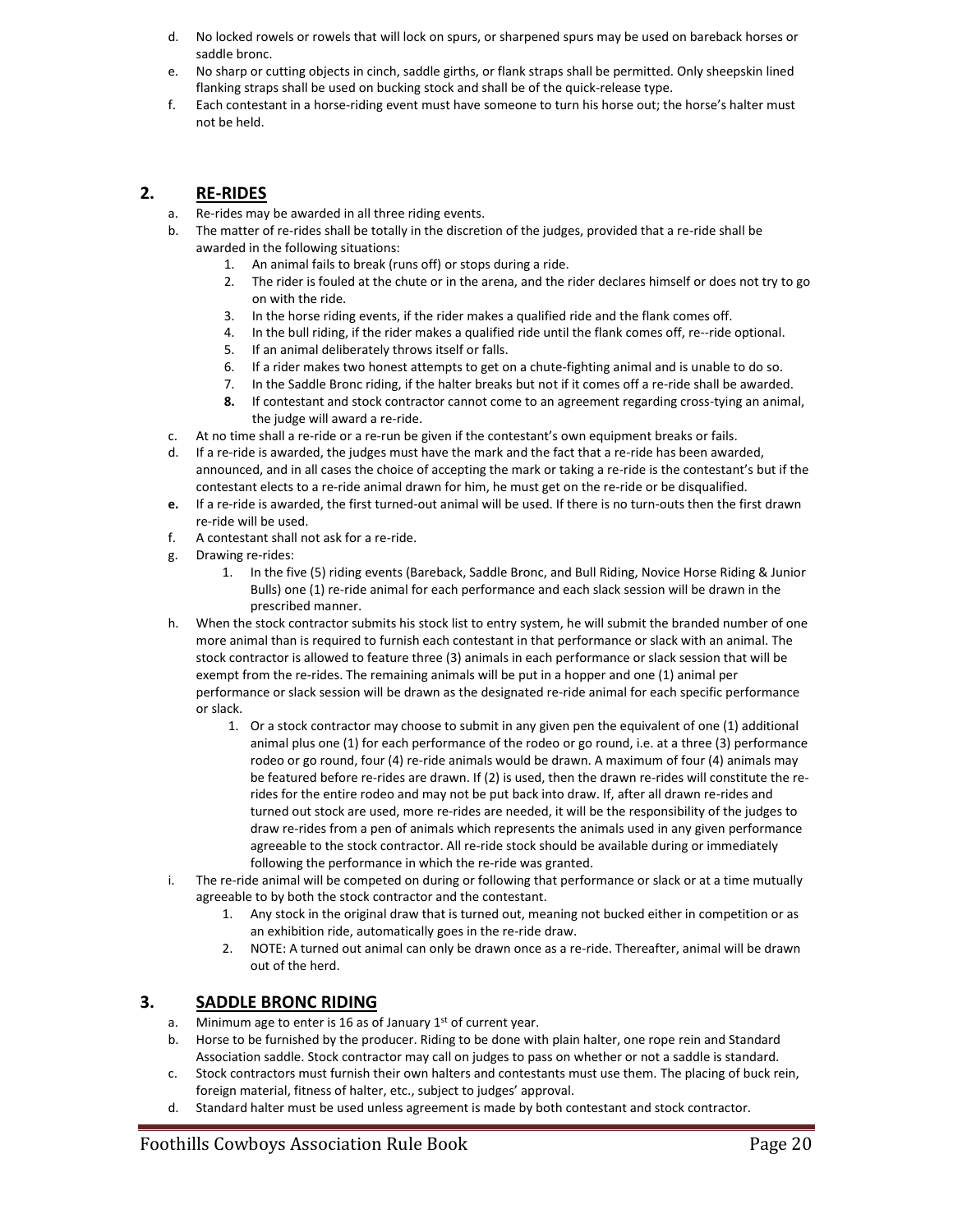- e. Horses to be saddled in chute. Saddles may not be set too far ahead on horse's withers. Rider may cinch own saddle or examine same to determine if satisfactory. Either stock contractor or contestant shall have the right to call the judge to pass on whether or not horse is properly saddled and flanked to buck its best.
- f. Middle flank belongs to rider, but contractor may have rider put flank cinch behind curve of horse's belly. Flank cinch may be hobbled.
- g. Contestants may cinch saddle from either side.
- h. Unless requested by the rider, saddle bronc horses cannot be hot-shotted after rider sits down in the saddle.
- i. One arm and hand must be free at all times.
- j. Any of the following offenses shall disqualify a rider: being bucked off, changing hands on rein, wrapping rein around hand, pulling leather, losing stirrup, touching animal or himself or saddle or rein with free hand, riding with locked rowels, or rowels that will lock on spurs, failing to follow judge's instructions when horse stalls in the chute, for using any substance except dry rosin on saddle or chaps.
- k. CONTEST SADDLE SPECIFICATIONS:
	- 1. RIGGING: 3/4 double front edge of "D" ring must not pull further back than directly below centre of point of swell, Standard E-Z or ring type saddle must be used and cannot exceed 53⁄4 inch outside-width measurement.
	- 2. SWELL UNDERCUT: Not more than two inches one inch on each side.
	- 3. GULLET: Not less than four inches wide at centre fork of covered saddle.
	- 4. TREE: Saddles must be built on standard tree.
	- 5. SPECIFICATIONS: Fork 14" wide; height 9" maximum; gullet 53⁄4" wide; cantle 5" maximum height, 14" maximum width.
	- 6. Stirrup leathers must be hung over bars
	- 7. Saddle should conform to the above measurements with a reasonable added thickness for leather covering.
	- 8. No freaks allowed.
	- 9. Cinches must be at least five inches wide.

#### **4. BAREBACK BRONC RIDING**

- a. Minimum age to enter is 16 as of January  $1<sup>st</sup>$  of current year.
- b. One hand rigging to be used. Riders may use their own rigging if rigging is not over ten inches in width at hand hold and not over six inches wide at "D" ring, or not a freak. No rigging may have metal, fiberglass, or other objectionable material underneath rigging. All riggings must have sheepskin or sponge rubber underneath. Stock contractors will have the right to have judges pass on whether riggings are objectionable. Judges will decide on all riggings.
- c. Riggings must lie flat on the horses back while rigging is being cinched so there is an even distribution of pressure at all times. Stock contractor may call judge to pass on whether rigging is being set and/or cinched in a way that might hurt the horse's back.
- d. A one-inch (1") thick pad must be used under bareback rigging if stock contractor requests its use.
- e. All cinches must be at least 5 inches (5") wide.
- f. Contestants will have the right to call judges to pass on whether or not horse is properly flanked or cinched.
- g. Contestants may pull riggings from either side.
- h. Unless requested by the rider, bareback horse cannot be hot-shotted after rider sits down.
- i. THERE WILL BE NO TAPE OR ANY OTHER ADHESIVE MATERIAL OR SUBSTANCE OTHER THAN DRY ROSIN USED ON RIGGING OR RIDER'S GLOVE.
- j. RIDERS SHALL NOT TAKE ANY KIND OF FINGER TUCK OR FINGER WRAP.
- k. Any of the following offenses will disqualify a rider: riding with rowels too sharp in opinion of judges, being bucked off, touching animal or himself with free hand, failing to follow judges' instructions when a horse stalls in the chute.
- l. Contestants will be disqualified if rigging is set too far ahead (to an extreme).
- m. A one hundred dollar (\$100) fine will be imposed at the discretion of the judges, and stock contractor or pick-up men for the bareback rigger hanging-up. This infraction is to be sent to the F.C.A. office with rodeo results, and must be in writing.
- n. Riders must have their horses cinched before putting their hand in the rigging.

#### **5. BULL RIDING**

- a. Minimum age to enter is 16 as of January 1<sup>st</sup> of current year.
- b. Riding to be done with one hand and loose rope, with or without handhold; no knots or hitches to prevent rope from falling off bull or steer when rider leaves him. Rope must have bell; no bell, no marking. Bell must be under belly of bull.
- c. No wire or sharp metal to be used to lock rowels.
- d. No more than two men may help pull contestant's rope.
- e. Rope may be pulled from either side.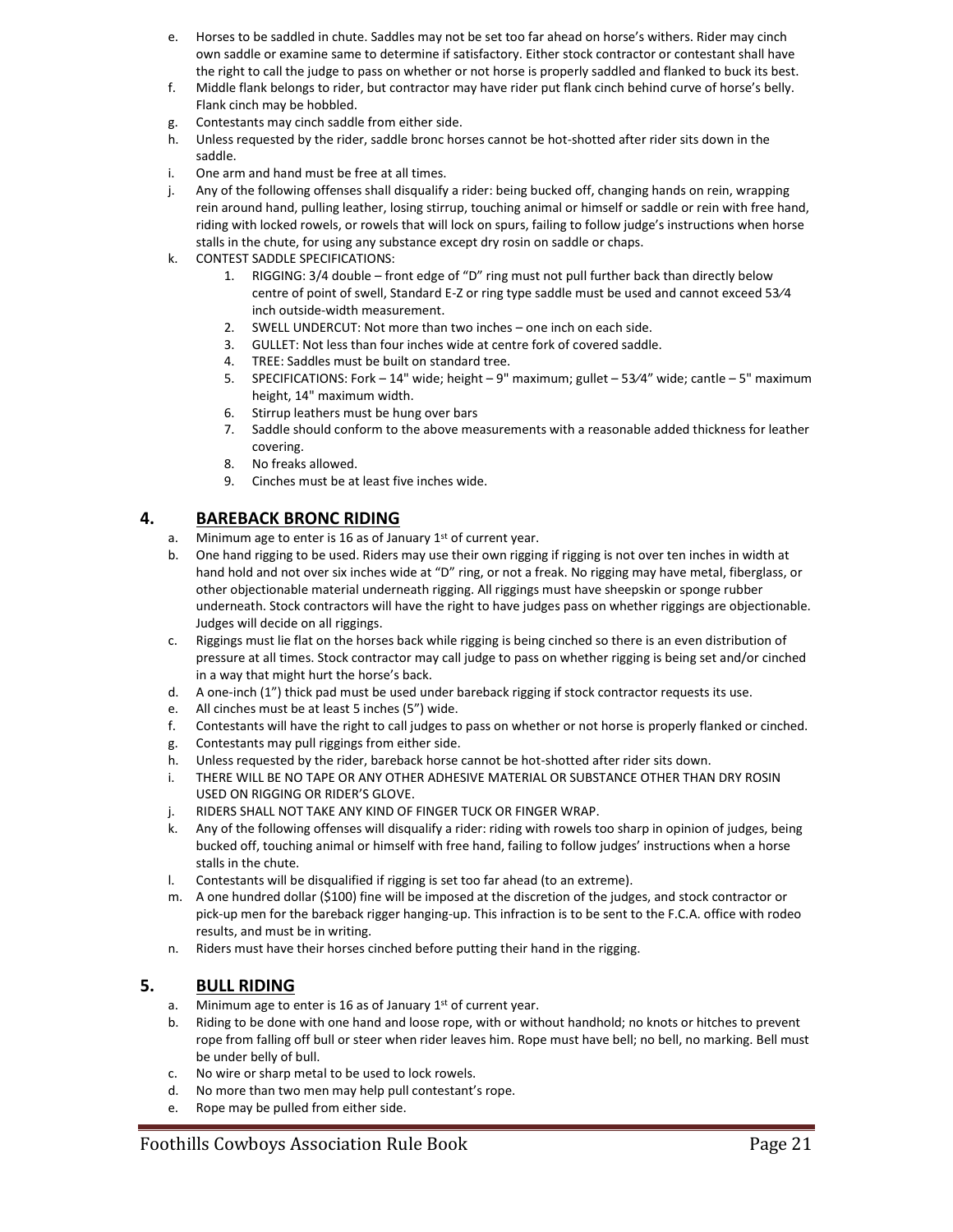- f. Contestant will have the right to call judges to pass on whether or not bull is properly flanked to buck to the best of his ability.
- g. Unless requested by the rider, no bull or steer can be hot-shotted after rider sits down.
- h. If rider makes qualified ride with any part of rope in riding hand, he is to be marked.
- i. Rider will be disqualified for any of the following offenses: being bucked off, touching animal or himself or equipment with free hand and/or arm, using sharp spurs, or fouling animal by holding gate.
- j. The rider shall not be allowed to reset and re-pull his rope more than two times if the bull is standing well in the chute.
- k. If bull fence is used in the bull riding it must be solid enough for a man to climb, or raised high enough off the ground for a man to roll under (approximately sixteen inches (16")).
- l. Snow fences will not be allowed for bull fences or arena fences.

#### **6. JUNIOR STEER RIDING**

- a. The age of the contestant as on January 1 of the current year will be considered their age for the duration of that rodeo year. Junior Steer Riding age is 8 to 14 years.
- b. Riding to be done with one or two hands and loose rope, with or without hand holds; no knots or hitches to prevent rope from falling off steer when rider leaves him. Rope must have bell; no bell, no marking. Bell must be under belly of steer.
- c. No more than two men may help pull contestant's rope.
- d. Rope may be pulled from either side.
- e. Contestant will have the right to call judges to pass on whether or not steer is properly flanked to buck to the best of his ability.
- f. Unless requested by the rider, no steer can be hot-shotted after rider sits down.
- g. If rider makes qualified ride with any part of rope in riding hand, they are to be marked.
- h. Rider will be disqualified for any of the following offenses: being bucked off, touching animal with free hand, using sharp spurs, or fouling animal by holding gate.
- i. The rider shall not be allowed to reset and re-pull the rope more than two times if the animal is standing well in the chute.
- j. If a qualified ride is made until the flank comes off, a re-ride shall be optional but it need not be on the same animal.
- k. If suitable cattle are not available, the event will be cancelled. If Junior Steer Riding is held at an F.C.A. approved rodeo, the event must fall under the guidelines of the F.C.A
- l. Neither bulls nor horned cattle shall be used in the event if older than yearlings. Suitable cattle such as yearling heifers or steers preferable.
- m. If a contestant starts with one hand they must finish with one. If they start with two hands, they may change to one but then rides under the one hand rule.
- n. Touching the animal with their head is not a disqualification.
- o. Contests allowing over age contestants will not be F.C.A. approved. A birth certificate must be presented to be eligible for a junior membership.
- p. It is compulsory to wear a protective vest & helmet when competing in Junior Steer Riding.

#### **7. NOVICE HORSE RIDING (Optional Event)**

- a. Contestants must be 14-21 years old on January 1 of the current rodeo year. Contestants must hold a FCA Novice Horse Riding Membership or Full Membership. Junior card holders cannot compete in this event.
- b. Can be rode either as Saddle Bronc or Bareback.
- c. Stock contractors must designate bucking horses for each rodeo for either the Novice Horse Riding or Open Saddle Bronc or Bareback. There must be a separate stock list for the Novice Horse Riding event.
- d. Novice Horse Riding stock for FCA season rodeos will be submitted to the office by the stock contractors and drawn for at the office.
- e. Try out horses will not be allowed.
- f. If you wish to enter both the NHR and the Open Bareback/Saddlebronc you must purchase a Full Membership. Minimum age to enter the open Bareback or Saddlebronc is 16 years of age. If you wish to just enter the NHR you only need a NHR Membership.
- g. If you qualify for the finals in both the Novice and Open you can go to the finals in both events.
- h. Spur our rule will be in effect.
- i. Novice Horse Riding stock for the Finals must be submitted by the FCA stock contractors and chosen by the top 6 in the NHR Event.

#### **8. JUNIOR BULL RIDING (Optional Event)**

a. Contestants must be 13-17 years old on January 1 of the current rodeo year. Contestants must hold a FCA Junior Bull Riding Membership or Full Membership. Junior Steer Rider card holders cannot compete in this event at the same rodeo they compete in the Steer Riding.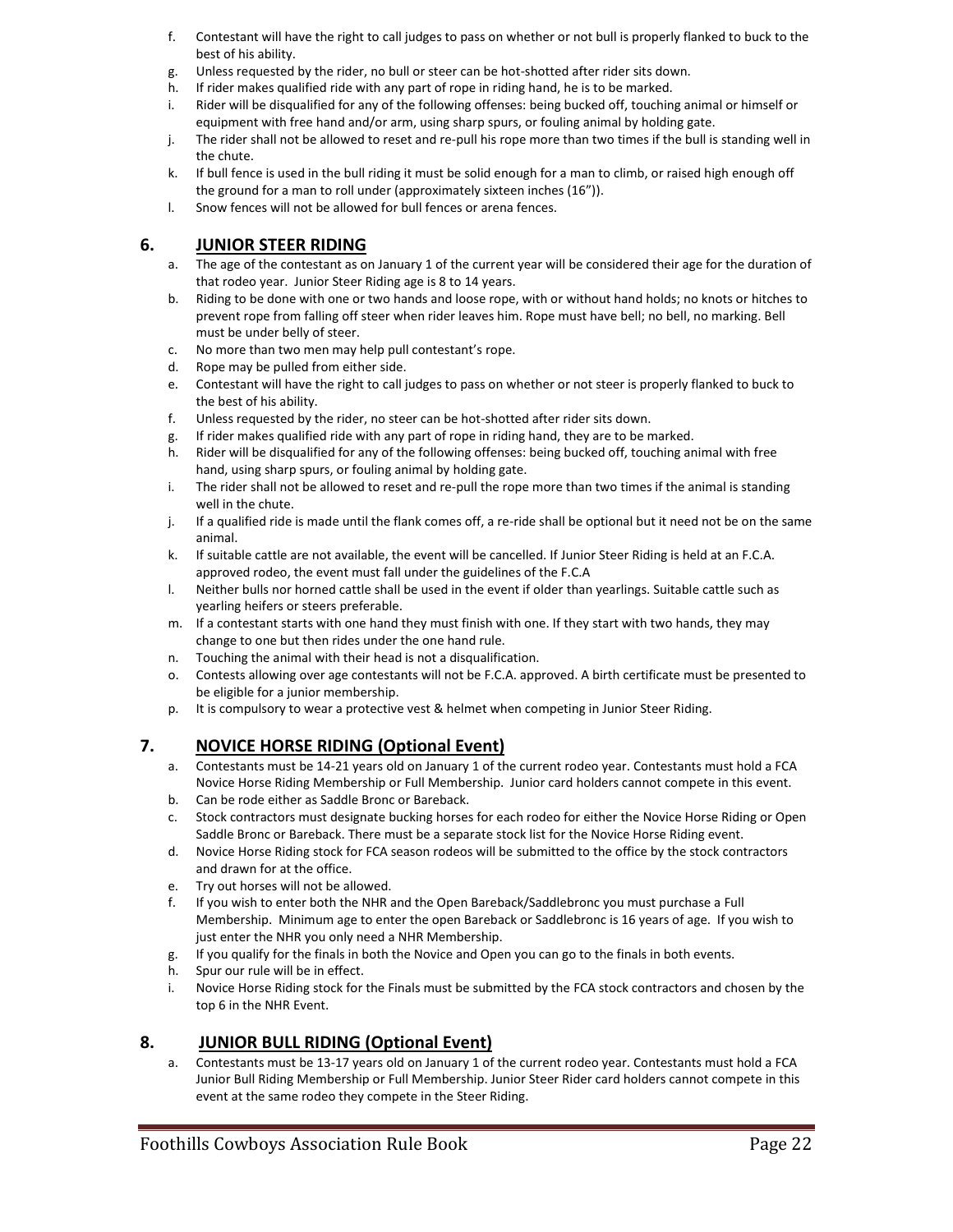- b. Mature cows OR bulls two years and younger can be used, but must be of the same sex at one rodeo.All bull riding rules apply. Horned cattle must have horns tipped.
- c. Junior bull riding stock for the FCA season rodeos will be drawn for at the office with the other riding events.
- d. If you wish to enter both the Jr. Bull Riding and the Open Bull Riding you must purchase a Full Membership. Minimum age to enter the open Bull Riding is 16 years of age. If you wish to just enter the Jr. Bull Riding you only need a Jr. Bull Riders Membership.
- e. If you qualify for the finals in both the Junior Bulls and Open you can go to the finals in both events
- f. Junior Bull Riding stock for the Finals must be submitted by the FCA stock contractors and chosen by the top 6 in the Junior Bull Riding

# **SECTION 10 – TIMED EVENTS**

#### **1. GENERAL**

- a. Refer to Section VII Stock Contractors (General, Timed Event Stock and Drawing Timed Events)
- b. There will be a 30-second elapsed time limit in the timed events. A whistle indicating "time" shall be blown by the timer at the end of the 30-second span. This rule shall not apply to times completed in less than 30 seconds but which, due to a penalty, are recorded as having taken more than 30 seconds.

#### **2. RERUNS**

- a. Reruns may be awarded in all timed events
- b. The matter of awarding a re-run for a contestant in any event shall be completely in the discretion of the judges, provided that a re-run may be awarded if the contestant is not given a fair opportunity to complete the event. The judge shall have the sole discretion to determine whether or not the contestant has been given a fair opportunity to complete the event. The spare will be used for the re-run.

#### **3. BARRIERS & SCORELINE**

- a. Automatic barriers must be used when barriers are required and there must be a score line at the point where the barrier trips.
- b. Barrier equipment must be inspected by the judge before each timed event. If equipment is faulty, it must be replaced.
- c. Barrier judge is responsible to change barrier string and see that neck rope is on properly at the request of the contestant.
- d. Neck ropes must be tied with string. No metal snaps or hardware shall be used on neck ropes in the timed events.
- e. If the barrier neck rope flies up and hits the contestant or his rope, impairing him, the contestant may declare himself and if so must be given a re-run. A contestant shall so declare himself by not throwing his rope and pulling his horse up in a reasonable distance.
- f. Height of barrier in timed events shall be from thirty-two to thirty-six inches (32"-36"), measured at the center of the box.

#### **BREAKING BARRIER**

- 1. A ten second penalty will be added for breaking or beating the barrier.
- 2. In all timed events, a barrier will not be considered broken unless the ring drops within ten feet of the pin.
- 3. Should a barrier break at any point other than its designated breaking point, decision is up to the barrier judge.
- 4. If contestant obviously beats barrier, but the staples are pulled or barrier rope is broken and string unbroken, Barrier Judge may assess a ten second fine. Otherwise this will not be considered a broken barrier.

#### **BARRIER FAILURE**

- 1. In order for time to be considered official, barrier flag must operate.
- 2. If automatic barrier fails to work, and stock is brought back, contestant must take same animal over during or immediately after the same performance.
- 3. Barrier penalties will be assessed by the barrier judge. If the barrier malfunctions, the judge at their discretion will assess or take off the ten (10) second penalty.

#### **SCORELINE**

1. Arena conditions will determine score, length of score to be set by arena director and timed event director or representative, if present, subject to the conditions set forth herein, and subject to the approval of the judges.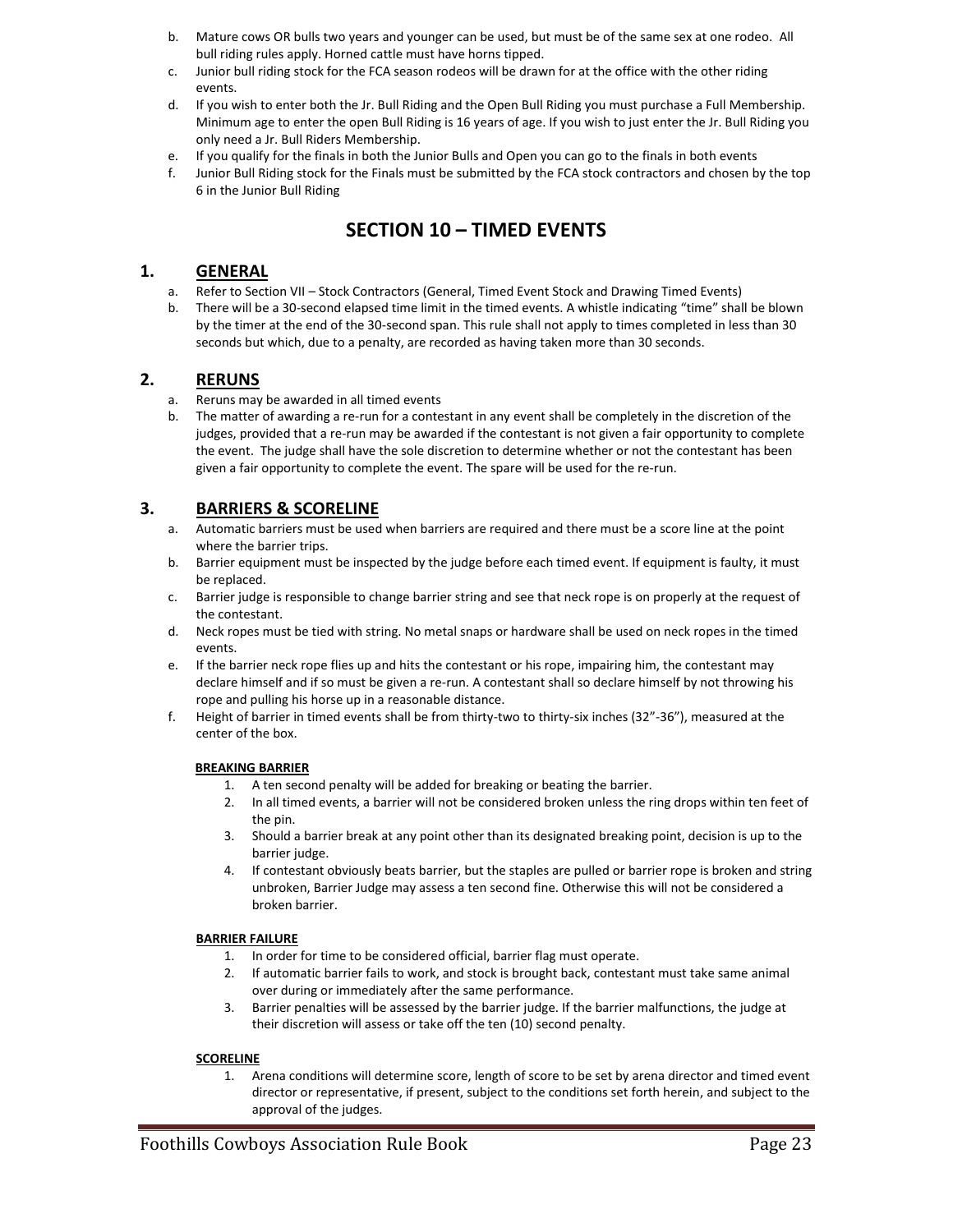- 2. Once score line has been set in timed events it will not be changed at the rodeo, nor can length of box be changed.
- 3. The length of the score line must be determined one hour before the rodeo commences.
- 4. TIE DOWN ROPING SCORELINE: The Tie Down Roping score will be five feet less than the length of the barrier box to a maximum of 12 feet with exceptions approved by a director.
- 5. STEER WRESTLING SCORELINE: At indoor rodeos the length of the score shall be no longer than 5% of the length of the working area of the rodeo arena.
- 6. In the timed events the box must be a minimum of Sixteen (16) feet in length and Ten (10) Feet in width. This is for new builds only, current builds are exempt.
- 7. A score line must be used at all F.C.A. rodeos.

#### **HOW TO MEASURE SCORELINE**

1. To measure correctly put barrier up with pin in barrier ring, holding the pin in place, measure from post where barrier pin goes, to the point where barrier rope touches the ground. Set barrier line 18 inches beyond that point.

#### **TIMED EVENT BOX**

- 1. In order to protect the contestant's horse, the back and the side opposite the timed event chute of timed event boxes shall be lined from a minimum of four inches (4") under ground level (unless properly supported by other means) up to a minimum of three feet (3') high with solid panel (no less than three quarter Inches (3/4") thick plywood.)
- 2. In order to protect contestant's horse, proper box pads are required for each timed event box.
- 3. Failure to properly line each timed event box and provide proper box pads for each timed event box shall result in a fine to the rodeo committee. The first incident of non-compliance will result in a one hundred dollar (\$100) fine and each additional incident will result in a fine of two hundred & fifty dollars (\$250.)

**TIME LIMIT FOR ALL TIMED EVENTS: A one minute time limit will be in effect from when the barrier is strung or the contestant is "waved in" in the Barrel Racing, under judges stop watch & discretion. If animal is in standing position, a 30 second warning will be called. At one minute contestant or hazer must mount a different horse or be flagged out. A Fifty Dollar (\$50) fine will be issued. The contestant will be able to ride the horse at the next rodeo.**

#### **4. TIE DOWN ROPING**

- a. Contestant will be allowed only one (1) loop.
- b. Animal belongs to contestant when he calls for him regardless of what happens, except cases of mechanical failure.
- c. Once gate is opened, it must not be closed. But if it is opened and then closed the contestant will be disqualified, at discretion of the judge.
- d. Contestant must adjust rope and reins in a manner that will prevent horse from dragging calf.
- e. Contestant must receive no assistance of any kind from outside.
- f. If horse drags calf excessively, field judge may stop horse and penalty not to exceed one hundred dollars (\$100), may be assessed by field judge and/or any director.
- g. Rope may be dallied or tied hard and fast either is permissible; contestant must dismount, go down rope and throw calf by hand and cross and tie any three feet with at least one wrap and a half hitch. If calf is down when roper reaches it, the calf must be let up to his feet and thrown by hand. If the roper's hand is on the calf when calf falls calf is considered thrown by hand. Rope must hold calf until roper gets hand on calf. Tie must hold until passed on by the judge, and roper must not touch calf after giving finish signal until the judge has completed his examination. If tie comes loose or calf gets to his feet before the tie has been ruled a fair one, the roper will be marked no time. Untie man must not touch calf until signaled to do so by flag judge.
- h. A one hundred dollar (\$100) fine will be assessed to calf ropers for unnecessary roughness towards a calf. This will be assessed for obvious jerk down, even though the calf does not go straight over backwards as outlined in the Rule Book. i.e. the one hundred dollar (\$100) fine will be assessed if the contestant throws the slack straight in the air or makes no visible attempt to switch the calf to avoid a jerk down (to hold slack or to throw it off to one side or another). Further examples are as follows: excessive dragging, intentionally running calf into the back fence, any roughness to the calf that could be avoided.
- i. The field flag judge will pass on the tie of calves through use of a stop watch, timing six (6) seconds from the time the rope horse takes his first step forward after the roper has remounted. Rope will not be removed from calf and rope must remain slack until field judge has passed on tie.
- j. Flagger must watch calf during the 6 second period and will stop watch when the calf kicks free, using the time shown on the watch to determine whether the calf was tied down long enough to be a qualified run.
- k. If calf is intentionally dragged at any time after it has been thrown roper will be disqualified.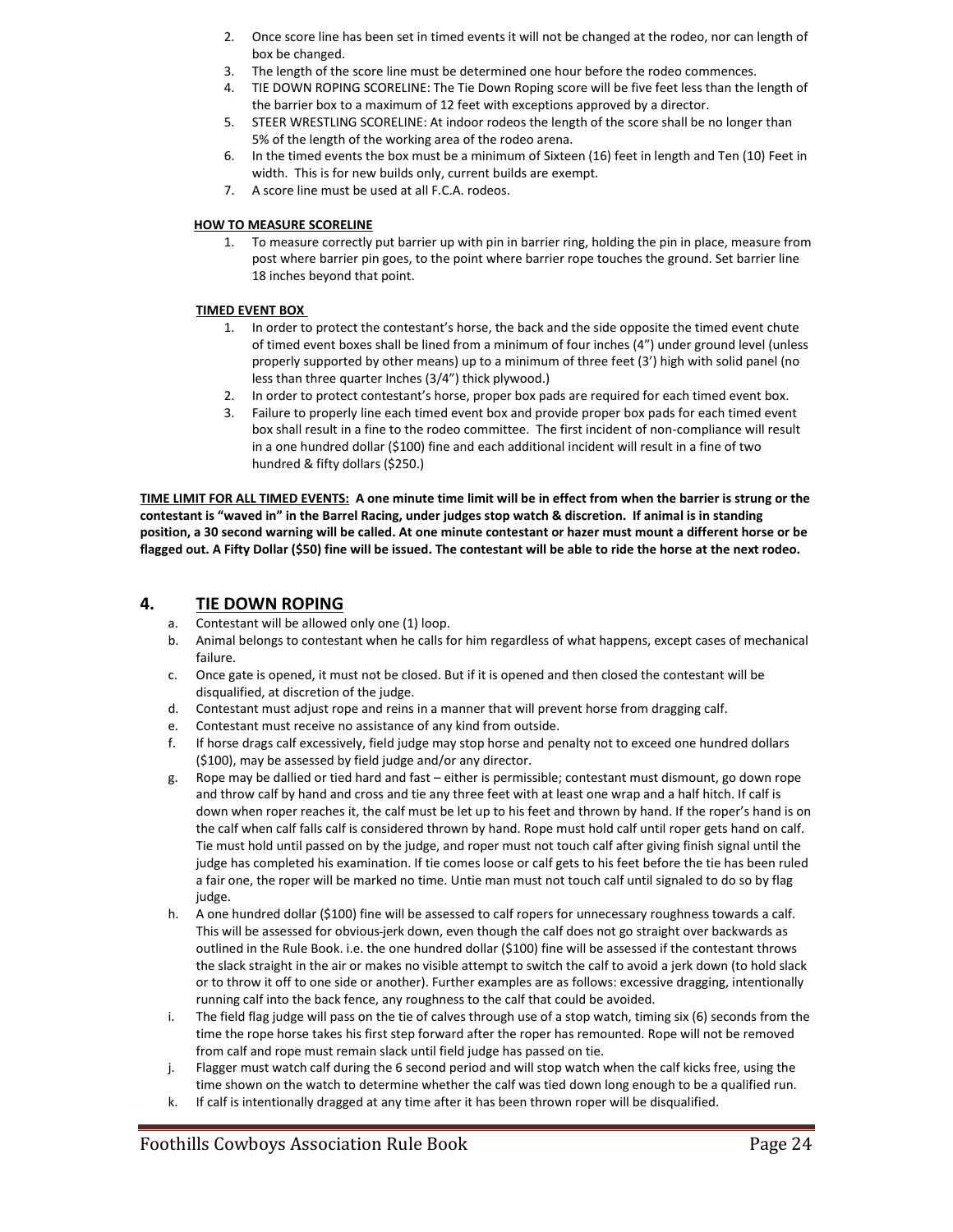- l. If the calf dies before the completion of the run and before the flag is dropped the contestant shall be given no time, and shall not be entitled to a re-run.
- m. Contestant will be disqualified for:
	- 1. The calf releases roping the calf before barrier.
	- 2. If contestant's feet touch ground before horse has crossed the score line.
	- 3. Contestant may not have calf line beyond the score line. The judge and/or event rep will position line in the calf-roping event.
	- 4. A One Hundred Dollar (\$100) jerk down fine will be charged in the Tie Down Roping at the judge's discretion. A jerk down being defined as straight over backward with all four feet in the air. The \$100 will go to the F.C.A., this fine must be announced by the announcer when it has been enforced.
	- 5. There will be a thirty- (30) second elapsed time limit in the Tie Down Roping. The timer at the end of the thirty (30) second span shall blow a whistle indicating "no time". If contestant is in the process of tying the calf he may finish the tie but will receive no time.
- **n.** Where a rope horse is going to be used by more than one roper, calves must be run in such a way as to allow at least one (1) contestant to compete between runs on that horse. On failure to comply with this rule, contestant will be subject to a Twenty Five dollar (\$25) fine, escalating with each violation. (No successive runs will be allowed except at the finals.) After calves have been drawn the revised order of contestants must be given to chute help and rodeo announcer**.**
- o. A neck rope must be used and a calf may not be busted. If a horse stops and the calf hits the end of the rope in such a manner that the calf busts himself, the roper will not be responsible. Rope to be removed from calf's body as soon as possible after "tie" is completed. Calves for roping must weigh not less than approximately two hundred (200) pounds and be strong and healthy.
- p. In the event the calf kicks free the calf roper shall dismount and flank or leg the calf to the ground again and hold it there until assisted by people untying calves.
- q. Calves must be run through the arena one  $(1)$  hour before the 1<sup>st</sup> performance at each FCA Rodeo.
- r. Every calf roper in the  $1<sup>st</sup>$  performance or slack must help run and tie the calves (tied only if required) one (1) hour prior to 1<sup>st</sup> performance or slack or a Twenty Five Dollar (\$25) fine will be assessed.

#### **5. STEER WRESTLING**

- a. Contestant will not be required to compete on a crippled steer or a steer with a broken horn. If a contestant jumps a steer, he accepts him as sound.
- b. Contestant will be disqualified if he attempts in any way to tamper with steers or chutes. There can be only one hazer and horse. After catching steer, wrestler must bring it to a stop and twist it down. If steer is turned back, he is considered to have stopped.
- c. If steer is thrown while still going ahead no time. If steer is accidentally knocked down or thrown down before being brought to a stop it must be let up on all four feet and thrown. Steer will be considered down only when it is lying flat on its left side or back, on the ground, all four feet and head straight.
- d. Wrestler must have hand on steer when flagged. The fairness of catch and throw will be left to the judges and their decision will be final.
- e. Steer wrestler is required to turn steer's head so he can get up.
- f. Hazer must not render any assistance to contestant while contestant is working with steer. Failure to observe this rule will disqualify contestant. Contestant and hazer must use same two horses they leave chute with.
- g. A ten (10) second penalty shall be assessed in any case in which a flag judge rules that steer wrestlers feet touch the ground before score line is crossed.
- h. Contestant may only jump once.
- i. There will be no penalty for breaking horn, but a re-run will not be given to the contestant.
- j. If a qualified run is made by a contestant, and the steer dies, there shall be no disqualification, but if contestant is not flagged and the steer dies, the contestant shall be given no time and shall not be entitled to a re-run.
- k. Once the gateman opens the gate, he shall leave it open. If the gate is opened and then closed, the contestant will be disqualified at the discretion of the judge.
- l. A weight limit shall be placed on steer wrestling cattle; a minimum of four hundred and fifty (450) pounds, and a maximum of seven hundred (700) pounds with a suitable horn length as approved by the steer wrestling representative. Once the steers have been approved, no steer will be removed from the draw because of horn length. However, the steer wrestling representative and/or judge has the authority to remove unsuitable animals from the draw.
- m. Steer must be caught from horse. If steer gets loose, steer wrestler may take no more than one step to catch steer.
- n. If steer wrestler experiences difficulty getting out on steer, he will be given two chances and must be prepared to take the steer on the third attempt.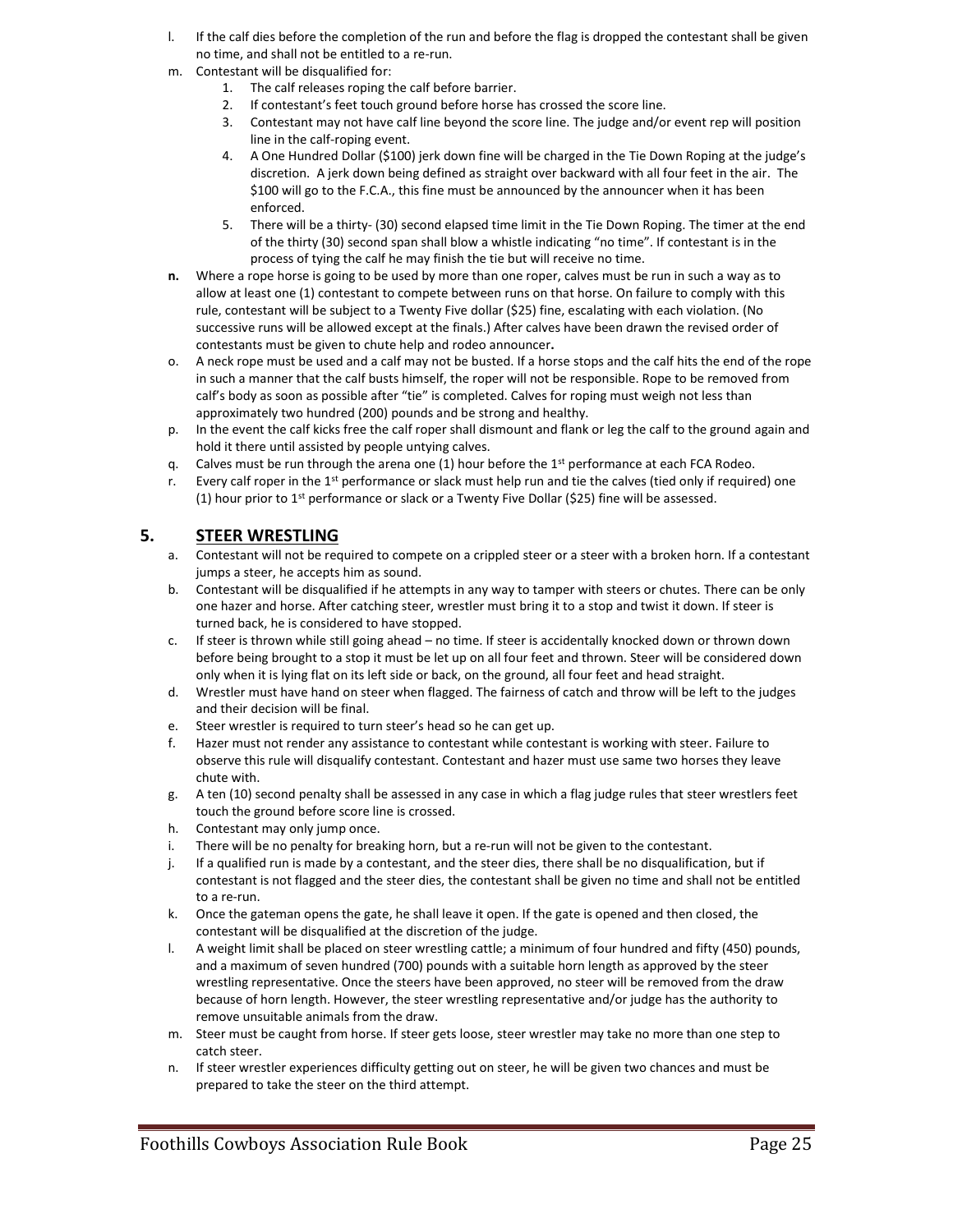o. There will be a thirty (30) second elapsed time limit in the steer wrestling (excluding penalties). The timer at the end of the thirty (30) second span shall blow whistle indicating "no time" New Addition

## **6. TEAM ROPING**

- a. The Team Roping Director must approve all team roping stock.
- b. No cross entries.
- c. Two loops only.
- d. Both contestants' names must be given at time of entry.
- e. If one member of the team does not show a substitute may be used provided they are not already entered in the team roping, but must be entered in that rodeo in another event. The contestant that does not show will be subject to a fine. The substitute will not get points**.**
- f. Team Ropers must be F.C.A. members or permit holders.
- g. Team Roping is to be run with a barrier.
- h. Any Junior Boys Steer riders or Junior Barrel racers wishing to compete in Team Roping may enter on their minor card however winnings will not count toward FCA Finals.
- i. A 5 second penalty will be assessed for only catching one heel.
- j. Contestants will be disqualified for unnecessary dragging or stretching of animal.
- k. Team Roper behind barrier must throw first loop.
- l. Animal belongs to contestant when he calls for him regardless of what happens, except cases of mechanical failure.
- m. Once the gateman opens the gate he shall leave it open. If gate is opened and then closed, contestant will be disqualified at judges' discretion.
- n. If the animal dies before the completion of a run and before the flag is dropped the contestant shall be given no time, and shall not be entitled to a re-run.
- o. If header accidentally jerks animal off its feet or animal trips and falls, header must not drag animal over 8 feet before animal regains its feet or the team will be disqualified.
- p. Broken or dropped rope will be considered no time.
- q. If steer is roped by one horn, roper is not allowed to ride up and put rope over other horn or head with his hands.
- r. If the heeler ropes a front foot or feet with heel rope, this is a foul catch. Neither contestant may remove the front foot or feet by hand. However should the front foot or feet come out of the heel loop by the time the field flag judge drops his flag, time will be taken.
- s. Roping animal without releasing the loop from hand is not permitted.
- t. Roper must dally to stop animal. No tied ropes allowed. Any team roping heeler over the age of 51 years may tie on hard and fast provided he/she has proper breakaway. Length of entire rope if tied on can be no shorter than 20"6".
- u. Time will be taken when animal is roped with both horses facing animal in line, with ropes dallied and tight. Animal must be standing up when roped by head or heels.
- v. The judges will decide any question as to catches in this contest.
- w. LEGAL CATCHES: both horns; half a head; around neck; any heel catch behind shoulder is legal if rope goes up heels.
- x. All other catches are illegal.
- y. ILLEGAL CATCHES: Hondo passed over one horn and loop over other horn; figure eight on both horns; figure eight on nose and horns; belly catch, defined as any catch when loop passes over head and front feet; horn or neck catch with any feet in loop; loop in animal's mouth; any figure eight or loop crossing itself.
- z. Only three team roping teams be allowed in the arena at any one time.
	- 1. There will be a thirty (30) second elapsed time limit in the team roping (excluding penalties). The timer at the end of the thirty (30) second span shall blow whistle indicting "no time" - New addition.
	- 2. No ropes shall be taken off in the arena without flagman's approval.
	- 3. No cross firing. Cross firing defined as heeler throwing heel rope before the header changes direction of steer's travel.
	- 4. Dallies must be completed for qualifying run. Dallies means the rope must cross itself when wrapped around the horn of the saddle.
	- 5. Team ropers will be flagged out as soon as flagman sees front foot in header's loop. No time will be allowed for fishing front foot out of head loop.
	- 6. No time will result if any of the above rules are broken.
- aa. Where a team roping horse is going to be used by more than one (1) contestant, the steer must be run in such a way as to allow at least one (1) contestant to compete between runs on that horse. On failure to comply with this rule contestant will be subject to a twenty five dollar (\$25) dollar fine, escalating with each violation. (No successive runs will be allowed except in finals.) After stock has been drawn, the revised order of contestants must be given to chute help and rodeo announcer.
- bb. FCA does not approve any rodeo that has dual entries in any event.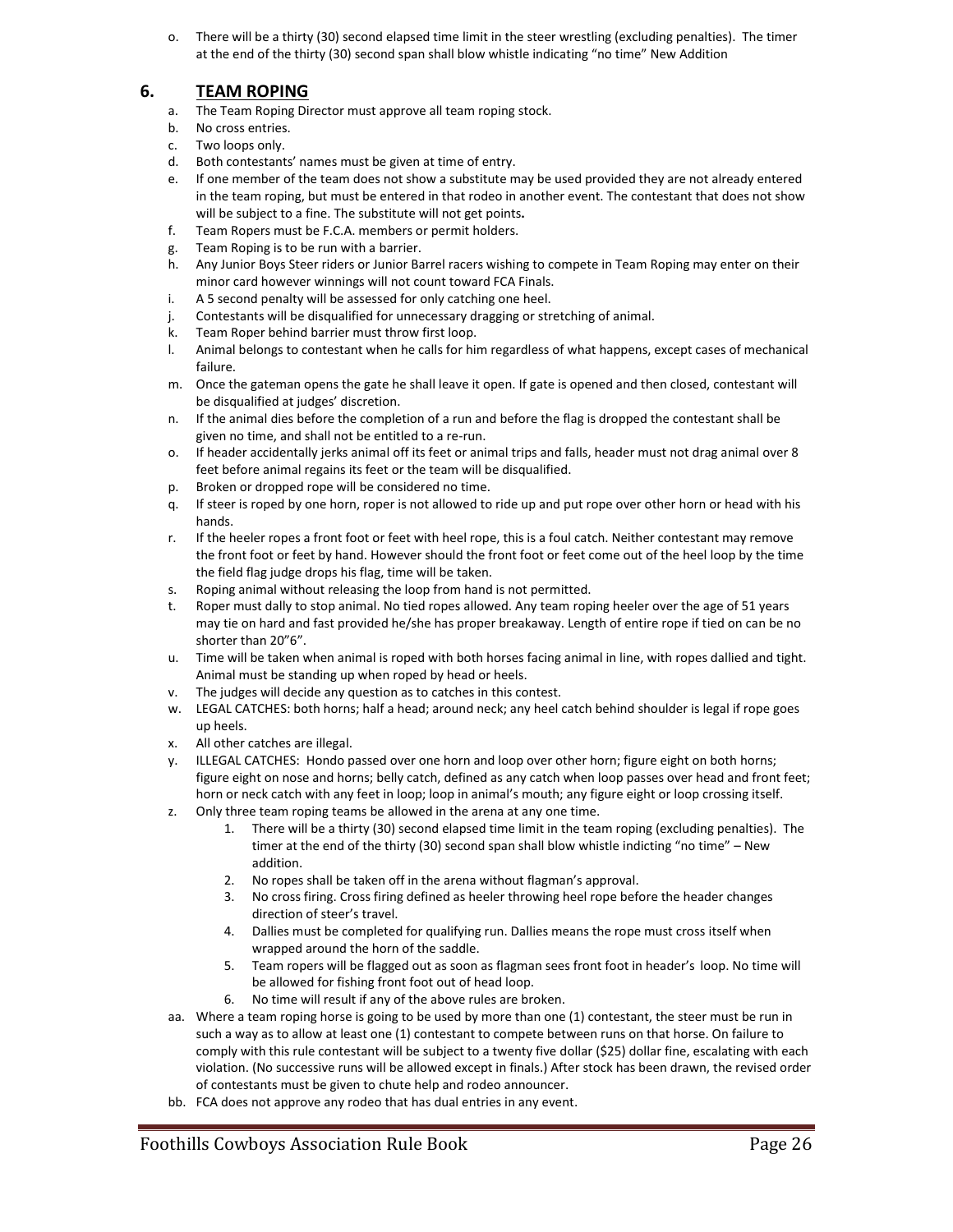### **7. LADIES BARREL RACING**

#### **POLICY RULES RE: ENTRIES**

- a. There shall be no exhibition (unofficial) runs allowed.
- b. If contestant turns out first run, she can still take her remaining runs and run for the go-round money only.
- c. It is a contestant's responsibility to find out when she is drawn up.
- d. The barrel racing event must be run on a horse or pony of any size and ridden by a female only.
- e. A contestant is privileged, if she so desires, to see the records of all contestants at the end of each goround, provided that said request is made at a time convenient to the Rodeo Secretary and when the records are available.
- f. There will be no drawing out after positions are drawn without a doctor's or a veterinarian's certificate. Contestant may not compete at another rodeo for eight (8) clear days. Only three (3) veterinarian and/or doctor releases can be submitted in one (1) year. Contestant may also turn out stock on a visible injury release. Refer to F.C.A. rules for information regarding turning out, doctor release, visible injury release, etc.
- g. There must be four contestants to make an approved barrel race to count for points. If there are less than four entries, the contestants may compete for the purse only.
- h. After contestant has been set up for the day, positions will be drawn for her.
- i. A contestant must ride in the Grand Entry when requested to do so.
- k. REGULATION COURSE, ALLOWABLE RIDING TECHNIQUES, EQUIPMENT
	- 1. Barrel distances will be set-up as follows: where arena conditions permit, 90 x 105 foot arc, 60 foot score (or 90 x 110 foot arc, with a 40 foot score) with 35 feet stopping distance closed gate, 30 feet stopping distance open gate. Arena conditions not permitting, pattern to be as big as possible, with at least 20 feet off all fences outdoors, and 15 feet off all fences indoors. Barrel racing eye must be "boxed" at all FCA rodeos. See Director for instructions.
	- 2. The barrels and starting line must be permanently staked for each go-round. If any distances are changed for any reason during a go-round, then split monies must be paid and this money will not count toward the finals.
	- 3. Whenever split go-rounds are run, barrel distances must be measured with a measuring tape. When the barrels are being marked, a judge should be present to witness the figures used and recorded as the measurements to be turned into the secretary and used the next day. The paper is to be signed by girls and judge where possible.
	- 4. A horse can be ridden more than once in a go-round and/or performance by different girls, but a girl may only ride one (1) horse in a go-round (i.e. A contestant may change horses between gorounds). When girls are riding the same horse they may be traded within the same section but must trade down the section.
	- 5. Barrels are to be 45-gallon (202.5 litre) metal drums, closed at both ends.
	- 6. Either barrel one or two may be taken first but a contestant will be disqualified for not following the cloverleaf pattern.
	- 7. If at the judge's discretion a LBR horse falls down during a paid performance or slack due to unsafe ground conditions each contestant in that section will have the option, if the ground can be improved, to re-run or keep her recorded time; however the rodeo announcer must announce the fact that there will be a re-run in the LBR as soon as this information is available.
	- 8. If barrels are not properly marked or barrel duties not performed, contestants responsible will be subject to a to a fifty (\$50) dollar fine. The first three (3) Ladies Barrel Racers in each performance and slack are responsible for taking down the timer, getting the read-out box from announcer stand, putting the timer in the timer box & finding the barrel covers and put both away in the office. The last three (3) barrel racers in each performance or slack are responsible for checking the markers with a judge, making sure the barrel covers and barrels are ready. FCA Judges will be responsible for setting up the timer (on the markers) at all FCA Rodeos & Slack, Barrel Racers are still in charge of marking, checking the pattern, putting on the barrel covers for each performance & slack and removing barrel covers after the performance and taking back to the rodeo office, and taking the read-out box to the announcer stand. Fine for Senior Barrel Racers not complying will be fifty dollars (\$50) per occurrence. The last two Junior Barrel Racers in each performance and slack must help set up the timer and complete all duties. Fine for Junior Barrel Racers not complying will be twenty-five dollars (\$25) per occurrence. Barrel Racers are responsible for carrying timers and barrel covers between rodeos.
	- 9. A contestant will be disqualified for not being ready to contest when called. Ill-mannered horses will be disqualified at the judge's discretion.
	- 10. A running or standing start can be used depending on the arena conditions, but in no case may a contestant cause any unnecessary delay in starting the race. If the setup allows for a "run in" meaning it has a center alley, contestants must continue in a forward motion and will be disqualified for circling inside the arena before crossing the eye. This includes circling in the arena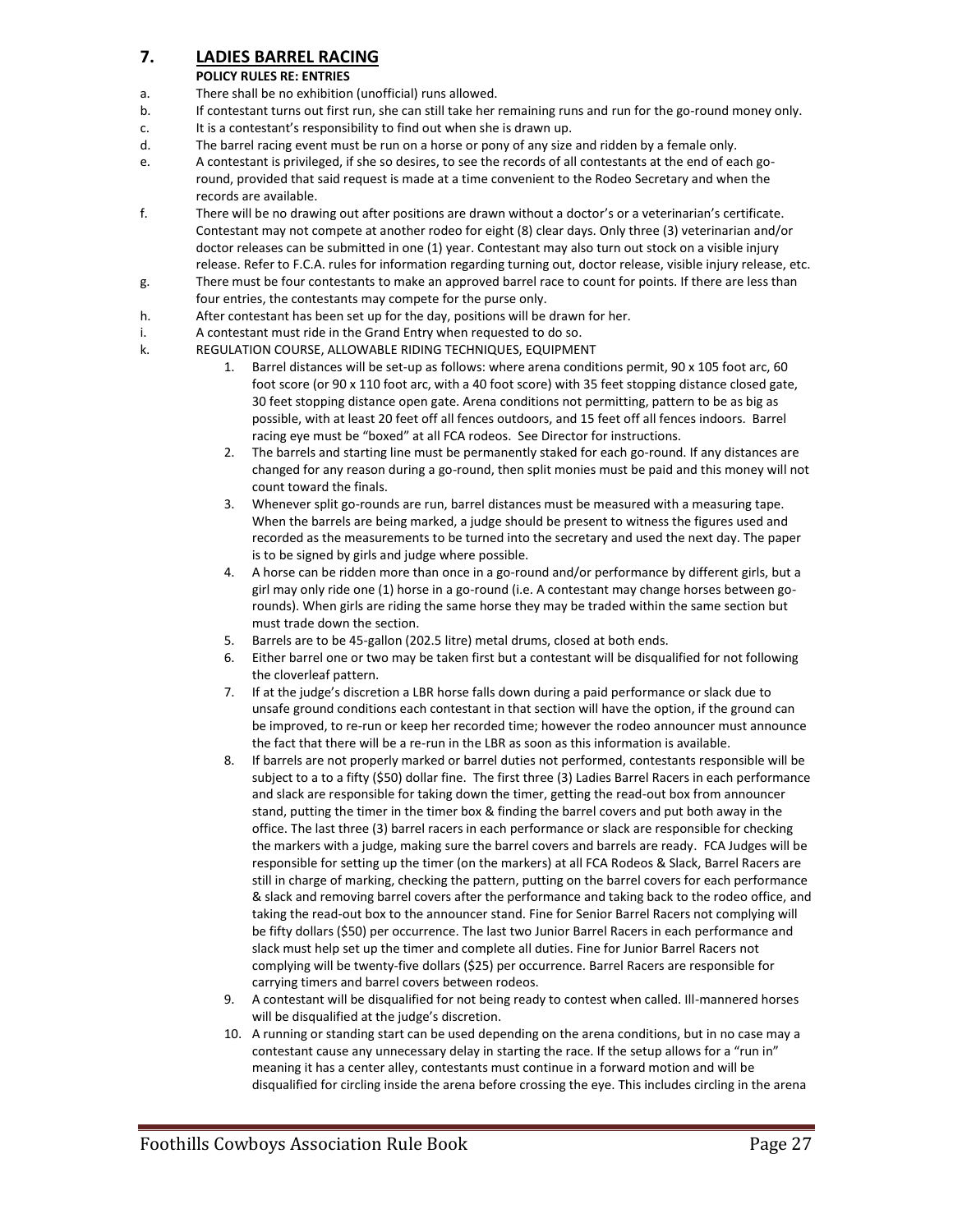in the area before the plane of the electronic eye when pattern is marked square to the entrance gate. Failure to comply would result in a disqualification of the contestant's time.

- 11. When a contestant knocks over a barrel or goes off course, she must complete the course at race speed.
- 12. A contestant may, from a riding position, hold a barrel from falling.
- 13. A contestant may hang onto the saddle or use both hands on the reins if she so desires.
- 14. Arena gates are to be left open for all contestants or closed for all contestants during a race. The decision is to be made before the race starts by the majority of the contestants and the arena director, depending on the arena conditions.
- 15. If the Management furnishes numbers, contestants must wear them while contesting so as to be visible to the judges.
- 16. Once barrel markers have been placed, no practicing is allowed on the course marked. For the purposes of practicing, barrels must be placed at least ten (10) feet (3m) away from the markers.
- 17. No contestant shall run a barrel pattern in the arena within one (1) hour of show time.
- 18. Western equipment must be used. The snaffle bit will be accepted as western equipment.
- 19. The use of bats and spurs are allowed. A fine will result from a contestant batting her horse in front of the shoulder during a race. If roping or dogging box is closed barrel racers have the option of entering or exiting the box.
- 20. In the Ladies, Juniors & Pee Wee Barrels Racing a rake must be completed after a maximum of 5 runs on the ground during each performance & slack. There must also be a rake between LBR & JBR & Pee Wee.
- 21. In a performance or slack where there are more than 35 barrel racers, a rake will be done after 20 runs on the ground, using whatever equipment that is used at the beginning of each performance or slack.
- 22. Arena care (working & watering) must be consistent for each performance, including slack. Arena conditions must be kept consistent within committee control for each performance/slack of the rodeo.

#### **TIMING THE BARREL RACE**

- 1. A five second penalty will be assessed for each barrel knocked over.
- 2. Horses are to be timed on the nose both at the start and finish of the race. The contestant must complete the race on the horse in order to have her time count.
- 3. Once official racing time begins, re-runs are not allowed, however, if time is missed due to the electric timer or flagman not being ready, official time will be taken again.
- 4. If there is obvious interference during a run the girl may take a re-run upon the judge's discretion.
- 5. Electric timer must be used whenever available. Judge will record the official times to the 1/1000<sup>th</sup>. It must also be backed up by two timers using watches, at least to the tenth (1/10th) of a second or approved timing device. Both sets of times must be recorded.
- 6. Judges are required to flag the barrel racing event whether the electric timer is used or not. When the electric timer is used, judges shall watch to see that no one walks in front of the electric eye and shall further make sure that each barrel racer completes the racing pattern properly.
- 7. If stop watches or approved timing device alone are used to time the barrel race, they are to be in no less than tenths
	- (1/10th) of a second and there shall be not less than two watches.
- 8. When the electric timer fails all contestants who do not receive a time on the electric timer, regardless of how many contestants receive electric times, receive a manual time to the hundredth of a second, with a 0 being the hundredth (i.e. 17.46 manual will be read 17.40), and both to be recorded.

#### **FINALS OR SHORT GO-ROUND**

- 1. The number of contestants to compete in a final or short go-round must be posted in the office before the start of the show.
- 2. The number of contestants in the finals must be at least two more than the monies paid.
- 3. When a finals is held, all times will be counted for the average.

#### **8. JUNIOR BARREL RACING**

- a. A birth certificate must be presented to be eligible for a junior membership. The age of the contestant as on January 1 of the current year will be considered their age for the duration of that rodeo year. Junior Barrel Racing age is 15 years and under
- b. Once declared a Junior, a Barrel Racer may only count points in Junior Barrel Racing.
- c. Junior Barrel Racers may only enter Junior Barrel Racing at a rodeo where there is both Junior and Senior Barrel Racing.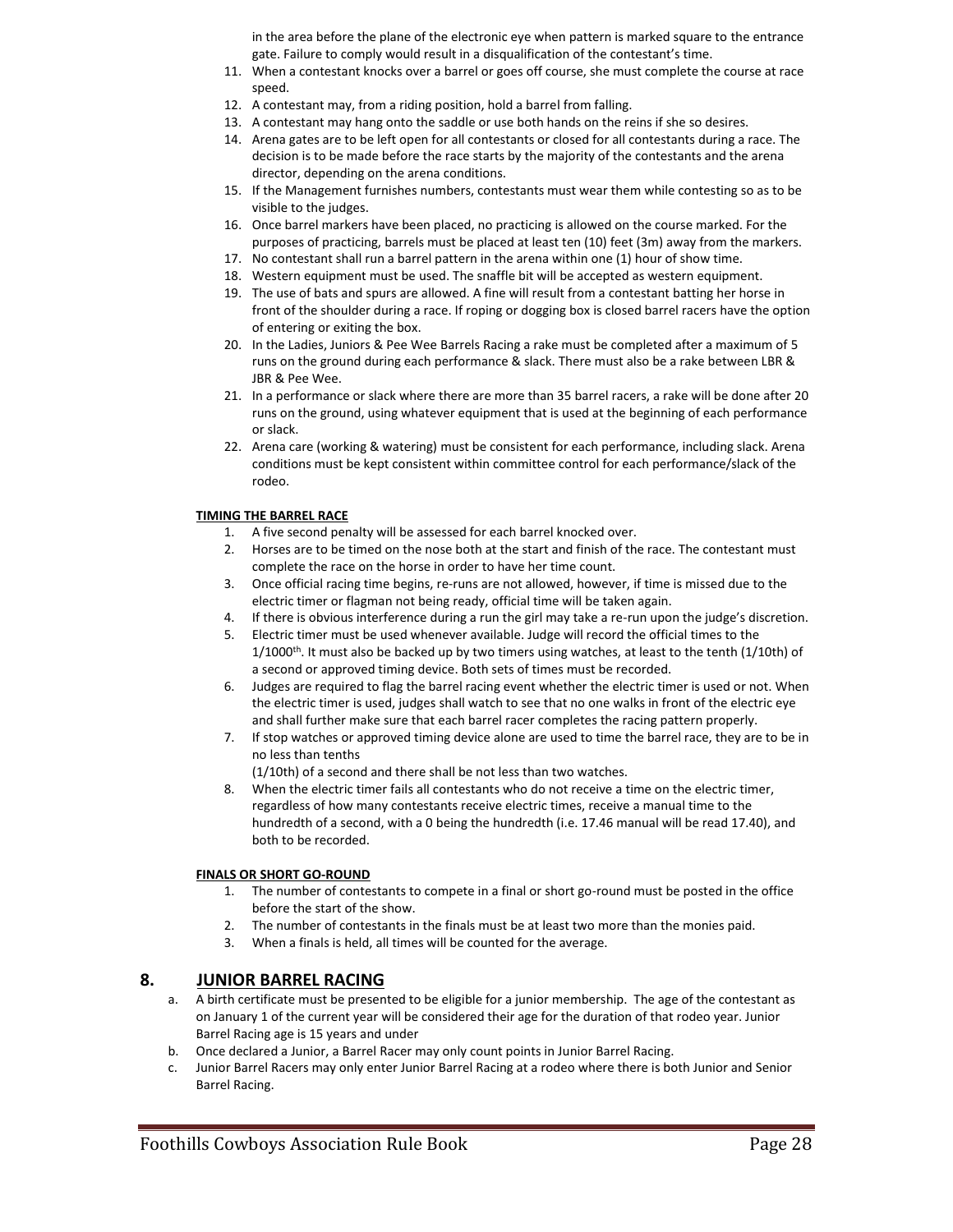- d. A Junior Barrel Racer may enter the Senior Barrel Race, if there is no Junior Barrel Racing at the same show, however no points will be awarded.
- e. Junior Barrel Racers must be F.C.A. members.
- f. Same rules apply in Junior Barrel Racing as in Ladies Barrel Racing.
- g. Both boys and girls will be allowed to ride in the Junior Barrel Racing.

#### **9. PEE WEE BARREL RACING (Optional Event)**

- a. A birth certificate must be presented to be eligible for a Pee Wee membership. The age of the contestant as on January 1 of the current year will be considered their age for the duration of that rodeo year. Pee Wee Barrel Racing age is 10 years and under.
- b. Once declared a Pee Wee Barrel Racer may only count points in Pee Wee Barrel Racing.
- c. Pee Wee Barrel Racers may only enter the Pee Wee Barrel Racing at a rodeo where there is both Pee Wee and Junior Barrel Racing.
- d. A Pee Wee Barrel Racer may enter the Junior Barrel Race, if there is no Pee Wee Barrel Racing at the same show, however no points will be awarded.
- e. Pee Wee Barrel Racers must be F.C.A. members.
- f. Same rules apply in Pee Wee Barrel Racing as in Junior Barrel Racing and Ladies Barrel Racing (no leading on foot/horse allowed.)
- g. Both boys and girls will be allowed to ride in the Pee Wee Barrel Racing.
- h. It is compulsory for PeeWees to wear a helmet when competing.

### 10. BREAKAWAY ROPING (Optional Event)

Contestants can be a female of any age. Junior Breakaway can be male or female under the age of 14

- a. Judge or Director to check saddle tie of all competitors **AMENDED RULE this year**
- b. Bell-collar catch only. The rope must go over the calf's whole head and once over the head must draw up on any part of the calf's neck, chest or shoulders to be a qualified catch. No other appendages may pass through or get caught in loop, this includes legs and tail. Time will be flagged when the rope "Breaks Away" from the saddle horn by calf action. **AMENDED RULE this year**
- c. Only one loop permitted. A dropped loop is a thrown loop. Event will be open gate at catch pen end of arena. If calf breaks plane of catch pen gate before rope breaks away from saddle horn contestant will receive a no time.
- d. Rope to be tied at the very end of the rope, to the saddle horn with nylon string. Penalty for misplacement of flag or string will be disqualification.
- e. Contestant will receive a no time should the rope "Break Away" from saddle horn prior to the "calf's action" doing so. If rope becomes dallied on saddle horn, contestant may ride ahead and undally the rope with her hand but calf's actions must cause rope to "Break Away" from saddle horn or it's a no time. **AMENDED RULE this year**
- f. Contestant must be on her horse when time is taken
- g. Breakaway calves must not weigh over 400 lbs or be under 200 lbs or be approved by Director and must not have horns longer than 3 inches measured from base to tip.
- h. Contestant will receive a 10 second penalty for breaking the barrier.
- i. Field Judge will be positioned approximately ½ way from chute to catch pen on right side of contestant and in a way to minimize interference with the run.
- j. There will be two timers, time will be averaged between them and runs will be timed to the hundredth of a second to avoid a tie.
- k. Reruns may be given at the discretion of field or barrier judge based on the following.
	- 1. Bad Gate contestant must immediately declare before rope is thrown
	- 2. Neck rope fouls roper
	- 3. Calf stops, stumbles or turns back before the barrier
- l. There will be a thirty (30) second time limit to complete the catch.
- m. General timed event rules not covered here will follow FCA timed event rules.
- n. Stock requirements to be ¼ enough of the entries.

# **SECTION FOURTEEN – FCA FINALS**

#### **1. F.C.A. FINALS RODEO**

a. Anyone supplying stock to an F.C.A. rodeo may submit a list of stock to be voted on for the F.C.A. finals providing they have produced one or more F.C.A. rodeos during the current season. Rough stock submitted to F.C.A. finals must be drawn twice during that season's rodeos. To qualify stock for the FCA Finals animal can have one (1) trip at a FCA mother rodeo,  $2^{nd}$  trip can be at a co-approved rodeo (LRA/WRA/CRA/CCA).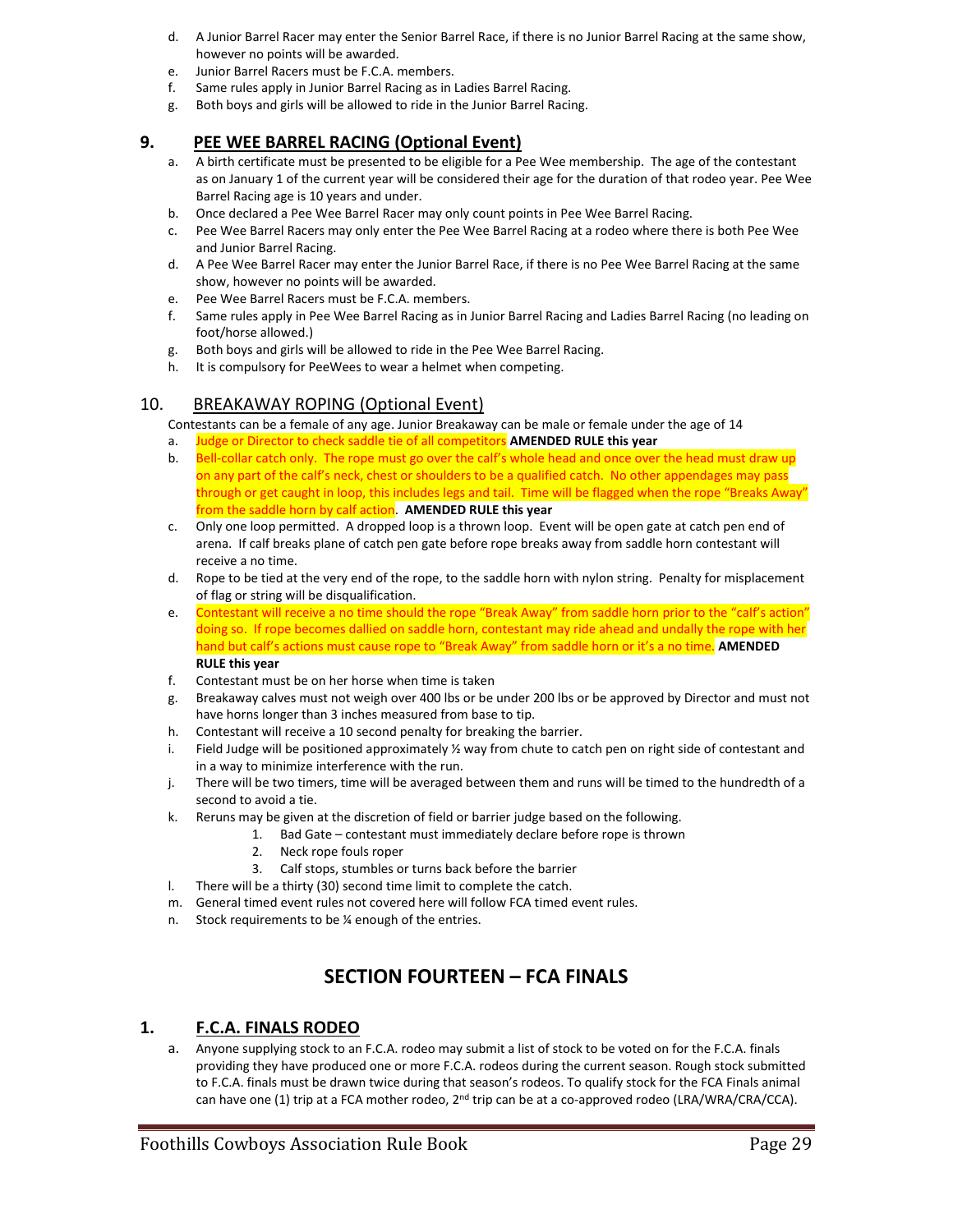Non-bucked  $1^{st}$  or  $2^{nd}$  re-ride will count as one (1) trip. Stock Contractor must provide name of co-approved rodeo where stock made 2<sup>nd</sup> trip.

- b. Sub-Contractors in the SB, BB, BR will be the responsibility of one of the Main Carded Stock Contractors, and their stock must be submitted for vote, by one of the main carded Stock Contractors to be considered.
- c. Sub-Contractors in the NHR, Jr Bulls, Steer Riding can be submitted for vote, under their own membership name. Sub-Contractors can and will be fined just like any other member for rule infractions. \*\* This applies to owners of Leased Stock to all FCA Main Carded Stock Contractor.
- d. At the FCA Finals Stock Draw, re-rides will be designated not drawn for. 1<sup>st</sup> & 2<sup>nd</sup> round re-rides will go into draw for the 3rd & 4th rounds and new re-rides be designated.
- e. Best bucking stock of the finals will be voted on after the finals before that event is over.
- f. In the case of a tie at the finals a ride off or a run off will be held.
- g. Anyone competing in the F.C.A. finals rodeo in any event cannot judge that rodeo.
- h. The stock lists for the finals rodeo shall be submitted by FCA Stock Contractors for each event and then a selection committee of the top 10 contestants in the major events & top 6 in the NHR and Jr. Bull Riding will select the stock in that event
- i. When finals stock lists are submitted the contractors must send a letter of commitment with respect to selected animals at a set price and they must get in touch with the event director about any substitutions that will be made.
- j. Finals contestants shall vote on the judges for the finals. The pickup men will be selected by the Saddle Bronc and Bareback riders. The bullfighters will be selected by the Bull Riders and Steer Riders. Any pickup men or bull fighters chosen to work at the FCA Finals must have worked 1 (one) FCA rodeo during the current year. Any ballots sent out to vote on finals personnel, stock, etc., must be signed when returned to the F.C.A. Office. To have name on the ballot the personnel must have purchased their membership prior to working their first rodeo.
- k. The F.C.A. Champion will be decided at the Sudden Death Finals.
	- 1. FCA Championships will be determined by the total number of points won at the Sudden Death Finals Rodeo in each of the following events: Saddle Bronc, Bareback, Bull Riding, Steer Wrestling, Tie Down Roping, Ladies Barrel Race, Team Roping, Junior Steer Riding, Junior Barrel Race, Junior Bull Riding, Novice Horse Riding.
- l. The F.C.A. Board of Directors shall be allowed to use the 5% account to boost the finals at their discretion.
- m. The F.C.A. will have a four man judging system at the F.C.A. finals. To qualify to judge the FCA Finals, judge must work 2 FCA mother rodeos in that season and be a current member in good standing.
- n. Any member qualified for the F.C.A. finals must withdraw by stock selection meeting or they will be levied a fine found suitable by the directorship.
- o. Any stock contractor or any person submitting a list of stock and given the opportunity to supply stock to the F.C.A. finals will not be allowed to submit a stock list for 3 years, if they withdraw from bringing stock after the stock selection meeting.
- p. To Qualify for the FCA Finals in All Events, except roughstock, Contestants must have entered and competed in that event, at a minimum of 10 Rodeos during the season, 50% (to a maximum of 7) of those rodeos must be FCA "Mother" sanctioned rodeos (in Roughstock only 5 Mother Rodeos are needed to make the finals). In the case where a rodeo is not formally approved by the FCA 6 weeks prior to the date of entries the board will adjust the rodeo count accordingly in favor of the contestant. If said rodeo is subsequently approved by the board then it will still count as a mother sanctioned rodeo in the contestants count.
- q. At the FCA Finals in the Timed Events (except Ladies & Junior Barrel Racing), contestants will compete as 10<sup>th</sup> place coming into finals to 1<sup>st</sup> place in all first 3 go-rounds. In the LBR and JBR season leaders will go 1<sup>st</sup> in the 1<sup>st</sup> performance then roll 4 places each for  $2^{nd}$  and  $3^{rd}$  performances. Last performance in all events will go according to points earned in first 3 performances.
- r. Any Finalist that does not fulfill the 10 rodeo rule Finals qualification, but is invited to compete in the Finals, cannot win the Finals Championship.
- s. The fine for not attending the Finals General Meeting will be one hundred dollars (\$100). This meeting is mandatory for all finalists at each FCA Finals rodeo, including Junior Members.
- t. MEDICAL EXEMPTION: A member may request a Medical Exemption for the FCA Finals, all the following must apply:
	- 1. have earnings enough to qualify through standings, but due to medical reasons was unable to compete at the required number of rodeos,
	- 2. have competed in 50% of approved rodeos up time of injury,
	- 3. provide FCA office with proper documentation-medical to indicate when injury occurred and medical indicating when member is able to compete again,
	- 4. have FCA board approval.
- u. The FCA Board of Directors & FCA Finals Committee will choose the Finals Production Team for each annual FCA Finals. Finals Production Team consists of: Timers, Arena Directors, Announcer, VIP Manager, Chute Boss for Roughstock and Timed Events, Rodeo Secretary, Rodeo Office Personnel, Stock Boss, Rodeo Clown, Specialty Acts and Photographer. Bids will be taken each year for Announcer, Rodeo Clown, Specialty Acts and Photographer**.**